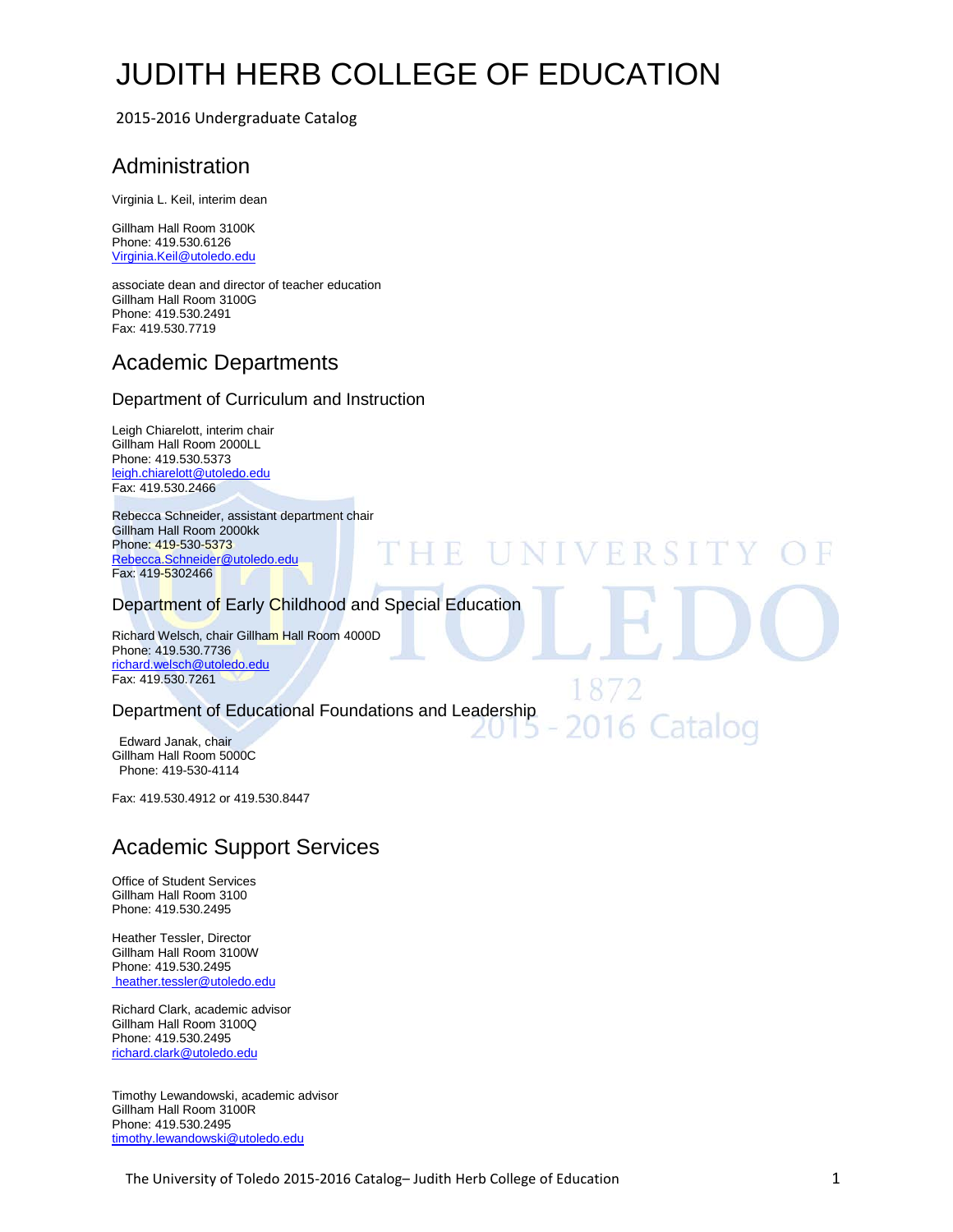# [JUDITH HERB COLLEGE OF EDUCATION](http://utoledo.edu/education/)

# Degrees/Programs Offered

The college offers an array of bachelor's degrees.

The following undergraduate programs are open to students seeking teacher licensure:

#### **Early Childhood Education (degree)**

Ages 3-8/grades PreK-3 for children who are typically developing, at-risk and gifted, and who have mild/moderate educational needs.

**Special Education – Intervention Specialist (degree)** Mild/Moderate Special Needs: Ages 5-21/grades K-12 Moderate/Intensive Special Needs: Ages 5-21/grades K-12

**Middle Childhood Education (degree)** Ages 8-14/grades 4-9 with two of the following concentrations: Reading and Language Arts **Mathematics Science** Social Studies

#### **Adolescence to Young Adult Education (degree)**

Ages 12-21/grades 7-12 in each of the following areas: Integrated Language Arts Integrated Mathematics Integrated Social Studies Science (five options)

#### **Multiage Education (degree)**

Ages 3-21/grades PreK-12 in each of the following areas: Visual Arts **Music** 

Foreign Languages (French, German and Spanish)

The following undergraduate program is open to students not seeking teacher licensure:

#### **Early Childhood Education** (degree without licensure)

Ages 0-5, preschool children who are typically developing, at-risk and gifted, and who have mild/moderate educational needs.

# Admission Policies

# 2015 - 2016 Catalog

**FRSI** 

To be admitted to the Judith Herb College of Education at The University of Toledo, direct-from-high-school students need a minimum cumulative high school grade point average (GPA) of 2.7 or an ACT of 21.

Students not qualifying for admission to the Judith Herb College of Education will be admitted to The University of Toledo's Transition Program which is part of the YouCollege. Students who want to transfer from any YouCollege must earn 12 hours of college-level work with a minimum cumulative GPA of 2.3.

#### Selective/Limited Admission

Students who are eligible for initial admission to the college are not guaranteed admission to the professional education program in the junior year. All licensure programs have specific additional requirements for admission to professional education.

#### Requirements for Students with an Associate's Degree

Students holding associate's degrees from accredited colleges are encouraged to enroll in the College. Students may earn a bachelor's degree upon completion of two or more additional years of full-time study; see the adviser in the major to determine a plan of study. The following regulations apply:

- 1. Students must complete the equivalent of the specified University core.
- 2. In all baccalaureate programs, a minimum of 64 hours must be taken at the 2000 to 4000 levels; of these a minimum of 32 hours must be taken at the 3000 and 4000 levels. Coursework from other institutions is accepted at the level at which the course was taught at that institution.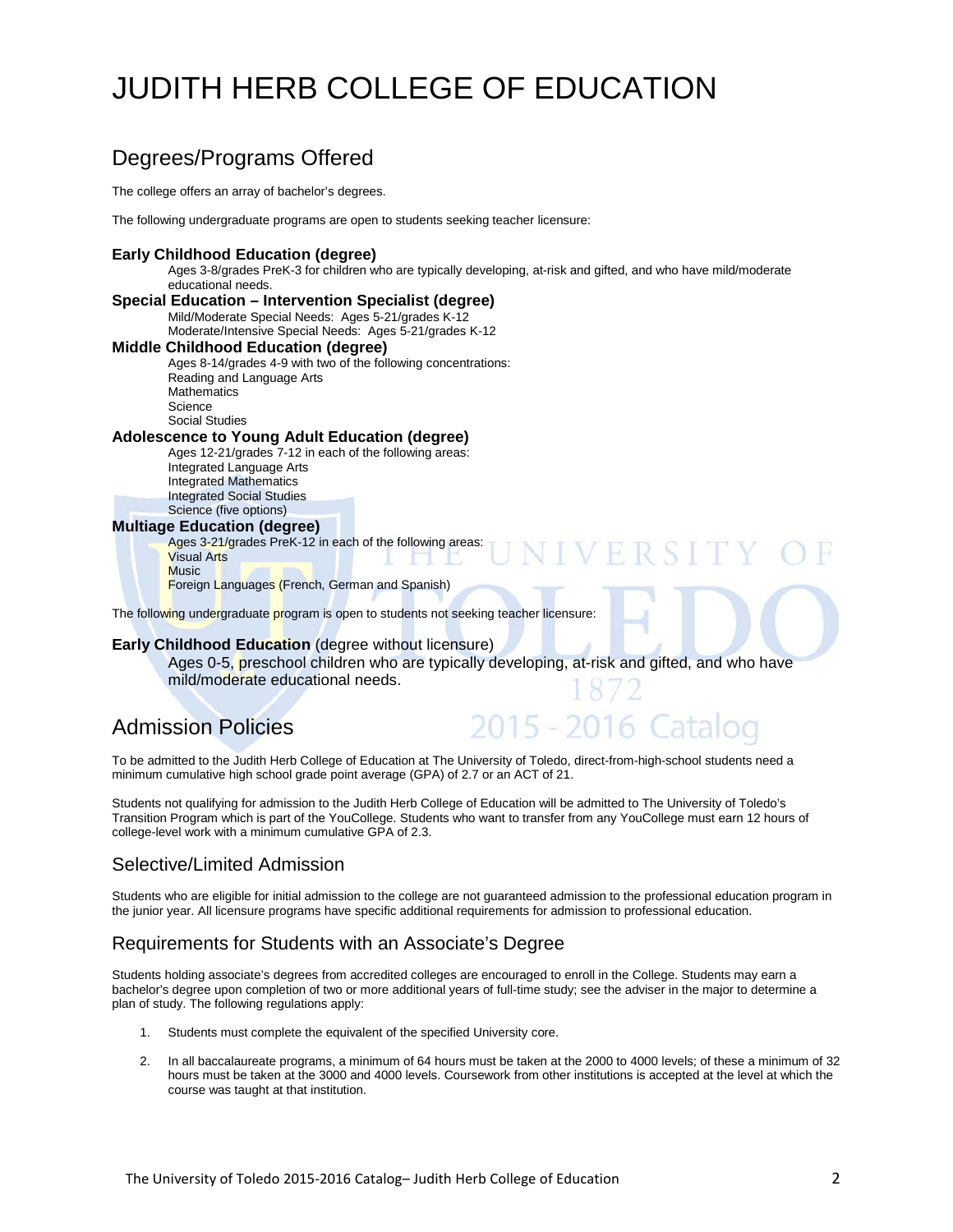### Admission with Transfer Credit from Another Institution

Students with satisfactory academic records wishing to transfer into the Judith Herb College of Education must meet the minimum entrance requirements of The University of Toledo. After submission of official transcripts from all colleges/universities attended and acceptance by the College, transfer courses are evaluated. The evaluation process must be completed before the end of the first term of attendance.

Number of credit hours and minimum required GPA for transfer students:

| Number of credit hours transferred | Minimum required GPA                   |
|------------------------------------|----------------------------------------|
| Less than 30                       | 2.3 overall                            |
| 30-59                              | 2.5 overall                            |
| 60 or more                         | 2.7 overall and 2.7 in student's major |

## Readmission of Former Students

Undergraduate students who discontinue course work for a period of at least one academic year (not including summer) must request readmission to the University. If students have taken any course work at another institution during the time they have been away from the University (other than transient status), they must complete a new application in the Office of Undergraduate Admission and meet transfer admission requirements.

**Students who have not taken course work for more than 12 months must comply with the college requirements at the time of readmission.** When seeking readmission, students whose grade point average (GPA) is below 2.0 can only be readmitted on approval of the associate dean. Students with a GPA of 2.0 or higher may seek readmission in the college office.

## Change of College

Students in good standing (minimum cumulative GPA of 2.0) who wish to change from another college within The University of Toledo to the Judith Herb College of Education should make an appointment with a college adviser in the Office of Student Services to discuss the transfer and have academic records reviewed. All program requirements, including University core, must be fulfilled as specified in the catalog for the year in which the student enters the College. All undergraduate hours attempted and earned at the University of Toledo, as well as the GPA, will transfer.

#### Honors Program

The Honors Program in the Judith Herb College of Education provides opportunities for challenging and individualized study for undergraduate students of unusually high ability, motivation and initiative. For admission requirements, see Admission to the University Honors Program in the General Section of this catalog.

# **Academic Policies**

The Judith Herb College of Education adheres to all of The University of Toledo policies and procedures. Please refer to the General Section of this catalog for academic policies governing all students enrolled at the University. In any case where University, college, departmental and/or program policies conflict, the most stringent policy applies. Students should consult with their program for a complete list of all policies and procedures specifically related to their program.

#### Academic Advising

The Office of Student Services in the Judith Herb College of Education coordinates academic advising. The office's mission is to provide quality, timely and comprehensive student services that will enhance student success in achieving academic goals. Although the ultimate responsibility for making personal and educational decisions rests with the student, his/her potential for academic success can improve considerably through relationships with the college's advisers, who can provide assistance in identifying educational options and enhancing student potential.

Students in the Judith Herb College of Education are assigned academic advisers. Essential services provided by advisers include degree requirements, career opportunities, and interpretations of college and University policies and procedures.

## GPA Recalculation for Repeated Courses

Student who have retaken a course and earned a higher grade may petition to have the first grade excluded from grade point average. Credit will only be awarded once for repeated courses. If a grade has been deleted that grade will not be used in determining the UT grade point average. However, all grades, including those for repeated courses, will be included in the determination of eligibility for graduation honors, fellowships, or other distinctions awarded on the basis of GPA. No more than a total of 12 semester hours of course work will be deleted. Students who have had their GPAs recomputed under the Academic Forgiveness Policy are not eligible for grade deletions. Specific programs within the college may have more rigorous requirements for grade deletions of major or related courses.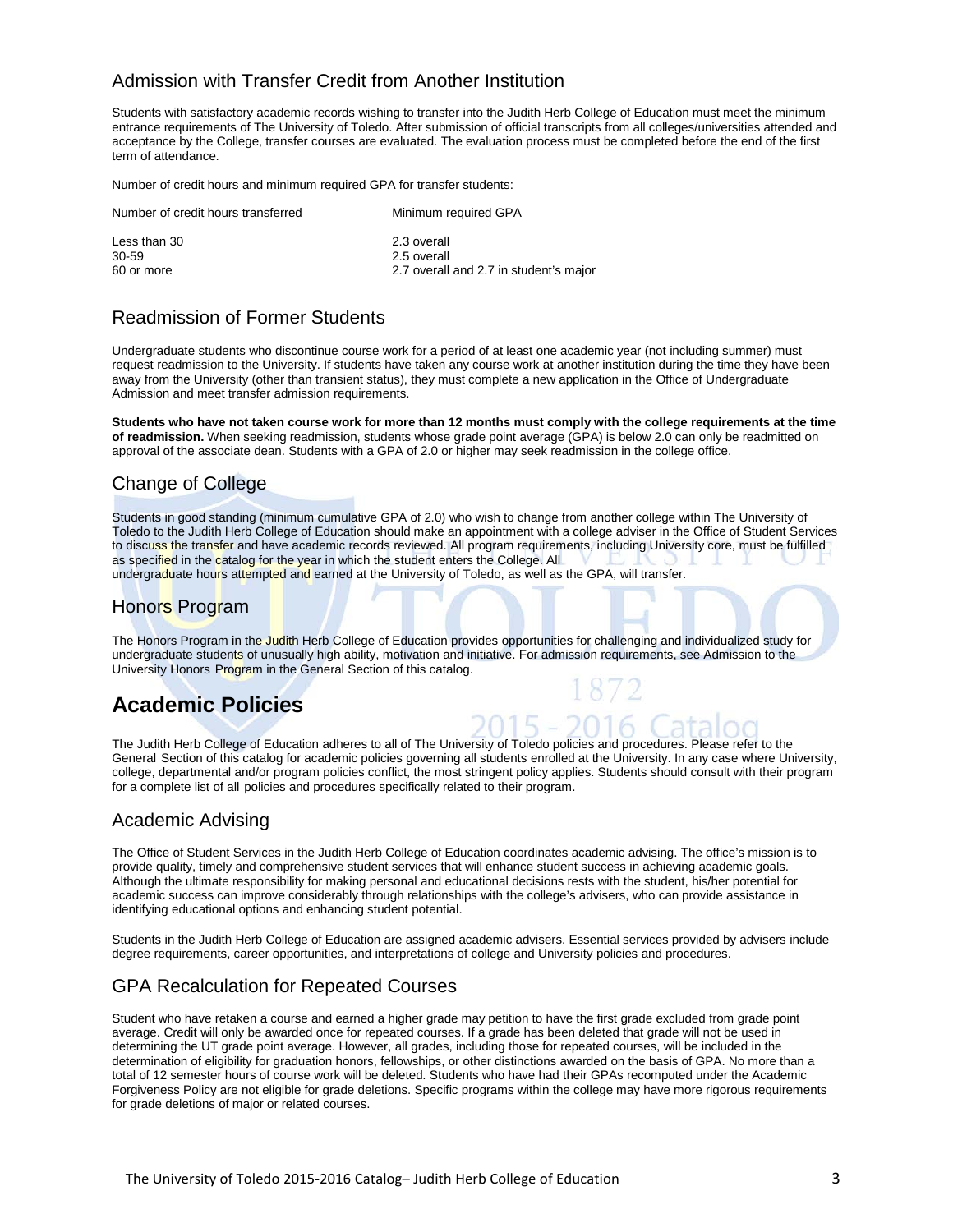#### Withdrawal Policy (W Grades)

The number of credit hours of W is limited to 22 hours for all undergraduate students in degree programs in the Judith Herb College of Education. Once a student has accumulated 22 hours of W, further withdrawals will be counted as F's in computation of the student's GPA for the purposes of probation or suspension. In addition, students risk the loss of financial aid if they accumulate excessive hours of W.

#### Academic Probation and Suspension

Students with a cumulative GPA of less than 2.0 are automatically placed on probation until a cumulative GPA of 2.0 is achieved. While on probation, it is recommended students enroll for 12 or fewer credit hours. Students on probation must see an adviser.

Academic suspension means the student is prohibited from registering at The University of Toledo for a period of at least one semester. A student is subject to academic suspension if his or her GPA continues to fall below the minimum of 2.0 or if he or she fails to make sufficient progress toward attainment of the degree by accumulating excess W grades. Students may remove Incompletes while under suspension. Refer to th[e UT Policy web](http://utoledo.edu/policies/) site for additional information on academic suspension.

#### Dismissal

Dismissed students are not eligible for readmission to the Judith Herb College of Education. A student may be dismissed for:

- Failing to meet the conditions of readmission after suspension from the Judith Herb College of Education.
- Demonstrating patterns of behavior that are inappropriate for students preparing for educational roles or for failing to meet the morals standard as defined by the state of Ohio.

ERSITY

Regulations for probation, suspension and dismissal apply to both full-time and part-time students. In all matters, the dean's decision is final.

#### Academic Honesty

Refer to the [UT Policy web](http://utoledo.edu/policies/) site for further information on Academic Honesty.

#### Academic Grievance

Students have the responsibility and right to call to the attention of a professor any course grade believed to be in error. The college grievance procedure must be initiated within 60 days of the posting of the final grade. Academic grievances must follow the procedure described below:

- The student meets with the professor to attempt to resolve the problem.
- If meeting with the professor does not resolve the problem, the student must discuss the problem with the department chair of the faculty member who issued the grade. The chair attempts to resolve the problem, but may not unilaterally change the grade.
- If meeting with the chair does not resolve the issue, the student will forward the appeal to the associate dean of the Judith Herb College of Education. The student must meet with the associate dean to review and discuss the problem, but a decision will not be rendered here.
- If the student wishes to continue the appeal, the written appeal will be submitted to the academic affairs committee.
- The academic affairs committee will appoint an appeals subcommittee that will collect all data related to the appeal, in writing, and will interview the student and/or instructor, if necessary, to make a recommendation to the dean.
- The appeals subcommittee will inform the chair of the college council of the recommendation.
- The dean will make the final decision and will be responsible for informing all appropriate parties.
- If the student wishes to continue the appeal, he/she must forward the appropriate information relative to the problem to the Student Grievance Council. Information on this process may be found in The University of Toledo Student Handbook. Note: If the grievance occurs during the fall or summer semester, a grievance petition must be filed with the chair of the Student Grievance Council no later than the last day of classes in the next semester. If the grievance occurs during the spring semester, the grievance petition must be filed with the chair of the Student Grievance Council no later than the last day of classes in the final summer session.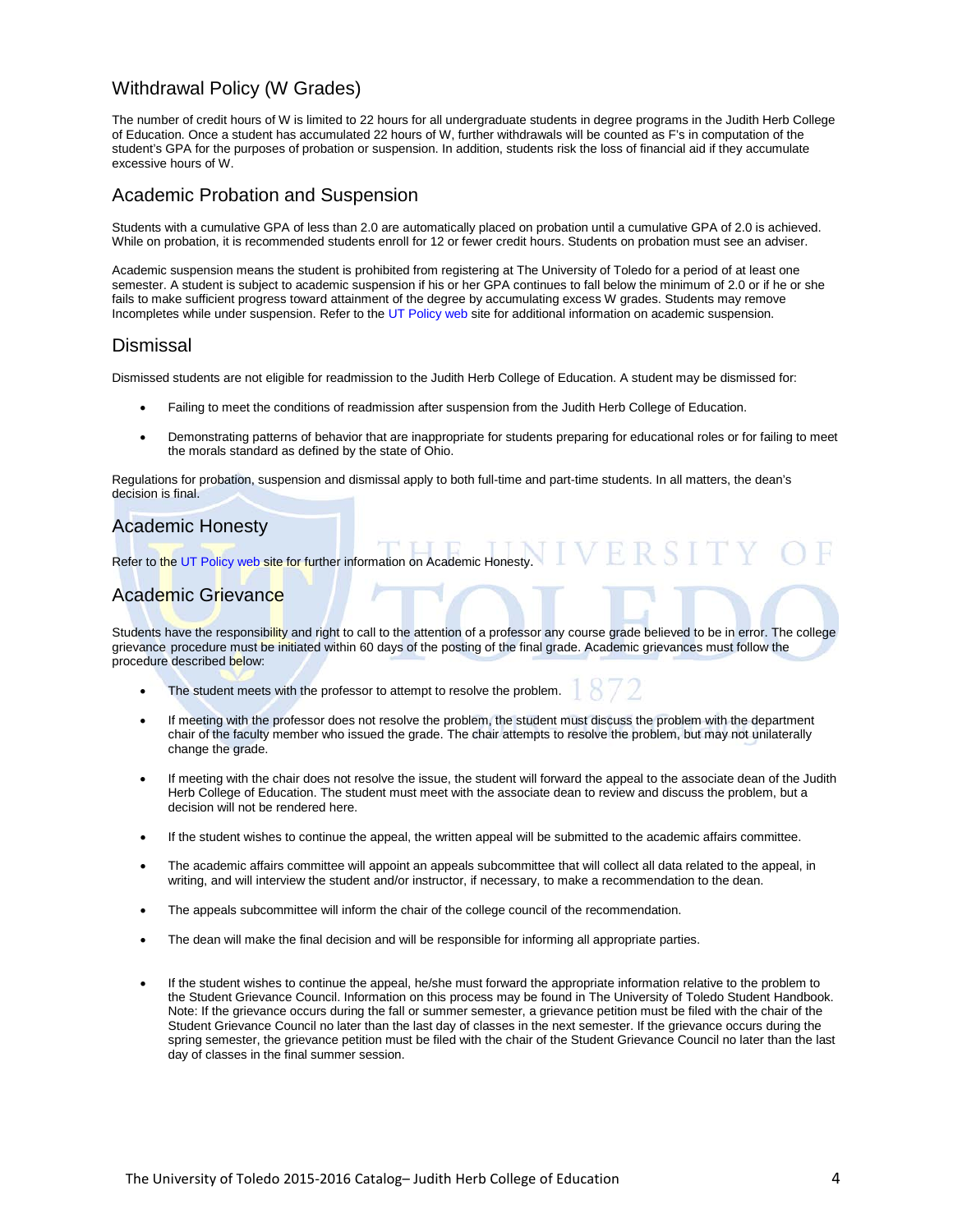### Student Responsibilities

Students are responsible to complete the following:

- All first-year students must see an adviser each semester; all Judith Herb College of Education students are strongly encouraged to see a faculty or academic adviser at least once a year.
- Readmit students are responsible for degree requirements in effect at the time of readmission.
- Students are responsible for fulfilling all degree requirements.
- Students are encouraged to meet with their academic advisers as needed for assistance.
- Students must contact the Office of Student Services to schedule an advising appointment.

# **Degree Requirements**

#### **Education**

Students for degrees in Education from the Judith Herb College of Education must complete a minimum of 128 undergraduate credit hours of course work. Students completing degree programs in teacher education must attain a minimum overall higher education GPA of 2.7, as well as maintain the same average in their teaching major and professional education courses prior to enrolling in internship/student teaching. The cumulative average includes all grades for credits earned, plus grades of IN and F and those acquired in repeated courses at The University of Toledo and at other institutions that the student attended. Students may qualify for a second bachelor's degree in the College by completing a minimum of 32 credit hours of additional residence course work and by satisfying the applicable bachelor's degree requirements and state requirements.

#### University Core Curriculum

Students earning bachelor's or associate's degrees in all University colleges and programs are required to complete the University Core Curriculum. Those courses are distributed in the areas of English composition, mathematics, humanities/fine arts, social sciences, natural sciences and multicultural studies (see the General Section of this catalog for details). Some colleges and programs require courses in these areas over and above those required to fulfill University core requirements. The student's academic department or college office should be contacted for specific details.

#### Residence Requirement

Students *transferring from other institutions must earn at least 32 credit hours in the Judith Herb College of Education at The* University of Toledo to be eligible for graduation and/or teacher licensure.

Junior- and senior-level courses in Professional Education must be completed in residence for students completing teacher education programs.

872

2015 - 2016 Catalog

## Application for Graduation

#### See the UT Policy web site for additional information.

## **Teacher Education Programs**

#### Degree and Licensure Requirements

Candidates for the Bachelor of Education degree in any of the professional education programs must complete a minimum of 128 credit hours of course work with a minimum cumulative GPA of 2.7 on a 4.0 scale. Students also must maintain a cumulative GPA of 2.7 or better in all professional education courses and in all teaching fields. The cumulative average includes all grades for credits earned plus grades of IN and F and those acquired in repeated courses at The University of Toledo and at other institutions that the student attended.

Undergraduate programs in the Judith Herb College of Education meet all University of Toledo requirements for the bachelor's degree. They also meet all state of Ohio, national professional association and NCATE standards for program accreditation and initial professional licensure. Programs vary in length depending on licensure area.

Students who successfully complete all college degree requirements, student teaching/internship and licensure exams will be recommended for a teaching license in Ohio. For additional information on licensure requirements, students should inquire in the Office of Student Services. The above policy reflects not only college action, but also the requirements of NCATE. **In addition, the State of Ohio requires students to submit fingerprinting cards to the Bureau of Criminal Investigation before a professional license will be issued.**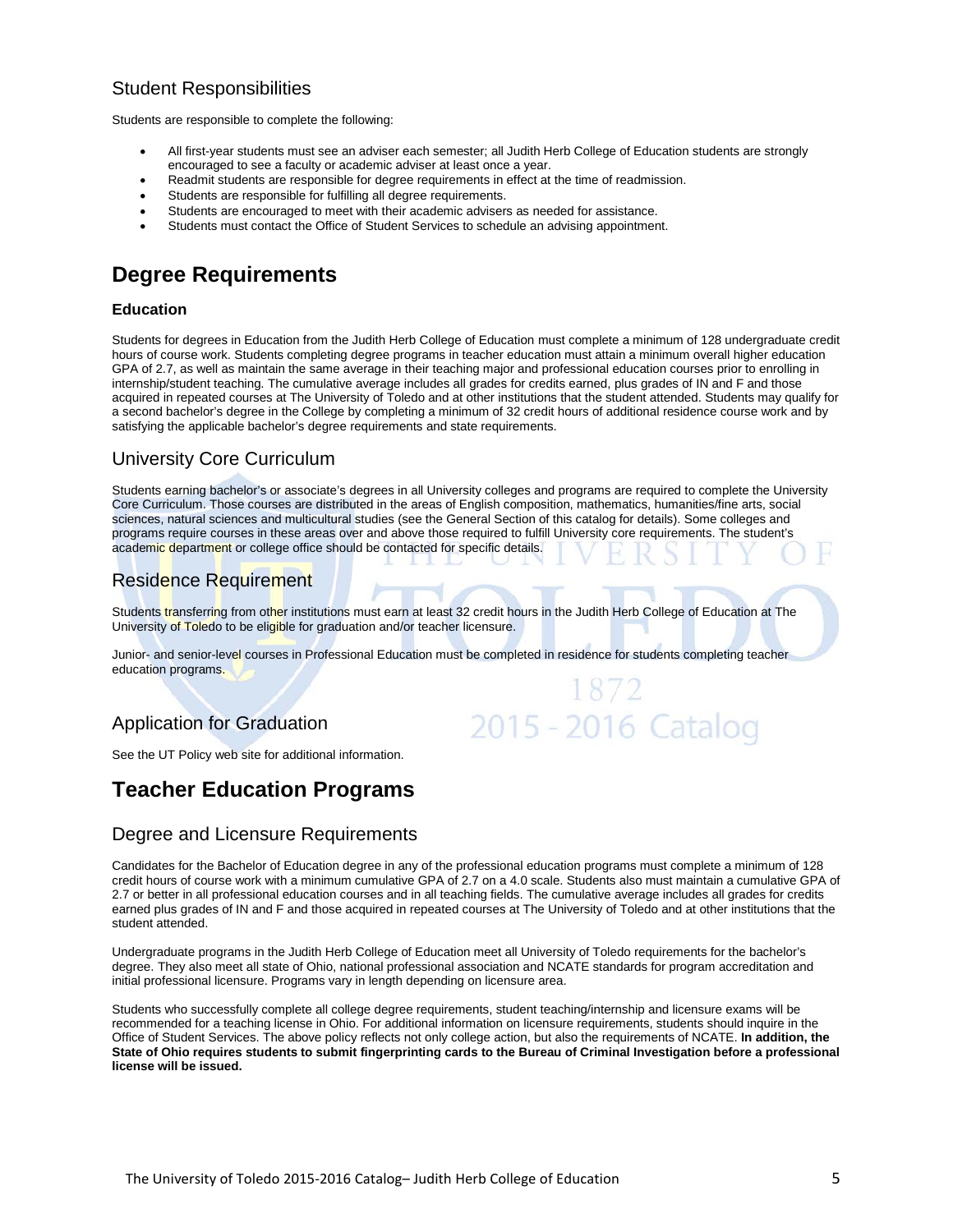## Criteria and Procedures or Admission to Professional Education

To be eligible for advanced professional admission to a teacher licensure program, a student must demonstrate:

- 1. Current enrollment in the Judith Herb College of Education. Students should apply for admission to professional education no later than the fifth semester of full-time enrollment.
- 2. Completion of a minimum of 48 credit hours of approved course work, including pre-professional education courses and 12 hours in residence.
- 3. Cumulative GPA (for transfer students, a higher education GPA) of at least 2.7.
- 4. Students must have a cumulative GPA in their major/licensure area(s) of at least 2.7.
- Mastery of reading, writing and mathematics skills as evidenced by minimum scores on Praxis I skills tests or the Praxis Core Academic Skills for Educators (Core).

| а. |                    | Passing scores for the Praxis I skills tests are as follows:                           |
|----|--------------------|----------------------------------------------------------------------------------------|
|    | <b>Mathematics</b> | 172                                                                                    |
|    | Reading            | 172                                                                                    |
|    | Writing            | 172                                                                                    |
| b. |                    | Passing scores for the Praxis Core Academic Skills for Educators tests are as follows: |
|    | Mathematics        | 150                                                                                    |

- Reading 156 Writing 162
- 6. Acceptable progress in licensure content courses or published criteria.<br>6. Prior experience with appropriate populations in schools and agencies
- Prior experience with appropriate populations in schools and agencies based on satisfactory completion of introductory courses/seminars, letters of support and/or portfolios.
- 8. Effective communication and interpersonal skills based on early experiences, introductory course/seminar(s), ratings from professionals in the field and/or interview ratings.
- 9. Verification of good moral character as stipulated by the state of Ohio. Students will not be allowed to continue in a teacher education major or participate in a field experience if they have pleaded guilty to, have been found guilty of, or have been convicted of a criminal offense listed in R.C. 3319.31 or R.C. 3319.39. Students should refer to a list of the rules and statutes in the Ohio Revised Code and the Ohio Administrative Code that are applied by the Office of Professional Conduct at the Ohio Department of Education. All rules and statutes listed will result in removal from all teacher education programs.
- 10. Completion of additional published program admission criteria, if any.

Each licensure program will determine those eligible for advanced professional admission. Students will apply for and be notified of admission to professional education after a minimum of 48 to 72 credit hours of completed program course work. Students not admitted may reapply when identified deficiencies have been corrected. **IMPORTANT:** Each undergraduate licensure program has established a set of guidelines and procedures that students seeking admission to professional education will follow. Students should contact their adviser or department chair for assistance.

#### Academic Requirements

Students must maintain the required GPA (as outlined in the admission criteria) and complete satisfactorily the professional education courses and field experiences with a grade of C or above in each in order to maintain full admission status.

#### Students with Transfer Credit

Transfer students are required to complete all course work at The University of Toledo with a minimum of a 2.7 GPA overall, in professional education, and in all teaching fields. In addition, they must meet all requirements for admission to the professional education programs as outlined above. The GPA standards are for The University of Toledo course work, as well as for all other college course work attempted.

Transfer students must complete a minimum of 12 credit hours at The University of Toledo and must complete a minimum total of 48 credit hours of course work before applying for admission to professional education. Students are responsible for initiating this application.

#### Field/Clinical Experiences

Students who intend to be teachers can expect to spend extensive amounts of time in schools and community agencies as they progress through required professional courses and internship experiences. Introductory courses and exploratory seminars offered to students in the pre-teacher education program may include field experiences. Students will be required to assemble portfolio evidence of experience as they progress through their programs. Students must submit to background checks and fingerprinting. Transportation is the responsibility of the student.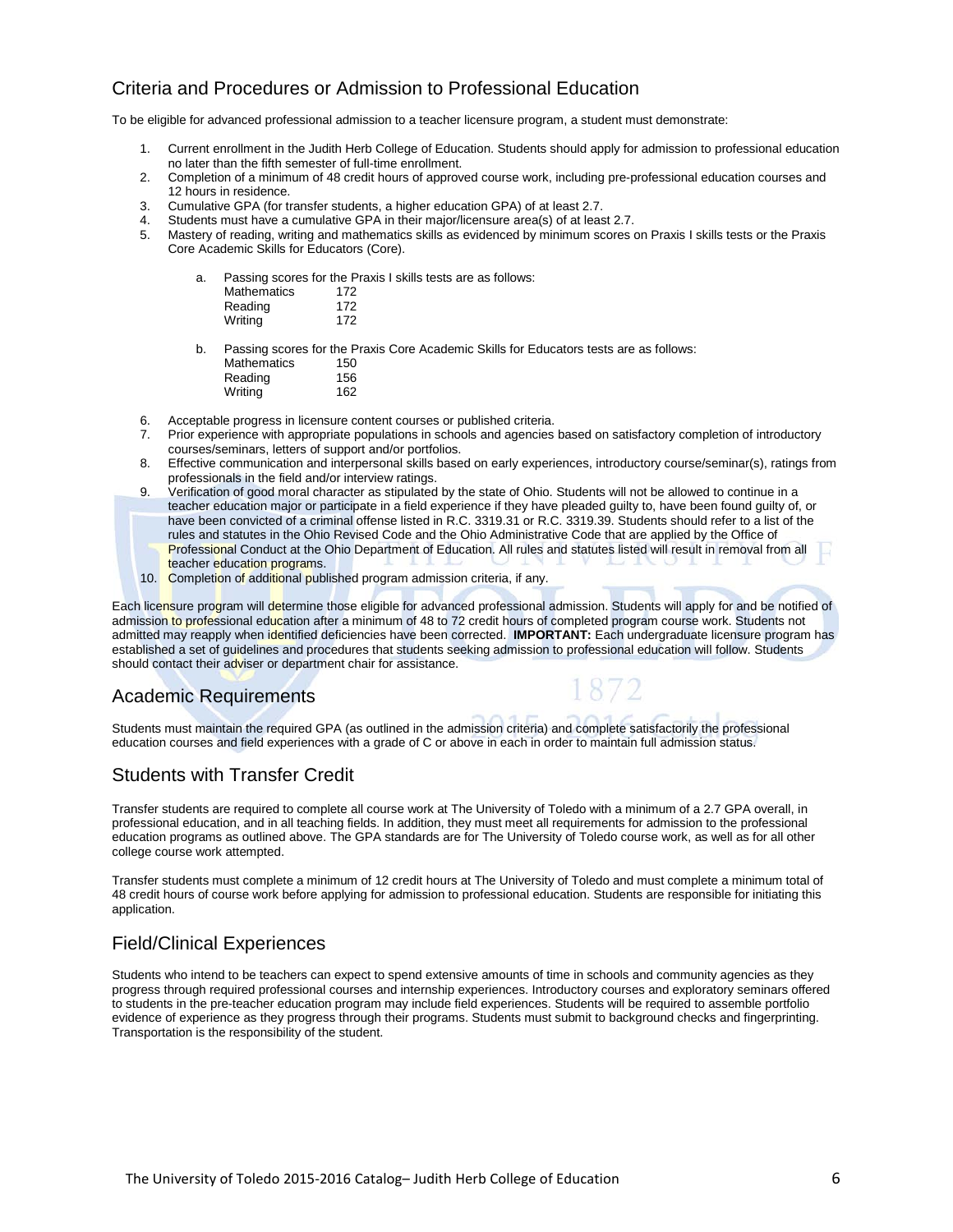## Student Teaching/Internship Requirements

To qualify for an assignment in student teaching/internship, a student must satisfy the following requirements:

- 1. Full admission to professional education;<br>2. Completion of a minimum of 100 credit ho
- 2. Completion of a minimum of 100 credit hours;
- 3. Completion of 90 percent of the course work in the major area(s) of study;<br>4. Completion of all required prerequisite professional education courses incl
- 4. Completion of all required prerequisite professional education courses including methods course(s) and satisfactory completion of all field experiences;
- 5. A minimum GPA of 2.7 in major(s)/licensure area(s), professional education, University of Toledo GPA, and overall as determined by the overall higher education GPA; and
- 6. Meeting Ohio's good moral character requirement.

### Student Teaching/Internship Assignment

The staff of the Field Experiences Office makes all field placements in keeping with the best learning situation for the individual student. Student teaching/internship is not offered in the summer, because it is not possible for students to complete the equivalent requirement.

# **Licensure**

#### Licensure Tests

All students completing a teacher education licensure program at The University of Toledo are required to complete a series of licensure tests. These tests have been approved by the Ohio Department of Education and NCATE. The required tests are listed below.

- 1. **Pre-professional Skills Test (Praxis I) or the Praxis Core Academic Skills for Educators** test **(Core)–** Students are required to take either the Praxis I or the Core tests and successfully pass all sections prior to full admission to professional education. It is recommended this test be taken between completion of 32 and 64 credit hours of course work, either at a designated on-campus site or at a local testing center. Students are responsible for all test fees. Students may be permitted to retake one or more sections of the test and must pay all fees. Before retaking a test, a student should consult with an academic adviser for remedial assistance.
- 2. **Ohio Assessments for Educators (beginning September 1, 2013)–** The state of Ohio has adopted a series of licensure tests that all teacher education students must satisfactorily complete in order to be recommended for licensure. Tests are required in professional education and the subject content area(s). Students are required to register for these exams and to pay all testing fees. Information about tests, testing dates and location, test preparation, and passing scores may be found in the Office of Student Services and in the departmental offices.
- 3. **Other –** Performance **a**ssessments will be used throughout the program to evaluate students' performance and to provide information on the quality of the program.

## Recommendation for Licensure

Licensure to teach in the fields selected is made only upon the recommendation of the dean of the Judith Herb College of Education. The associate dean will recommend licensure to the Ohio State Department of Education only in the teaching fields in which the student meets all requirements as defined in this catalog.

# **Academic Program Requirements in Education**

The following program descriptions provide a general outline of each teacher education program. Program degree audits are available online and provide specific individual course requirements and options for each major. Students should use the audit to keep a record of completion of the respective program requirements.

#### Early Childhood Education

The early childhood education programs prepare students to work with children who are typically developing, at-risk, gifted and mildmoderate special needs infants, toddlers, preschoolers, kindergartners and primary students in a variety of settings (ages 3- 8/grades PreK-3).

Required Course Work:

University Core and General Education – 36 hours minimum

Pre-professional Education – 27 hours (Must be completed prior to making application for professional standing. See adviser for sequencing.)

EDU 1700 EDP 3200 ETPT 2020 CIEC 3200 CIEC 4340 EDP 3210 SPED 2040 TSOC 2000 CI 3400 Foundations of Literacy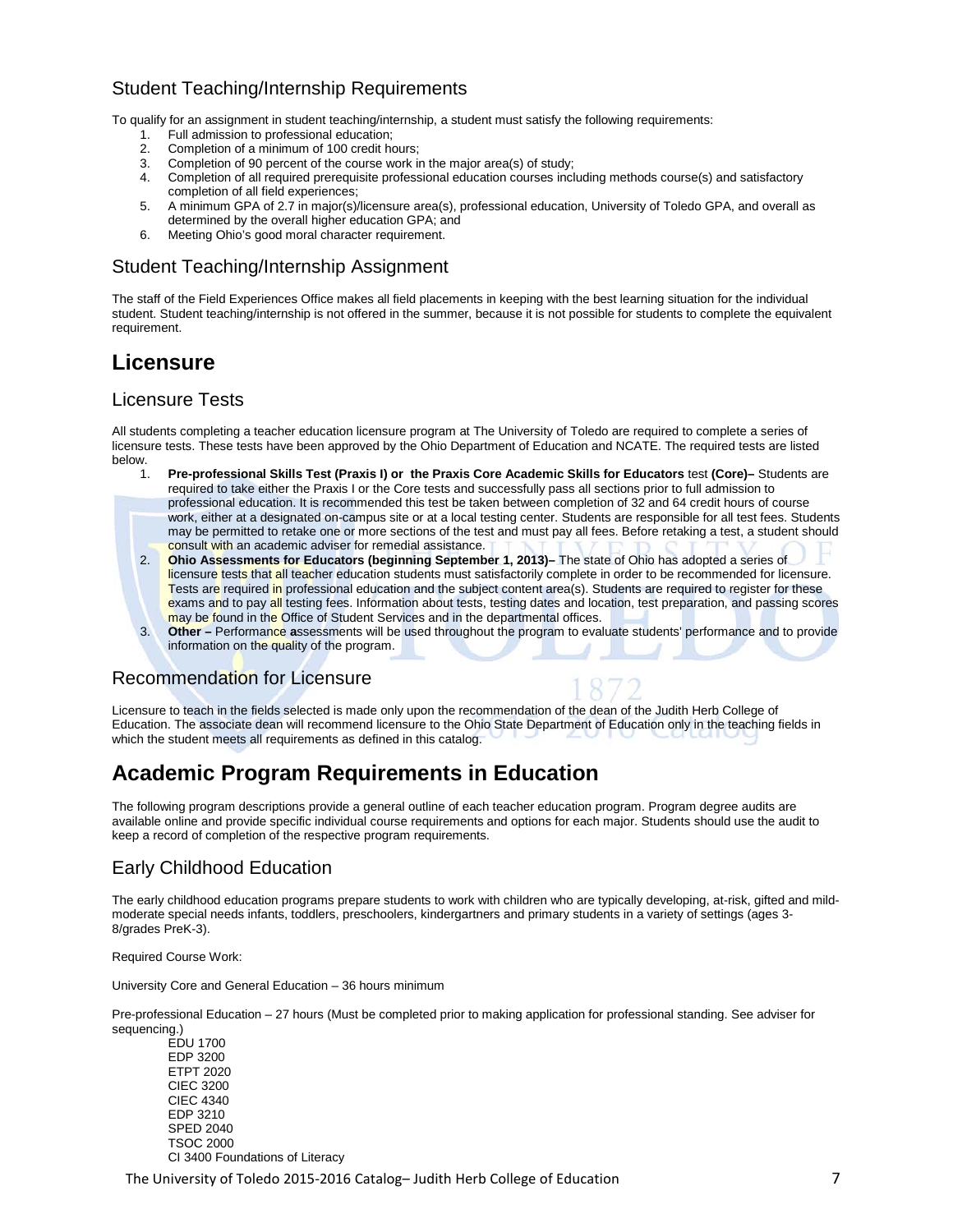Cognate Courses – 9 hours (Must be completed before the final three semesters of the program. Professional standing is not required.)

MED 3030 (Has a prerequisite of MUS 2200 or comparable experience.) AED 3100 PED 2450 HEAL 3100

Area of Concentration (Students must select one of the areas of concentration identified below.)

Mathematics (12 hours of the following) MATH 1830, 1840, 2600 and 2620 CI 4550

Science (12 hours of the following) Life Science (BIOL 1120, EEES 2150 and 2160) Chemistry/Physics (CHEM 1120, NASC 1100 and 1110) Earth/Space Science (EEES 1010 and 1020, ASTR 1010 and 2050)

Social Studies (choose 12 hours) HIST 2010 and 2020 Select two courses from the following PSC 1200 GEPL 4040 ECON 1010 ANTH 2800 PSY 3010

Language Arts (choose 12 hours) ENGL 2760, 3150, 3790 ENGL 2720 or 2730 or 4090

Cohort Semester – 60 hours (final four semesters in the program)

Professional standing required – students must register for all courses listed under each cohort semester. See adviser for sequencing of courses.

CIEC 3350, 3380, 4480, 4070, 4550, 4460, 4750, 4770, 4930 and 4900 CI 3430, 3460, 4470, 4470 and 4510 GIFT 4100 SPED 4080

Reminders - A background check must be completed during CIEC 3200 in order to take CIEC 4340. Praxis I or the Praxis Core Academic Skills for Educators test must be successfully completed before admission to professional education. A minimum 2.7 GPA must be achieved before admission to professional education. Please see you academic adviser prior to applying for professional education. After being admitted to the upper division, you will be assigned a faculty adviser. It is important that you meet with your faculty adviser once you've been accepted to professional education**. Ohio Assessment for Educators should be taken during Cohort III and must be successfully completed to be recommended for licensure.** 

Below is a sample curriculum for the Early Childhood Education program. Sample curriculum is subject to change. Please consult the department for up-to-date information.

|                   | <b>Fall Semester</b>                                                                                                                                    |                             | <b>Spring Semester</b>                                                                                                                                                                     |                                               | Summer Sem                                                                                    |
|-------------------|---------------------------------------------------------------------------------------------------------------------------------------------------------|-----------------------------|--------------------------------------------------------------------------------------------------------------------------------------------------------------------------------------------|-----------------------------------------------|-----------------------------------------------------------------------------------------------|
| Year 1            | EDU 1000 Orientation to Ed<br>ENGL 1110 College Comp I<br>Math 1210 Math Ed 1<br><b>TSOC 2000</b><br>ETPT 2020 Multimedia in Ed.<br>Social Science Core | 1<br>3<br>3<br>3<br>3<br>3  | EDU 1700 Introduction to Ed<br>ENGL 1130,1140,1150, 2950, 2960<br>College Comp II<br>Math 1220 Math Ed 2<br>Non-Western (DD)<br>MUS 2200 Music Theory                                      | 3<br>3<br>3<br>3<br>3                         | See adviser<br>about double<br>dipping a class<br>in two areas.                               |
|                   | <b>Total Hours</b>                                                                                                                                      | 16                          | <b>Total Hours</b>                                                                                                                                                                         | 15                                            |                                                                                               |
| Year <sub>2</sub> | Core Requirement<br>CIEC 3200 Phil & Prac<br>EDP 3210 EC Develop<br><b>Natural Science</b><br>Concentration<br><b>Total Hours</b>                       | 3<br>3<br>3<br>3<br>3<br>15 | CIEC 4340 Infant Toddler (24 hr. field<br>included)<br>SPED 2040 Perspectives<br>Concentration<br><b>Natural Science</b><br>HEAL 3100 Health EC<br>MED 3030 Music EC<br><b>Total Hours</b> | 3<br>3<br>3<br>3<br>2<br>$\overline{2}$<br>16 | Concentration<br>AED 3100<br>PED 2450<br>(Total Hours 8)<br>Ready to Enter<br>Prof. Education |
| Year <sub>3</sub> | Cohort 1<br>CIEC 4070 Effec Teaching<br>CIEC 4480 120 hr. field<br>GIFT 4100 Gifted/Talented<br>SPED 4080 Curr Adapt<br>EDP 3200 Applied Psych          | 3<br>3<br>3<br>3<br>3       | <b>Cohort 2</b><br>CIEC 4460 Science Methods<br>CIEC 3350 Public Policy<br>CIEC 3380 120 hr. field<br>CI 3430 Phonics<br>CI 3460 Lit & ECE                                                 | 3<br>3<br>3<br>3<br>3                         | CI 3400 Found.<br>Concentration<br>(Total Hours 6)                                            |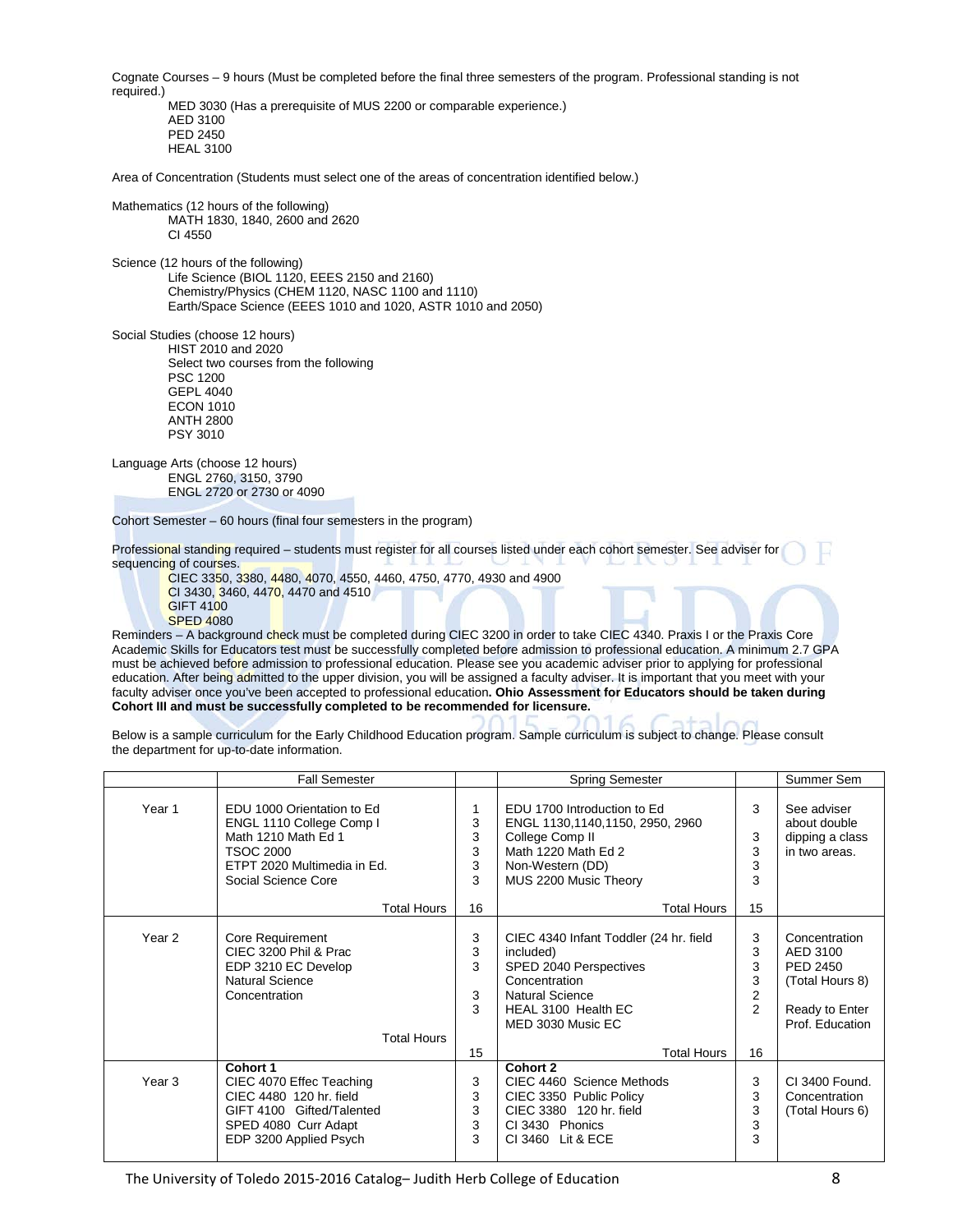|        | Total Hours                                                                                                                                     | 15                    | Total Hours                                                                  | 15      |                                                                        |
|--------|-------------------------------------------------------------------------------------------------------------------------------------------------|-----------------------|------------------------------------------------------------------------------|---------|------------------------------------------------------------------------|
| Year 4 | Cohort 3<br>CIEC 4770 120 hr. practicum<br>CIEC 4550 Social Studies<br>CIEC 4750 Develop Assess<br>CI 4470 Lit Assess<br>CI 4510 Math for Young | 3<br>3<br>C<br>J<br>J | Cohort 4<br>CIEC 4930 Student Teaching<br>CIEC 4900 Student Teaching Seminar | 12<br>3 | Can take<br>classes for $4^{\text{m}}/$<br>5 <sup>th</sup> endorsement |
|        | <b>Total Hours</b>                                                                                                                              | 15                    | <b>Total Hours</b>                                                           | 15      |                                                                        |

## Special Education (Intervention Specialist)

Programs in special education prepare pre-service baccalaureate students for initial teacher licensure as intervention specialists. These specialists work with students (ages 5-21/grades K-12) with mild/moderate or moderate/intensive educational needs. These include children and youth with specific learning disabilities, mental retardation, autism, physical and health impairments, attention deficit and hyperactivity disorders, emotional disturbance, and communication and language difficulties. Preparation for early intervention special education and adult services occurs at the graduate level. Majors in this program are prepared to teach in a variety of settings where services are provided to students requiring specialized interventions to experience success in the education environment.

Student must complete the Praxis I or the Praxis Core Academic Skills for Educators test exam and receive the minimum score in each area, as required by the Judith Herb College of Education and complete 48 hours with a 2.7 GPA or higher.

Below is a sample curriculum for the Intervention Specialist Education program. Sample curriculum is subject to change. Please consult the department for up-to-date information.

| Mild-Moderate Intervention Specialist |  |
|---------------------------------------|--|
|                                       |  |

|                   | <b>Fall Semester</b>                                                                                                                                                                         |                                               | <b>Spring Semester</b>                                                                                                                                                                                                                 |                                               |
|-------------------|----------------------------------------------------------------------------------------------------------------------------------------------------------------------------------------------|-----------------------------------------------|----------------------------------------------------------------------------------------------------------------------------------------------------------------------------------------------------------------------------------------|-----------------------------------------------|
| Year 1            | EDU 1000 Orientation<br><b>ENGL 1110 Comp 1</b><br>MATH 1210 Math Edu 1<br><b>Social Studies Cognate</b><br><b>Social Studies Cognate</b><br>Natural Science cognate<br><b>Total Hours</b>   | 1<br>3<br>3<br>3<br>3<br>3<br>16              | EDU 1700 Intro Ed<br>ENGL 1130,1140,1150, 2950, 2960 Comp II<br>MATH 1220 Math Ed 2<br>ETPT 2020 Multimedia in Ed. Environments<br>SPED 2040 Perspectives-Field of<br>Exceptionalities<br>Social Studies Cognate<br><b>Total Hours</b> | 3<br>3<br>3<br>3<br>3<br>3<br>18              |
| Year <sub>2</sub> | Foreign Language<br>Language Arts Cognate<br>Language Arts Cognate<br><b>Natural Science Cognate</b><br><b>Social Science Cognate</b><br>SPED 3130 Linguistic Analysis<br><b>Total Hours</b> | $3 - 4$<br>3<br>3<br>3<br>3<br>3<br>18/<br>19 | CI 3400 Foundations<br>Foreign Language<br>Language Arts Cognate<br>EDP 3200 Applied Psych<br><b>HEAL 4400 Health Problems</b><br>TSOC 3000 Schooling<br><b>Total Hours</b>                                                            | 3<br>$3 - 4$<br>3<br>3<br>3<br>3<br>18/<br>19 |
| Year <sub>3</sub> | EDP 3290 Lifespan<br>SPED 4100 Field<br>SPED 4110 Methods Mod<br>SPED 4240 Teach Phonics, Reading, Writing<br>SPED 4260 Family/Prof Relations<br><b>Total Hours</b>                          | 3<br>3<br>3<br>3<br>3<br>15                   | AED 4140 Art Spec<br>SPED 4100 Field<br>SPED 4340 Effective Mgmt<br>SPED 4370 Methods Mild<br>CI 4470 Lit Assess<br><b>Total Hours</b>                                                                                                 | 3<br>3<br>3<br>3<br>3<br>15                   |
| Year 4            | RESM 4200 Assessment<br>SPED 4980 Field<br>SPED 4060 Spec Int EC<br>SPED 4250 Career Voc<br>SPED 4450 Methods ED<br>CI 4400 Read Middle<br><b>Total Hours</b>                                | 3<br>1<br>3<br>3<br>3<br>3<br>16              | SPED 4600 Seminar in Sp Ed<br>SPED 4930 Student Teaching<br><b>Total Hours</b>                                                                                                                                                         | 3<br>12<br>15                                 |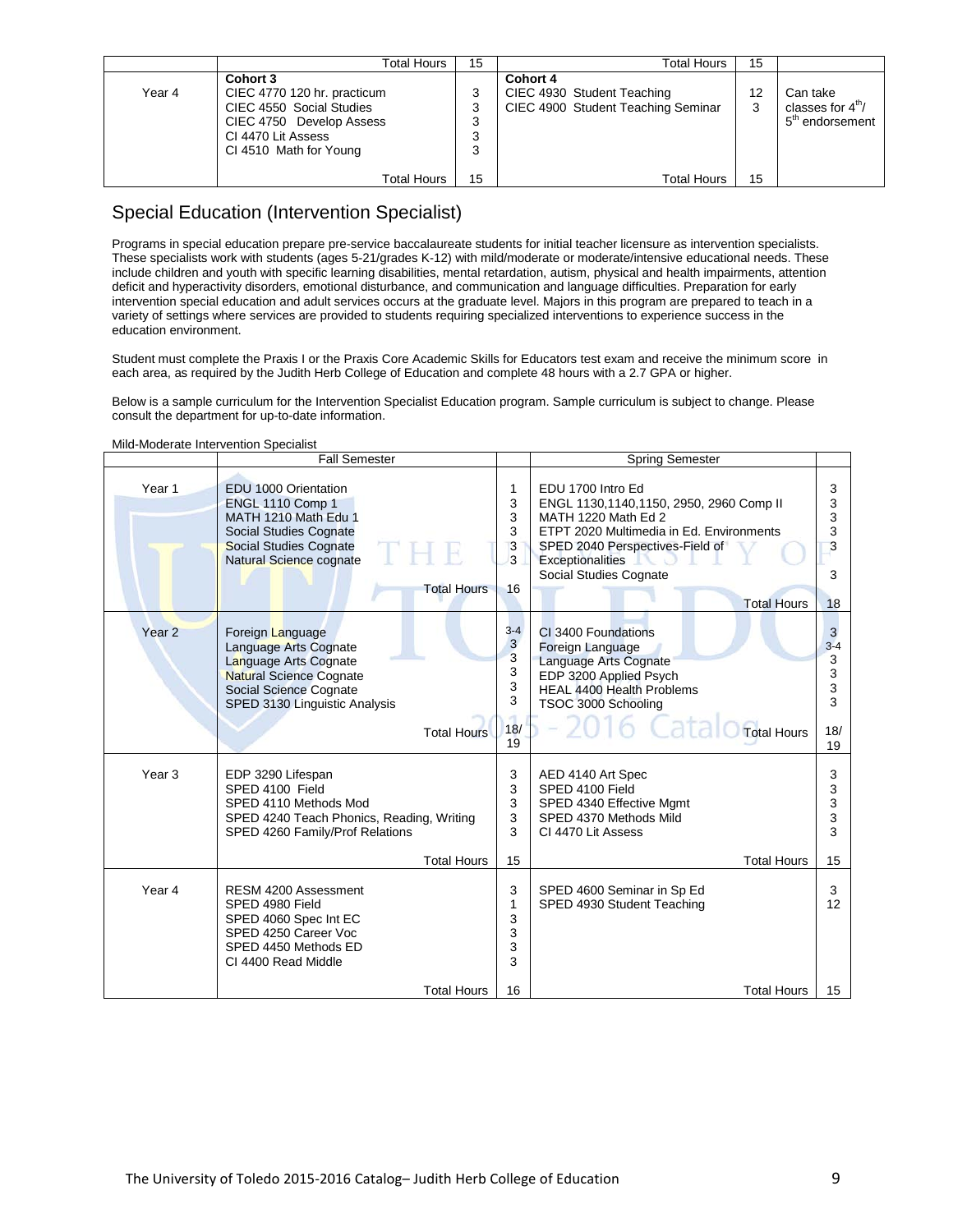| Moderate-Intensive Intervention Specialist |                                                                                                                                                                      |                                            |                                                                                                                                                                                                                           |                                  |                                                                   |  |  |
|--------------------------------------------|----------------------------------------------------------------------------------------------------------------------------------------------------------------------|--------------------------------------------|---------------------------------------------------------------------------------------------------------------------------------------------------------------------------------------------------------------------------|----------------------------------|-------------------------------------------------------------------|--|--|
|                                            | <b>Fall Semester</b>                                                                                                                                                 |                                            | Spring Semester                                                                                                                                                                                                           |                                  | Summer Sem                                                        |  |  |
| Year <sub>1</sub>                          | EDU 1000 Orientation<br>ENGL 1110 Comp 1<br>MATH 1210 Math Edu 1<br>Social Studies Cognate<br>Social Studies Cognate<br>Natural Science cognate                      | 1<br>3<br>3<br>3<br>3<br>3                 | EDU 1700 Intro Ed<br>ENGL 1130,1140,1150, 2950, 2960<br>Comp <sub>II</sub><br>MATH 1220 Math Ed 2<br>ETPT 2020 Multimedia in Ed. Environ<br>SPED 2040 Perspectives-Field of<br>Exceptionalities<br>Social Studies Cognate | 3<br>3<br>3<br>3<br>3<br>3       |                                                                   |  |  |
|                                            | <b>Total Hours</b>                                                                                                                                                   | 16                                         | <b>Total Hours</b>                                                                                                                                                                                                        | 18                               |                                                                   |  |  |
| Year <sub>2</sub>                          | Foreign Language<br>Language Arts Cognate<br>Language Arts Cognate<br>Natural Science Cognate<br>Social Science Cognate<br>SPED 3130 Linguistic Analysis             | $3 - 4$<br>3<br>3<br>3<br>$\mathsf 3$<br>3 | CI 3400 Foundations<br>Foreign Language<br>Language Arts Cognate<br>EDP 3200 Applied Psych<br><b>HEAL 4400 Health Problems</b><br>TSOC 3000 Schooling                                                                     | 3<br>$3 - 4$<br>3<br>3<br>3<br>3 |                                                                   |  |  |
|                                            | <b>Total Hours</b>                                                                                                                                                   | 18/<br>19                                  | <b>Total Hours</b>                                                                                                                                                                                                        | $18 -$<br>19                     |                                                                   |  |  |
| Year <sub>3</sub>                          | EDP 3290 Lifespan<br>SPED 4100 Field<br>SPED 4110 Methods Mod<br>SPED 4240 Teach Phonics, Reading,<br>Writing<br>SPED 4260 Family/Prof Relations                     | 3<br>3<br>3<br>3<br>3                      | AED 4140 Art Spec<br>SPED 4100 Field<br>SPED 4340 Eff Mgmt<br>SPED 4120 Methods Int<br>CI 4470 Lit Assess                                                                                                                 | 3<br>3<br>3<br>3<br>3            | <b>SLP 4440</b><br>Augm Comm<br><b>Systems</b><br>(Total Hours 3) |  |  |
|                                            | <b>Total Hours</b>                                                                                                                                                   | 15                                         | <b>Total Hours</b>                                                                                                                                                                                                        | 15                               |                                                                   |  |  |
| Year <sub>4</sub>                          | <b>RESM 4200 Assessment</b><br>SPED 4980 Field<br>SPED 4060 Spec Int EC<br>SPED 4250 Career Voc<br>SPED 4450 Methods ED<br>CI 4400 Read Middle<br><b>Total Hours</b> | 3<br>1<br>3<br>3<br>3<br>3<br>16           | SPED 4600 Seminar in Sp Ed<br>SPED 4930 Student Teaching<br><b>Total Hours</b>                                                                                                                                            | $\overline{3}$<br>12<br>15       |                                                                   |  |  |

## Middle Childhood Education-B.Ed.

The middle childhood education program prepares students to teach elementary middle grade, middle school and junior high students in two licensure areas to be chosen from the following: reading and language arts, mathematics, social studies, and/or science (ages 8-14/grades 4-9).

5

1872

University Core and General Education – 27 hours minimum

| Pre-professional Education -18 hours<br>EDU 1700<br><b>ETPT 2020</b><br><b>SPED 2040</b><br>CI 3400<br>CI 3440<br>EDP 3200 |                                                                |                                                     |                                                            |
|----------------------------------------------------------------------------------------------------------------------------|----------------------------------------------------------------|-----------------------------------------------------|------------------------------------------------------------|
| Professional Education - 54 hours                                                                                          |                                                                |                                                     |                                                            |
| CI 4400                                                                                                                    |                                                                |                                                     |                                                            |
| CI 4190                                                                                                                    |                                                                |                                                     |                                                            |
| <b>RESM 4200</b>                                                                                                           |                                                                |                                                     |                                                            |
| CI 4290                                                                                                                    |                                                                |                                                     |                                                            |
| CI 4470                                                                                                                    |                                                                |                                                     |                                                            |
| CI 4390                                                                                                                    |                                                                |                                                     |                                                            |
| <b>TSOC 3000</b>                                                                                                           |                                                                |                                                     |                                                            |
| CI 4930                                                                                                                    |                                                                |                                                     |                                                            |
| Select two areas of study                                                                                                  |                                                                |                                                     |                                                            |
| Language Arts<br>CI 4320<br>CI 4050<br>CI 4210<br>CI 4730                                                                  | <b>Mathematics</b><br>CI 4550<br>CI 4060<br>CI 4220<br>CI 4740 | Science<br>CI 4680<br>CI 4070<br>CI 4230<br>CI 4760 | Social Studies<br>CI 4720<br>CI 4080<br>CI 4240<br>CI 4790 |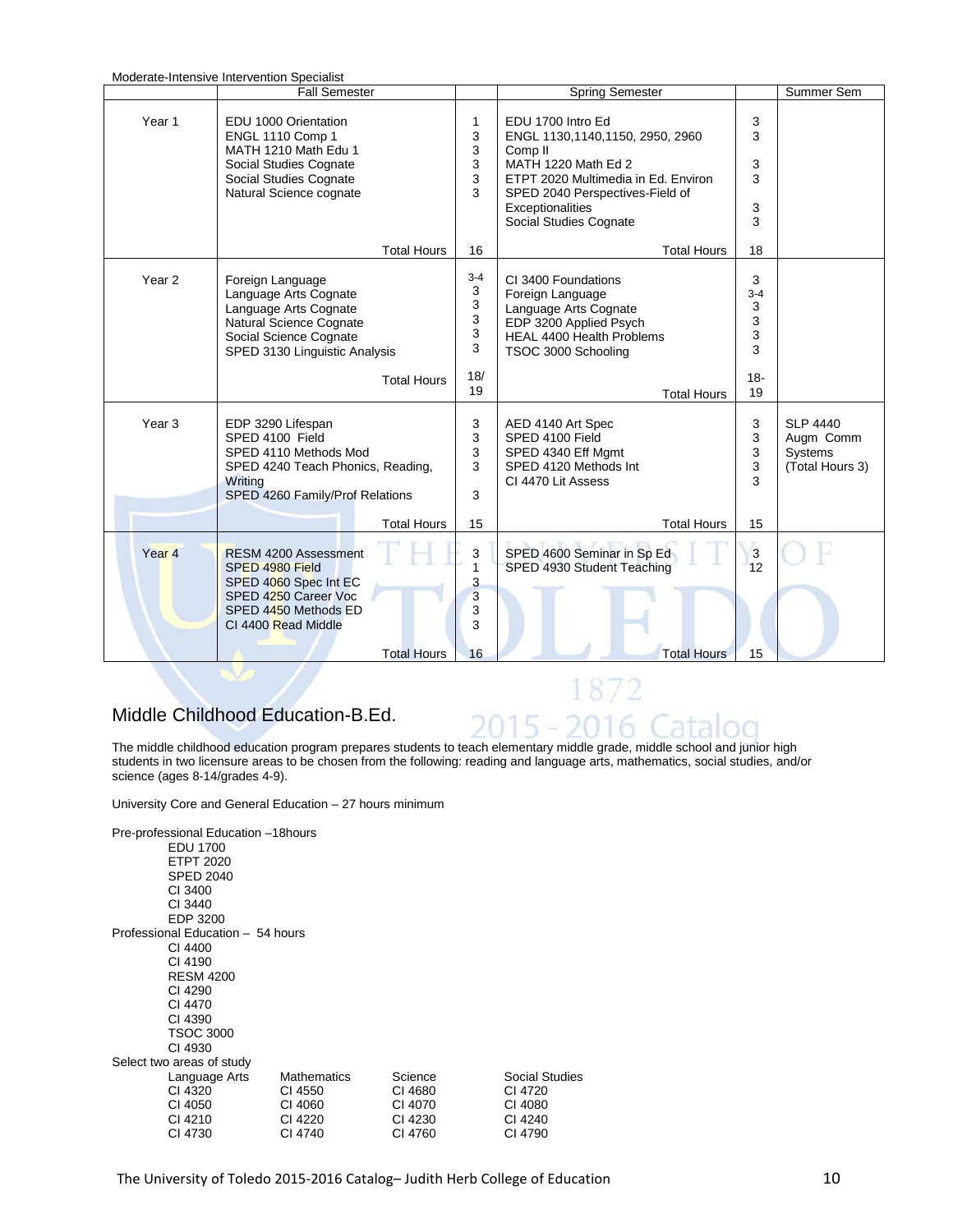Licensure Areas – Select two. Students will concentrate in two licensure areas and will complete course work in each area

Mathematics – 20hours MATH 1830, 1840, 2600, 2620, 3440, and 1890

Reading and Language Arts –21 hours ENGL 3150, 2730, 2720, 3600, 3790 and 4090 CI 4300

HIST 2010, 2020

Science –23 hours Life Science

EEES 2150 and 2160

**Chemistry** CHEM 1120

Physics NASC 1100 and 1110 Earth/Space Science ASTR 1010 EEES 1010, 1020 GEPL 4540

Social Studies –24 hours Related content area ECON 1010 PSC 1200 PSC 1710 GEPL 3050<br>U.S. History World History HIST 1050, 1060

Below is a sample curriculum for the Middle Childhood Education program. Sample curriculum is subject to change. Please consult the department for up-to-date information.

 $\mathsf{L} \vee \mathsf{H} \mathsf{R}$ 

R

| Middle Childhood Education Social Studies/Science |                                                                                                                                       |                                                  |                                                                                                                                    |                                                                 |            |  |  |
|---------------------------------------------------|---------------------------------------------------------------------------------------------------------------------------------------|--------------------------------------------------|------------------------------------------------------------------------------------------------------------------------------------|-----------------------------------------------------------------|------------|--|--|
|                                                   | <b>Fall Semester</b>                                                                                                                  |                                                  | <b>Spring Semester</b>                                                                                                             |                                                                 | Summer Sem |  |  |
| Year <sub>1</sub>                                 | <b>EDU1000</b><br><b>ENGL 1110</b><br>MATH 1180Universtiy Core<br><b>ECON 1010EEES 2150</b><br><b>EEES 2160</b><br><b>Total Hours</b> | 1<br>3<br>3<br>3<br>4<br>$\mathbf{1}$<br>3<br>18 | <b>ETPT 2020</b><br><b>ENGL 1130</b><br>1872<br><b>SPED 2040</b><br>PSC 1200PSC 1710<br>ASTR 1010 $5 - 2016$<br><b>Total Hours</b> | 3<br>3<br>3<br>$\ensuremath{\mathsf{3}}$<br>$\frac{3}{3}$<br>18 |            |  |  |
| Year <sub>2</sub>                                 | EDU1700<br><b>GELP 3050</b><br><b>HIST 2010</b><br><b>GELP 4540</b><br><b>EEES 1010</b><br><b>EEES 1020</b><br><b>Total Hours</b>     | 3<br>3<br>3<br>3<br>$\overline{4}$<br>16         | CI 3400CI 3440<br>EDP 3200<br><b>HIST 2020</b><br><b>CHEM 1120</b><br><b>Total Hours</b>                                           | 3<br>3<br>3<br>3<br>$\overline{\mathbf{4}}$<br>16               |            |  |  |
| Year <sub>3</sub>                                 | CI 4400 CI 4720<br>CI 4680<br>CI 4190<br><b>HIST 1050</b><br>NASC 1100NASC 1110<br><b>Total Hours</b>                                 | 3<br>3<br>3<br>3<br>3<br>4<br>1<br>19            | <b>RESM 4200</b><br>CI 4080<br>CI 4070<br>CI 4290<br><b>HIST 1060</b><br><b>Total Hours</b>                                        | 3<br>3<br>3<br>3<br>3<br>15                                     |            |  |  |
| Year 4                                            | CI 4470<br>CI 4240<br>CI 4230<br>CI 4390<br><b>TSOC 3000</b><br><b>Total Hours</b>                                                    | 3<br>3<br>3<br>3<br>3<br>15                      | CI 4930<br>CI 4790<br>CI 4760                                                                                                      | 9<br>$\ensuremath{\mathsf{3}}$<br>3                             |            |  |  |

The University of Toledo 2015-2016 Catalog– Judith Herb College of Education 11

H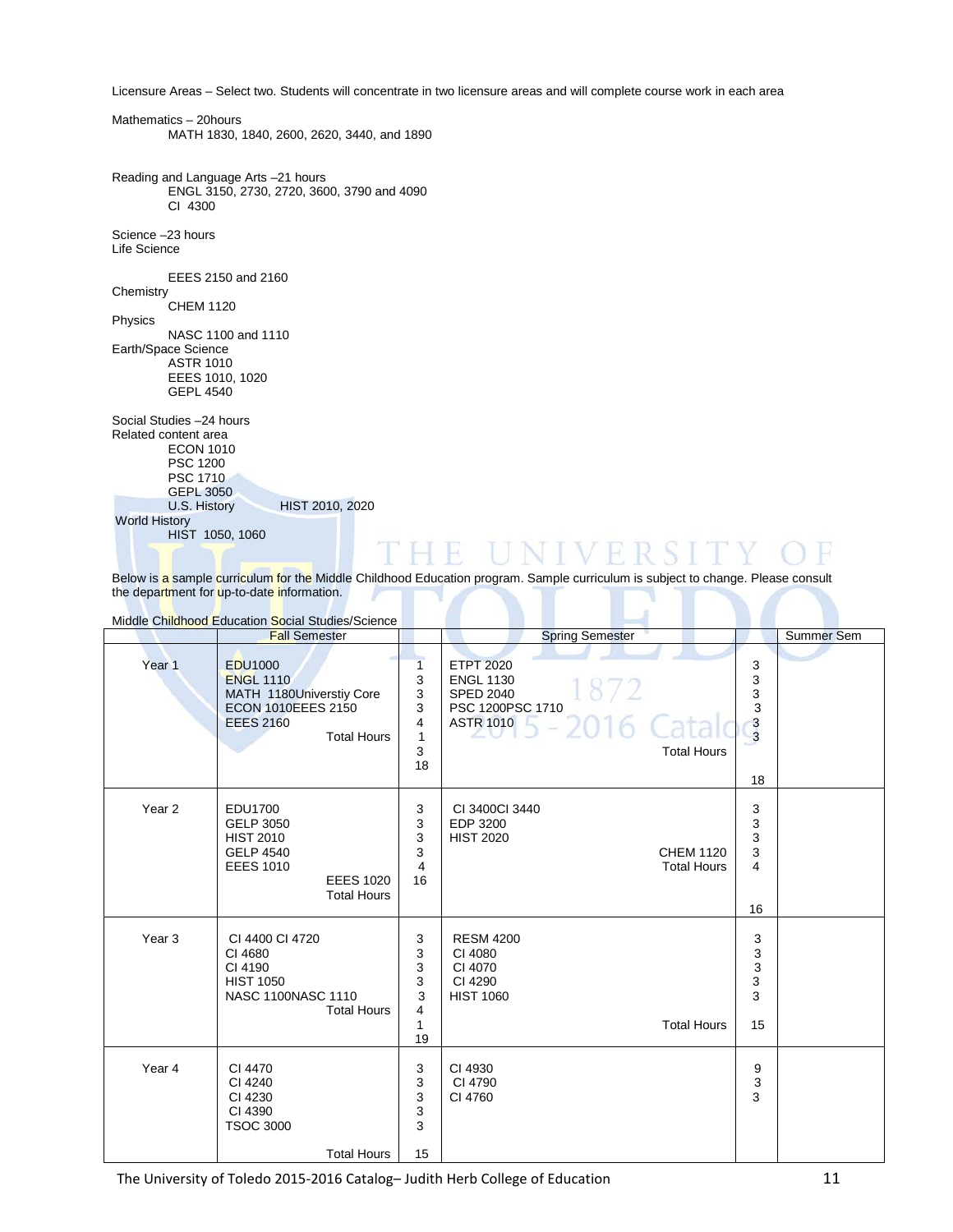|                   |                                                                                                              |                                                              | <b>Total Hours</b>                                                                                 | 15                                          |            |
|-------------------|--------------------------------------------------------------------------------------------------------------|--------------------------------------------------------------|----------------------------------------------------------------------------------------------------|---------------------------------------------|------------|
|                   |                                                                                                              |                                                              |                                                                                                    |                                             |            |
|                   | Middle Childhood Education Mathematics/Social Studies<br><b>Fall Semester</b>                                |                                                              | <b>Spring Semester</b>                                                                             |                                             | Summer Sem |
| Year 1            | <b>EDU 1000</b><br><b>ENGL 1110</b><br>MATH 1830ECON 1010<br>PSC 1200ETPT 2020<br><b>Total Hours</b>         | 1<br>3<br>4<br>3<br>3<br>3<br>17                             | SPED 2040University Core<br><b>ENGL 1130</b><br>MATH 1840 PSC 1710 GEPL 3050<br><b>Total Hours</b> | 3<br>3<br>3<br>4<br>3<br>3<br>19            |            |
| Year <sub>2</sub> | EDU 1700<br><b>University Core</b><br>MATH 2600 HIST 2010 HIST<br>2020Cl 3400<br><b>Total Hours</b>          | 3<br>3<br>3<br>3<br>3<br>3<br>18                             | CI 3440<br>EDP 3200<br>MATH 2620 MATH 1890 HIST 1050Lab<br><b>Total Hours</b>                      | 3<br>3<br>3<br>3<br>3<br>$\mathbf{1}$<br>16 |            |
| Year <sub>3</sub> | CI 4400<br>CI 4550<br>CI 4720<br>CI 4190<br><b>University Core</b><br><b>MATH 3440</b><br><b>Total Hours</b> | 3<br>3<br>3<br>3<br>3<br>3<br>18                             | <b>RESM 4200</b><br>CI 4060<br>CI 4080<br>CI 4290 HIST 1060<br><b>Total Hours</b>                  | 3<br>3<br>$\mathsf 3$<br>3<br>3<br>15       |            |
| Year <sub>4</sub> | CI 4470<br>CI 4220<br>CI 4240<br>CI 4390<br><b>TSOC 3000</b><br><b>Total Hours</b>                           | $\overline{\mathbf{3}}$<br>3<br>$\mathbf{3}$<br>3<br>3<br>15 | CI 4930<br>CI 4740<br>CI 4790<br><b>Total Hours</b>                                                | $\frac{9}{33}$<br>15                        |            |

# 2015 - 2016 Catalog

| Middle Childhood Education Mathematics/ Reading and Language Arts |                                                                                                                            |                                  |                                                                                                          |                                  |            |  |  |
|-------------------------------------------------------------------|----------------------------------------------------------------------------------------------------------------------------|----------------------------------|----------------------------------------------------------------------------------------------------------|----------------------------------|------------|--|--|
|                                                                   | <b>Fall Semester</b>                                                                                                       |                                  | <b>Spring Semester</b>                                                                                   |                                  | Summer Sem |  |  |
| Year 1                                                            | <b>EDU 1000</b><br><b>ENGL 1110</b><br><b>MATH 1830</b><br><b>University Core University</b><br>Core<br><b>Total Hours</b> | 1<br>3<br>3<br>4<br>3<br>3<br>17 | <b>ETPT 2020</b><br><b>ENGL 1130</b><br>SPED 2040 University Core<br>Lab MATH 1840<br><b>Total Hours</b> | 3<br>3<br>3<br>3<br>4<br>17      |            |  |  |
| Year <sub>2</sub>                                                 | <b>EDU 1700</b><br>University Core ENGL 3150<br>ENGL 3600 MATH 2600<br><b>MATH 3440</b><br><b>Total Hours</b>              | 3<br>3<br>3<br>3<br>3<br>3<br>18 | CI 3400<br>CI 3440EDP 3200<br>ENGL 2730 ENGL 2720 MATH 2620<br><b>Total Hours</b>                        | 3<br>3<br>3<br>3<br>3<br>3<br>18 |            |  |  |
| Year <sub>3</sub>                                                 | CI 4400<br>CI 4550<br>CI 4320 CI 4190<br><b>ENGL 3790 MATH 1890</b><br><b>Total Hours</b>                                  | 3<br>3<br>3<br>3<br>3<br>3       | <b>RESM 4200</b><br>CI 4060<br>CI 4050<br>CI 4290 ENGL 4090 CI 4300 Total Hours                          | 3<br>3<br>3<br>3<br>3<br>18      |            |  |  |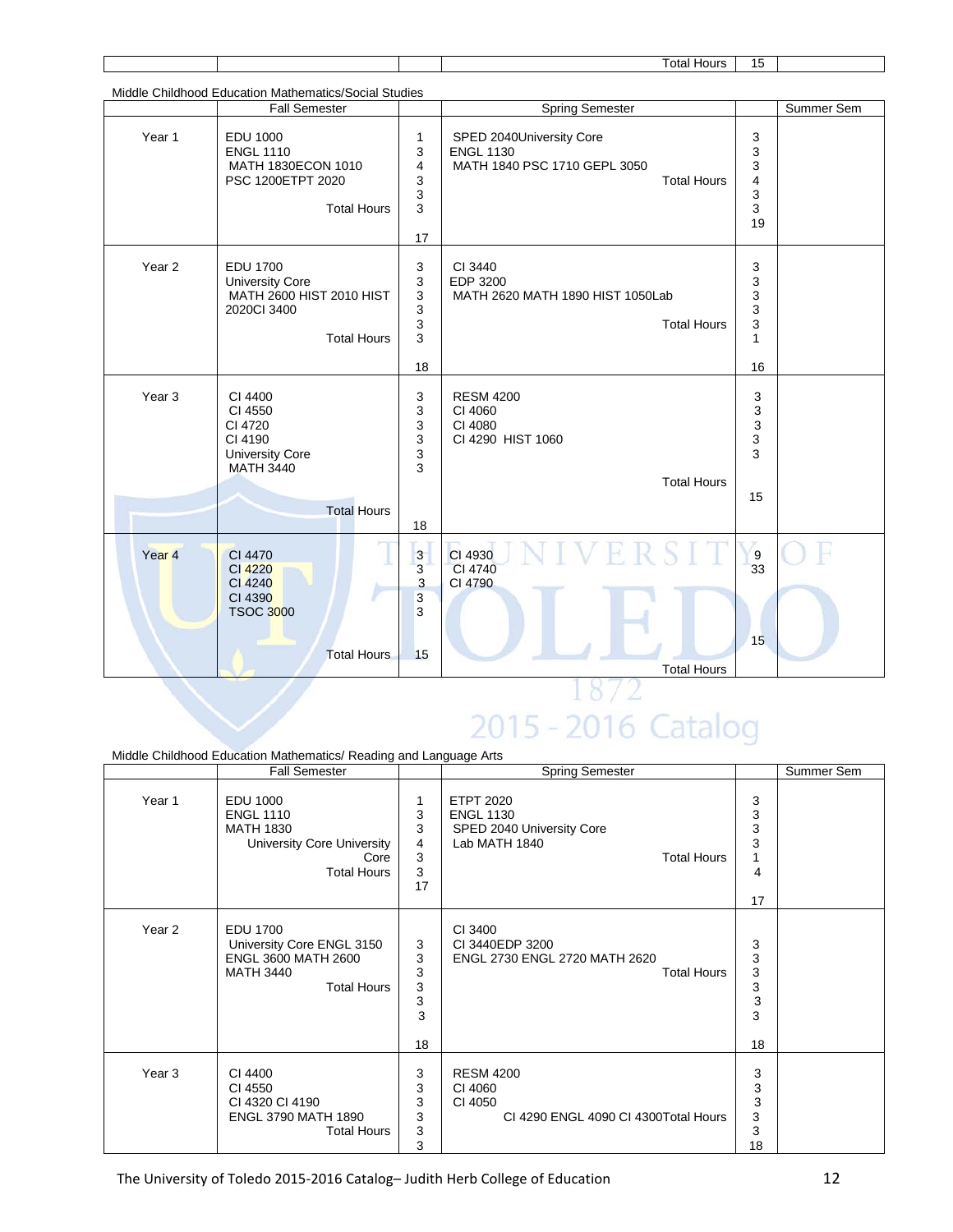|        |                                                                                              | 18                               |                                                     |                   |  |
|--------|----------------------------------------------------------------------------------------------|----------------------------------|-----------------------------------------------------|-------------------|--|
| Year 4 | CI 4470 CI 4220 CI 4210 CI<br>4390 TSOC 3000<br><b>University Core</b><br><b>Total Hours</b> | 3<br>3<br>3<br>3<br>3<br>3<br>18 | CI 4930<br>CI 4740<br>CI 4730<br><b>Total Hours</b> | 9<br>3<br>3<br>15 |  |

|                   | Middle Childhood Education Mathematics/ Science                                                              |                                             |                                                                                                         |                                                |            |
|-------------------|--------------------------------------------------------------------------------------------------------------|---------------------------------------------|---------------------------------------------------------------------------------------------------------|------------------------------------------------|------------|
|                   | <b>Fall Semester</b>                                                                                         |                                             | <b>Spring Semester</b>                                                                                  |                                                | Summer Sem |
| Year 1            | <b>EDU 1000</b><br><b>ENGL 1110</b><br><b>University Core</b><br>MATH 1830 CHEM 1120<br><b>Total Hours</b>   | 1<br>3<br>3<br>4<br>4<br>115                | <b>ETPT 2020</b><br><b>ENGL 1130</b><br>EDU 1700 MATH 1840<br>EEES 2150 EEES 2160<br><b>Total Hours</b> | 3<br>3<br>3<br>4<br>4<br>1<br>18               |            |
| Year <sub>2</sub> | CI 3400University Core<br>SPED 2040 MATH 2600<br>MATH 3440 ASTR 1010<br><b>Total Hours</b>                   | 3<br>3<br>3<br>3<br>3<br>3<br>18            | CI 3440<br>EDP 3200<br>University Core MATH 2620 MATH 1890 EEES<br>1010EEES 1020<br><b>Total Hours</b>  | 3<br>3<br>3<br>3<br>3<br>3<br>1<br>19          |            |
| Year <sub>3</sub> | CI 4400<br>CI 4550<br>CI 4680 CI 4190 GELP 4540<br><b>University Core</b><br><b>Total Hours</b>              | $\mathbf{3}$<br>3<br>3<br>3<br>3<br>3<br>18 | <b>RESM 4200</b><br>CI 4060<br>CI 4070 CI 4290<br><b>NASC 1100 NASC 1110</b><br><b>Total Hours</b>      | $\frac{33}{3}$<br>3<br>3<br>$\mathbf{1}$<br>16 |            |
| Year 4            | CI 4470<br>CI 4220<br>CI 4230<br>CI 4390<br><b>TSOC 3000</b><br><b>University Core</b><br><b>Total Hours</b> | 3<br>3<br>3<br>3<br>3<br>3<br>18            | CI 4930<br>CI 4740<br>$G(4760)$ 15 - 2016 Catalog<br><b>Total Hours</b>                                 | 93<br>3<br>15                                  |            |

#### Middle Childhood Education Reading and Language Arts/Science

|        | <b>Fall Semester</b>                                                                                                                           |                                  | <b>Spring Semester</b>                                                                                                  |                                  | Summer Sem |
|--------|------------------------------------------------------------------------------------------------------------------------------------------------|----------------------------------|-------------------------------------------------------------------------------------------------------------------------|----------------------------------|------------|
| Year 1 | EDU 1000<br><b>ENGL 1110</b><br><b>MATH 1320</b><br><b>University Core</b><br><b>University Core</b><br><b>CHEM 1120</b><br><b>Total Hours</b> | 1<br>3<br>3<br>3<br>3<br>4<br>17 | <b>ETPT 2020</b><br>ENGL 1130SPED 2040<br><b>University Core</b><br>ENGL 3150 NASC 1000 NASC 1100<br><b>Total Hours</b> | 3<br>3<br>3<br>3<br>3<br>3<br>19 |            |
| Year 2 | <b>EDU 1700</b><br><b>ENGL 3600 ENGL 2730</b><br>ASTR 1010 EEES 1010<br><b>EEES 1020University Core</b><br><b>Total Hours</b>                  | 3<br>3<br>3<br>3<br>3<br>3       | CI 3400<br>CI 3440<br>EDP 3200<br>EEES 2150 EEES 2160 ENGL 2720<br><b>Total Hours</b>                                   | 3<br>3<br>3<br>4<br>3            |            |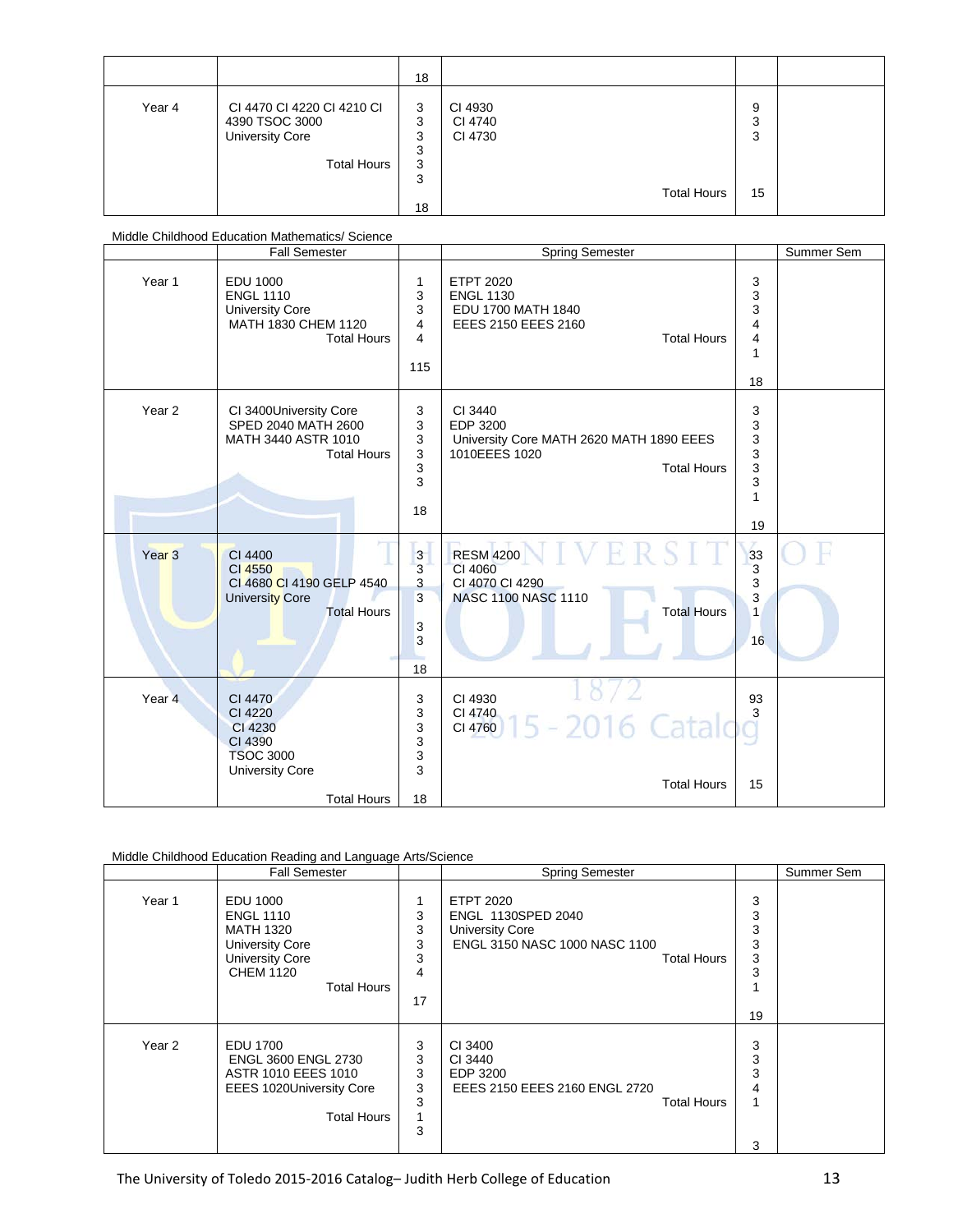|        |                     | 19          |                            | 17 |  |
|--------|---------------------|-------------|----------------------------|----|--|
|        |                     |             |                            |    |  |
|        | CI 4400             |             |                            |    |  |
| Year 3 | CI 4320             | 3           | <b>RESM 4200</b>           | 3  |  |
|        | CI 4680             | 3           | CI 4050                    | 3  |  |
|        | CI 4190             | 3           | CI 4070                    | 3  |  |
|        | GELP 4540 ENGL 3790 | 3           | CI 4290                    | 3  |  |
|        | <b>Total Hours</b>  | 3           | <b>ENGL 4090 ENGL 4300</b> | 3  |  |
|        |                     | 3           | <b>Total Hours</b>         | 3  |  |
|        |                     |             |                            |    |  |
|        |                     | 18          |                            | 18 |  |
|        |                     |             |                            |    |  |
| Year 4 | CI 4470             | 3           | CI 4930                    | 9  |  |
|        | CI 4210             | 3           | CI 4730                    | 3  |  |
|        | CI 4230             | 3           | CI 4760                    | 3  |  |
|        | CI 4390             | $\mathsf 3$ |                            |    |  |
|        | <b>TSOC 3000</b>    | 3           |                            |    |  |
|        |                     |             |                            |    |  |
|        |                     |             |                            |    |  |
|        | <b>Total Hours</b>  | 15          | <b>Total Hours</b>         | 15 |  |

Middle Childhood Education Reading and Language Arts/Social Studies

| Year 1<br>Year <sub>2</sub><br>1050 | <b>EDU 1000</b>                                                                                           | 1                                                          |                                                                                                                            |                                                      |  |
|-------------------------------------|-----------------------------------------------------------------------------------------------------------|------------------------------------------------------------|----------------------------------------------------------------------------------------------------------------------------|------------------------------------------------------|--|
|                                     | <b>ENGL 1110</b><br><b>MATH 1320</b><br><b>University Core</b><br>ECON 1010PSC 1200<br><b>Total Hours</b> | 3<br>3<br>3<br>3<br>3<br>16                                | <b>ETPT 2020</b><br><b>ENGL 1130</b><br><b>SPED 2040</b><br>PSC 1710 GELP 3050University Core<br>Lab<br><b>Total Hours</b> | 3<br>3<br>3<br>3<br>3<br>3<br>1<br>19                |  |
|                                     | <b>EDU 1700</b><br><b>ENGL 3150 ENGL 3600</b><br><b>HIST 2010 HIST 2020 HIST</b><br><b>Total Hours</b>    | 3<br>3<br>3<br>$\overline{3}$<br>$\overline{3}$<br>3<br>18 | CI 3400<br>CI 3440<br>EDP 3200<br>ENGL 2730 ENGL 2720 ENGL 3790<br><b>Total Hours</b>                                      | $\frac{3}{3}$<br>3<br>3<br>$\overline{3}$<br>3<br>18 |  |
| Year <sub>3</sub>                   | CI 4400<br>CI 4720<br>CI 4320<br>CI 4190<br>CI 4300 ENGL 4090<br><b>Total Hours</b>                       | 3<br>3<br>3<br>3<br>3<br>3<br>18                           | <b>RESM 4200</b><br>1872<br>CI 4080<br>CI 4050<br>5 - 2016 Catak<br>CI 4290<br><b>HIST 1060</b><br><b>Total Hours</b>      | 3<br>3<br>$\frac{3}{3}$<br>15                        |  |
| Year 4                              | CI 4470 CI 4240 CI 4210 CI<br>4390 TSOC 3000<br><b>Total Hours</b>                                        | 3<br>3<br>$\mathbf{3}$<br>$\mathbf{3}$<br>3                | CI 4930<br>CI 4790<br>CI 4730                                                                                              | 9<br>3<br>3                                          |  |

#### Adolescence to Young Adult Education-B.Ed.

The adolescent program prepares students to teach junior high and high school students, grades 7-12, in a single academic area integrated language arts, integrated mathematics, integrated social studies, or one of the science options.

#### Integrated Mathematics

University Core and General Education – 32 hours

Pre-professional Education – 12 hours EDU 1700 ETPT 2020 SPED 2040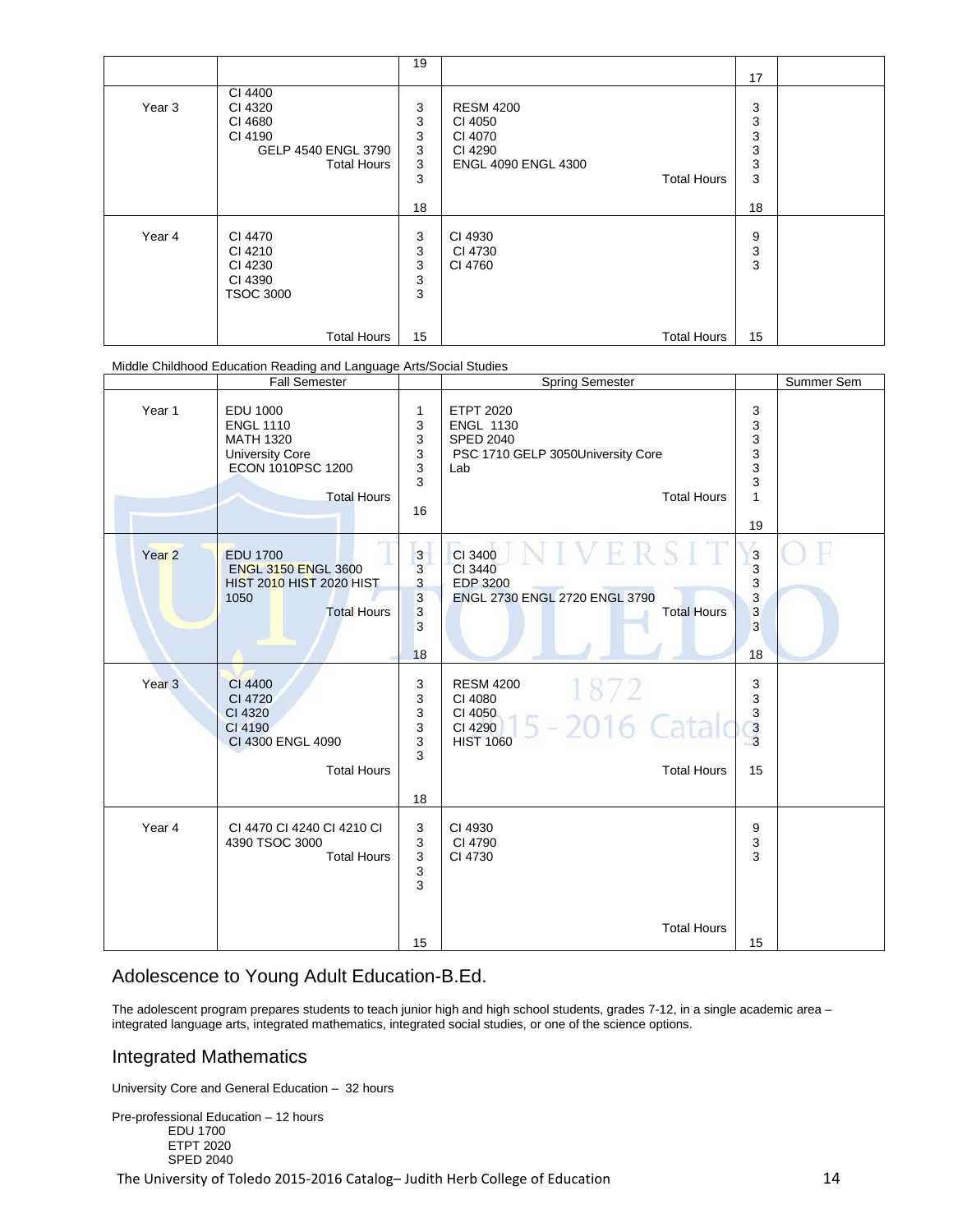Professional Education – 39 hours CI 4490, 4550, 4190, 4160, 4290, 4260, 4390, 4930, 4740 RESM 4200 TSOC 3000 Mathematics Content – 45 hours MATH 1830, 1840, 1890, 2190, 2850, 3320, 3440, 3450, 3510, 3610, 4380, 4680, 3/4000 elective, 4000 elective

Below is a sample curriculum for the Integrated Mathematics Education program. Sample curriculum is subject to change. Please consult the department for up-to-date information.

|                   | <b>Fall Semester</b>                                                                                                           |                                                                                      | <b>Spring Semester</b>                                                                                            |                                                       |  |
|-------------------|--------------------------------------------------------------------------------------------------------------------------------|--------------------------------------------------------------------------------------|-------------------------------------------------------------------------------------------------------------------|-------------------------------------------------------|--|
| Year 1            | <b>EDU 1000</b><br><b>ENGL 1110</b><br><b>MATH 1830</b><br><b>University Core</b><br><b>University Core</b><br>University Core | 1<br>$\mathsf 3$<br>4<br>3<br>$\mathsf 3$<br>3                                       | <b>ENGL 1130</b><br><b>EDU 1700</b><br><b>MATH 2190</b><br><b>MATH 1840</b><br>Foreign Language                   | 3<br>3<br>3<br>4<br>4                                 |  |
|                   | <b>Total Hours</b>                                                                                                             | 17                                                                                   | <b>Total Hours</b>                                                                                                | 17                                                    |  |
| Year <sub>2</sub> | <b>MATH 3440</b><br><b>MATH 3610</b><br><b>MATH 3510</b><br><b>ETPT 2020</b><br><b>SPED 2040</b><br><b>EDP 3200</b>            | 3<br>3<br>$\ensuremath{\mathsf{3}}$<br>$\mathsf 3$<br>$\ensuremath{\mathsf{3}}$<br>3 | MATH2850MATH 3450MATH 1890MATH 3320<br><b>University Core</b><br>Lab<br><b>Total Hours</b>                        | 4<br>3<br>3<br>3<br>3<br>$\mathbf{1}$                 |  |
|                   | <b>Total Hours</b>                                                                                                             | 18                                                                                   |                                                                                                                   | 17                                                    |  |
| Year <sub>3</sub> | CI 4490<br>CI 4450<br>CI 4190<br><b>MATH 4380</b><br><b>University Core</b><br><b>Total Hours</b>                              | $\mathbf{3}$<br>$\overline{3}$<br>$\overline{3}$<br>$\mathbf{3}$<br>3<br>15          | <b>RESM 4200</b><br>CI 4160<br>CI 4290<br><b>University Core</b><br>CI 3/4000 MATH elective<br><b>Total Hours</b> | $\begin{array}{c} 3 \\ 3 \end{array}$<br>3<br>3<br>15 |  |
| Year <sub>4</sub> | CI 4260<br>CI 4390<br><b>TSOC 3000</b><br><b>MATH 4680</b><br>4000 MATH elective<br><b>Total Hours</b>                         | 3<br>3<br>$\mathsf 3$<br>3<br>3<br>15                                                | CI 4740<br>1872<br>CI 4930<br>2015 - 2016 Catalog<br><b>Total Hours</b>                                           | 3<br>9<br>15                                          |  |

#### **Science**

Students should choose one from the five listed.

University Core and General Education 25 hours

Pre-professional Education – 12 hours EDU 1700 ETPT 2020 SPED 2040 EDP 3200

Professional Education – 39 hours CI 4490, 4680, 4190, 4170, 4290, 4270, 4390, 4930, 4760 RESM 4200 TSOC 3000

Integrated Science Option Core Science – Complete all six areas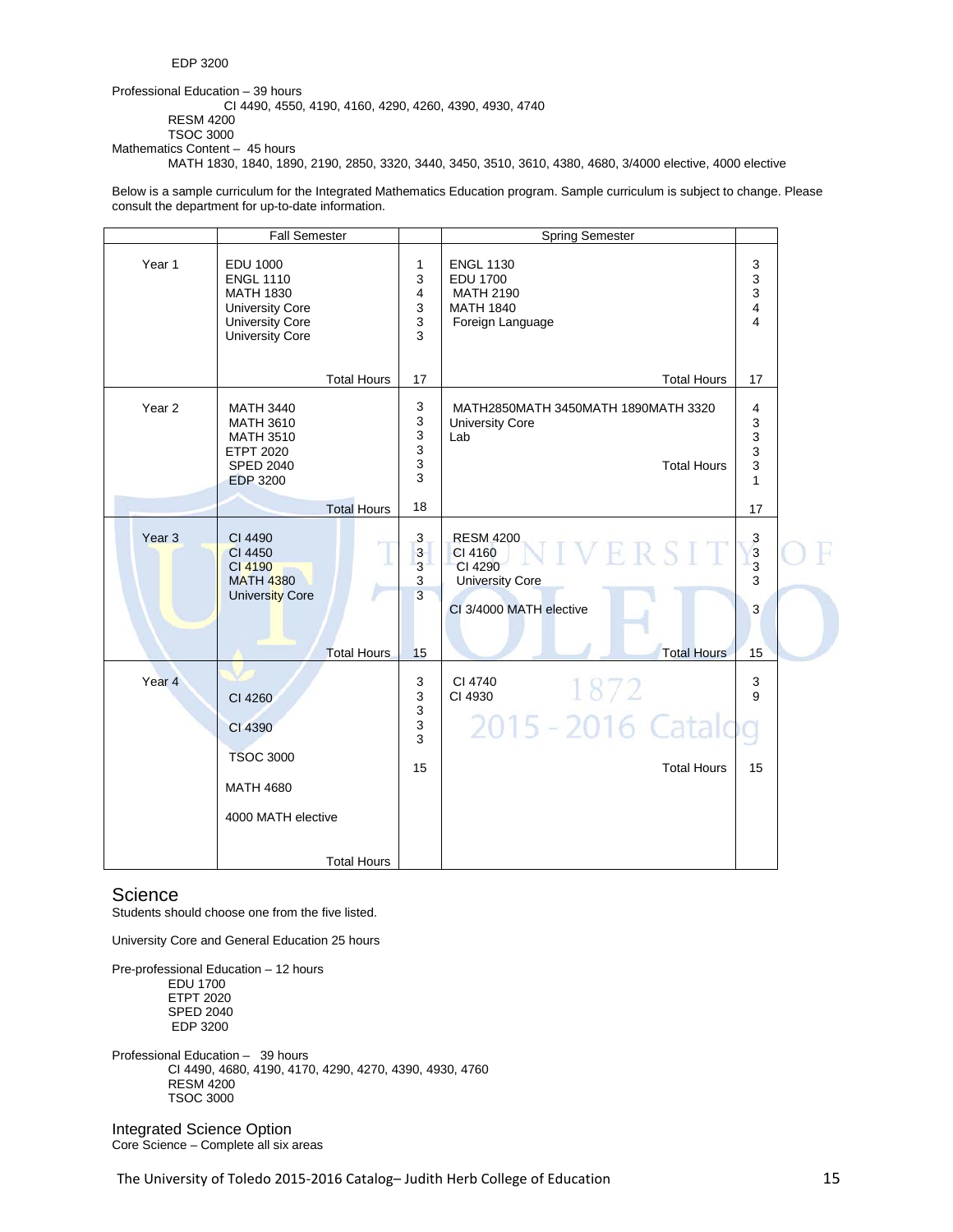Life Science Core – 13 hours EEES 2150, 2160, 3050 BIOL 2170 and 2180 Chemistry Core – 13 hours CHEM 1230, 1240, 1280, 1290, 2410 Physics Core – 13 hours PHYS 1910, 2070, 2080 Earth and Space Science Core – 11 hours ASTR 2010 EEES 2100 and 1020<br>GEPL 4540 4540 Science and Mathematics Core – 14 hours EEES 2010 MATH 1830, 1840, 2600 Advanced Science – Select one area of four Advanced Life Science – 12 hours BIOL 3010, 3030 and 3040 or 3020 EEES 3060, 4150 Advanced Chemistry – 10 hours CHEM 2420, 2460, 2470, 3710, 3860 Advanced Physics – 11 hours

PHYS 3180, 3310, 3320 and 3610

Advanced Earth and Space Science – 16 hours ASTR 2020, 2050 and 2340 EEES 2400, 3100 and 2230

Below is a sample curriculum for the Integrated Science Education program. Sample curriculum is subject to change. Please consult the department for up-to-date information.

R.

**UNIVERSITY** 

|                   | <b>Fall Semester</b>                                                                                                 |                    |                                                               | <b>Spring Semester</b>                                                                                                          |                             |
|-------------------|----------------------------------------------------------------------------------------------------------------------|--------------------|---------------------------------------------------------------|---------------------------------------------------------------------------------------------------------------------------------|-----------------------------|
| Year 1            | <b>BIOL 2150</b><br><b>BIOL 2160</b><br><b>MATH 1830</b><br><b>PHYS 1910</b><br><b>EDU 1700</b><br><b>EDU 1000</b>   |                    | 4<br>$\overline{1}$<br>$\overline{\mathbf{4}}$<br>3<br>3<br>1 | <b>BIOL 2170</b><br>6 Catalog<br><b>BIOL 2180</b><br><b>MATH 1840</b><br>PHYS/BIOL 1340<br><b>EEES 1020</b><br>Foreign Language | 4<br>1<br>4<br>3<br>1<br>4  |
|                   |                                                                                                                      | <b>Total Hours</b> | 16                                                            | <b>Total Hours</b>                                                                                                              | 17                          |
| Year <sub>2</sub> | <b>CHEM 1230</b><br><b>CHEM 1280</b><br><b>PHYS 2070</b><br><b>ETPT 2020</b><br><b>ENGL 1110</b>                     | <b>Total Hours</b> | 4<br>1<br>5<br>3<br>3<br>16                                   | <b>CHEM 1240</b><br><b>CHEM 1290</b><br><b>PHYS 2080</b><br><b>SPED 2040</b><br><b>ENGL 1130</b><br><b>Total Hours</b>          | 4<br>1<br>5<br>3<br>3<br>16 |
| Year <sub>3</sub> | <b>EEES 3050</b><br><b>EEES 3060</b><br><b>BIOL 3010</b><br><b>CHEM 2410</b><br><b>GEPL 4540</b><br><b>MATH 2600</b> | <b>Total Hours</b> | 3<br>1<br>3<br>3<br>3<br>3<br>16                              | <b>BIOL 3030</b><br><b>BIOL 3040</b><br><b>EEES 2100</b><br>EDP 3200<br><b>University Core</b><br><b>Total Hours</b>            | 3<br>2<br>4<br>3<br>3<br>15 |
| Year 4            | <b>EEES 2010</b><br>CI 4490 CI 4680 CI 4190<br><b>University Core</b>                                                | <b>Total Hours</b> | 3<br>3<br>3<br>3<br>3                                         | <b>EEES 4150</b><br><b>ASTR 2010</b><br><b>RESM 4200</b><br>CI 4170<br>CI 4290<br><b>University Core</b>                        | 3<br>3<br>3<br>3<br>3(2)    |

The University of Toledo 2015-2016 Catalog– Judith Herb College of Education 16

Ħ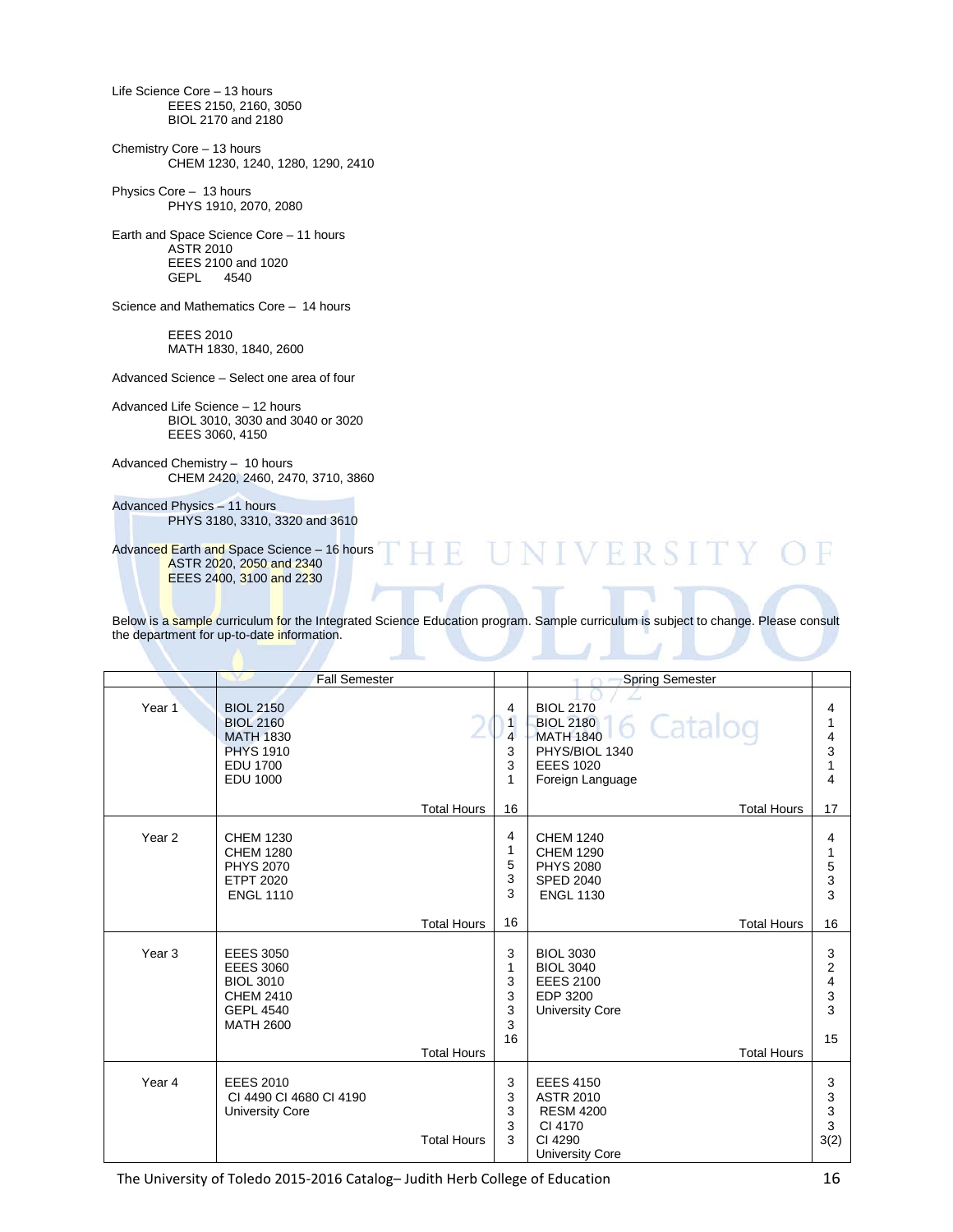|        |                                                          | 15           |                    | 15                |
|--------|----------------------------------------------------------|--------------|--------------------|-------------------|
|        |                                                          |              | <b>Total Hours</b> |                   |
| Year 5 | CI 4270<br>CI 4390<br><b>TSOC 3000</b>                   | 3<br>3<br>3  | CI 4760<br>CI 4930 | 3<br>9            |
|        | University Core<br>University Core<br><b>Total Hours</b> | 3<br>3<br>15 | <b>Total Hours</b> | $12 \overline{ }$ |

Life Science Option

Core and Advanced Life Science – 25 hours BIOL/EEES 2150 and 2160 BIOL 2170 and 2180 BIOL 3010, 3030 and 3040 or 3020 EEES 3050 and 3060 EEES 4150

Science and Mathematics Core – 13 hours

EEES 2010 MATH 1750, 1760 and 2600

Supporting Life Science – 19 hours CHEM 1230, 1240 and 1280 EEES 2100 GEPL 4540 PHYS 1320

Second Core Areas – Select one area of three

Chemistry (recommended)  $-4$  hours CHEM 1230, 1240, 1280, 1290 and 2410

Physics – 13 hours (MATH 1830/1840) PHYS 1910, 2070 and 2080

Earth and Space Science – 4 hours ASTR 2010 EEES 2100 and 1020 GEPL 4540

Below is a sample curriculum for the Life Science Education program. Sample curriculum is subject to change. Please consult the department for up-to-date information.

 $2015 -$ 

 $\vee$   $\vdash$ 

872

2016 Catalog

|        | <b>Fall Semester</b>                                                                                                             |                    |                            | <b>Spring Semester</b>                                                                                                                   |                                    |
|--------|----------------------------------------------------------------------------------------------------------------------------------|--------------------|----------------------------|------------------------------------------------------------------------------------------------------------------------------------------|------------------------------------|
| Year 1 | EDU 1000<br><b>BIOL 2150</b><br><b>BIOL 2160</b><br><b>MATH 1750</b><br><b>EDU 1700</b><br><b>ENGL 1110</b>                      |                    | 1<br>4<br>1<br>4<br>3<br>3 | <b>BIOL 2170</b><br><b>BIOL 2180</b><br><b>EEES 1020</b><br><b>MATH 1760</b><br><b>PHYS 1320</b><br><b>ENGL 1130</b><br><b>ETPT 2020</b> | 4<br>3<br>3<br>3<br>3              |
|        |                                                                                                                                  | <b>Total Hours</b> | 16                         | <b>Total Hours</b>                                                                                                                       | 18                                 |
| Year 2 | <b>BIOL 3010</b><br><b>CHEM 1230</b><br><b>CHEM 1280</b><br><b>EEES 3050</b><br><b>EEES 3060</b><br><b>SPED 2040</b><br>EDP 3200 |                    | 3<br>4<br>1<br>3<br>3<br>3 | <b>BIOL 3030</b><br><b>BIOL 3040</b><br><b>CHEM 1240</b><br><b>EEES 2100</b><br>Foreign Language                                         | 3<br>$\overline{2}$<br>4<br>4<br>4 |
|        |                                                                                                                                  | <b>Total Hours</b> | 18                         | <b>Total Hours</b>                                                                                                                       | 17                                 |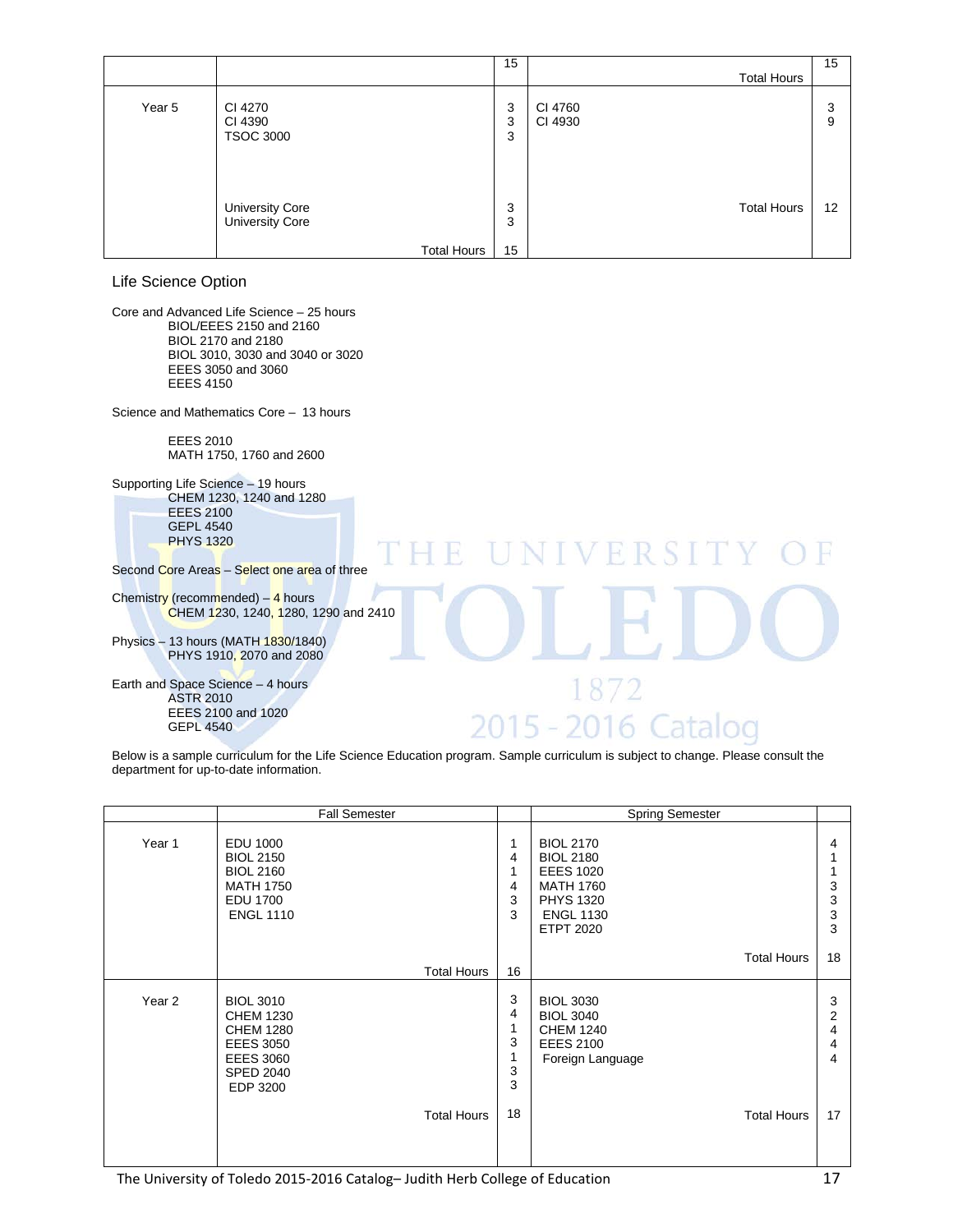| Year 3 | <b>EEES 2010</b><br>CI 4490<br>CI 4680<br>CI 4190<br><b>University Core</b><br><b>University Core</b>    | 3<br>3<br>3<br>3<br>3<br>3 | <b>EEES 4150</b><br><b>ASTR 2010</b><br><b>RESM 4200</b><br>C CI 4170<br>CI 4290<br><b>University Core</b> | 3<br>3<br>3<br>3<br>3<br>3 |
|--------|----------------------------------------------------------------------------------------------------------|----------------------------|------------------------------------------------------------------------------------------------------------|----------------------------|
|        | <b>Total Hours</b>                                                                                       | 18                         | <b>Total Hours</b>                                                                                         | 18                         |
| Year 4 | <b>GEPL 4540</b><br><b>MATH 2600</b><br>CI 4270<br>CI 4390<br><b>TSOC 3000</b><br><b>University Core</b> | 3<br>3<br>3<br>3<br>3<br>3 | CI 4760<br>CI 4930<br><b>University Core</b>                                                               | 3<br>9<br>3                |
|        | <b>Total Hours</b>                                                                                       | 18                         | Total Hours                                                                                                | 15                         |

#### Earth and Space Science Option

Core and Advanced Earth Space Science – 27 hours ASTR 2010 EEES 2100 and 1020 GEPL 4540 ASTR 2020, 2050 and 2340 EEES 2400, 3100 and 2230

Science and Mathematics Core – 13 hours

EEES 2010 MATH 1750, 1760 and 2600

Supporting Earth and Space Science – 12 hours EEES 2150 CHEM 1230 and 1280 PHYS 1320

Second Core Area - Select one area of three

Chemistry (recommended) – 8 hours CHEM 1240, 1290 and 2410

Physics – 13 hours (MATH 1830/1840) PHYS 1910, 2070 and 2080

Life Science – 9 hours EEES 2160 and 3050 BIOL 2170 and 2180

Below is a sample curriculum for the Earth and Space Science Education program. Sample curriculum is subject to change. Please consult the department for up-to-date information.

R

**IINIVERSIT** 

1872

2015 - 2016 Catalog

|                   | <b>Fall Semester</b>                                                                                                 |                            | <b>Spring Semester</b>                                                                                               |                       |
|-------------------|----------------------------------------------------------------------------------------------------------------------|----------------------------|----------------------------------------------------------------------------------------------------------------------|-----------------------|
| Year 1            | EDU 1000<br><b>EEES 1020</b><br><b>EEES 2100</b><br><b>MATH 1750</b><br><b>EDU 1700</b><br><b>ENGL 1110</b>          | 1<br>1<br>4<br>4<br>3<br>3 | <b>ASTR 2020</b><br><b>ASTR 2050</b><br><b>PHYS 1320</b><br><b>ENGL 1130</b><br><b>MATH 1760</b><br><b>ETPT 2020</b> | 3<br>3<br>3<br>3<br>3 |
|                   | Total Hours                                                                                                          | 16                         | <b>Total Hours</b>                                                                                                   | 16                    |
| Year <sub>2</sub> | <b>EEES 2010</b><br><b>EEES 2150</b><br><b>ASTR 2010</b><br><b>CHEM 1230</b><br><b>CHEM 1280</b><br><b>SPED 2040</b> | 3<br>4<br>3<br>4<br>3      | <b>EEES 2400</b><br><b>ASTR 2340</b><br><b>CHEM 1240</b><br><b>CHEM 1290</b><br>EDP 3200<br>Foreign Language         | 3<br>3<br>4<br>3<br>4 |
|                   | Total Hours                                                                                                          | 18                         | <b>Total Hours</b>                                                                                                   | 18                    |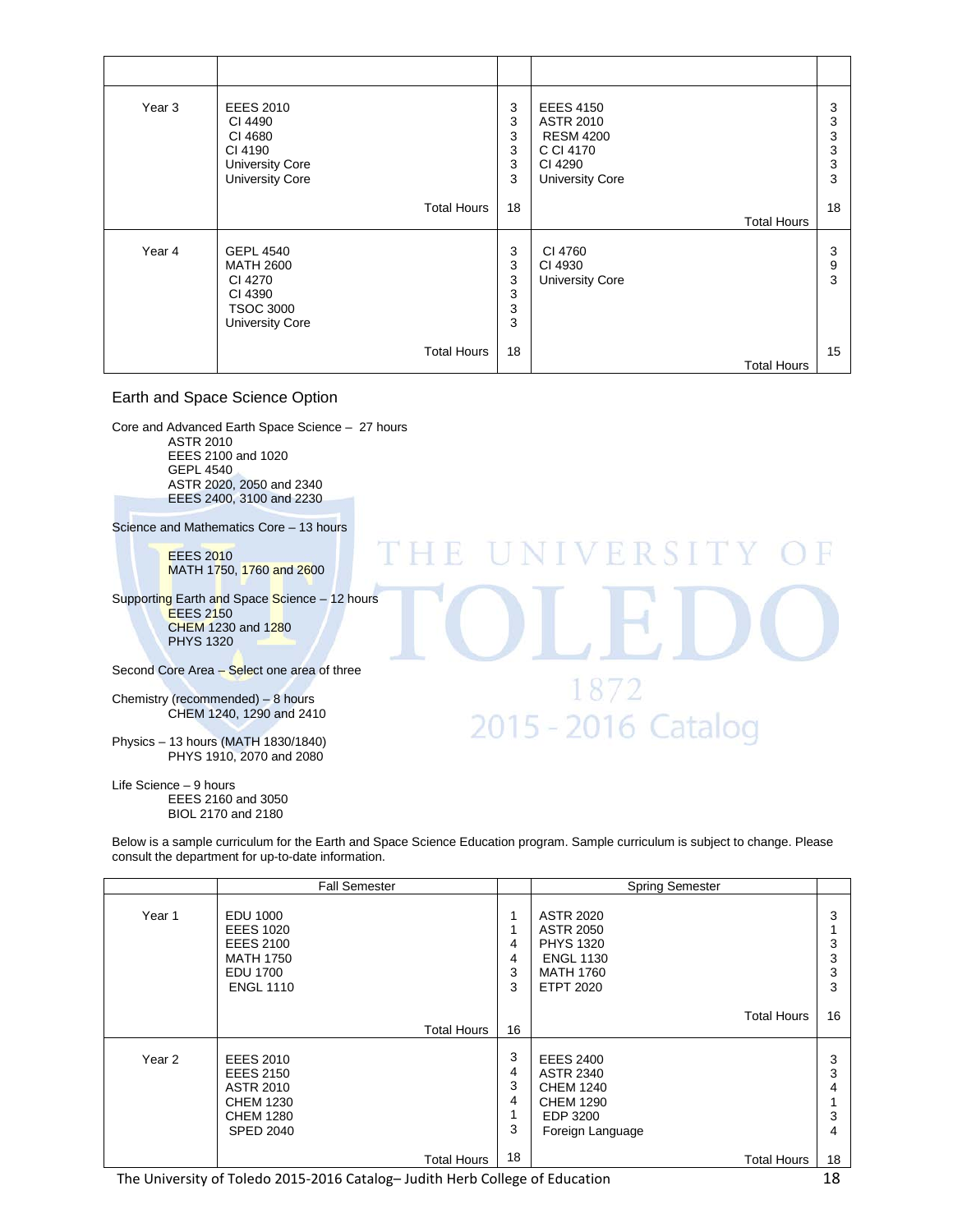| Year 3 | <b>EEES 3100</b><br><b>CHEM 2410</b><br>CI 4490<br>CI 4680<br>CI 4190<br><b>University Core</b>       | 3<br>3<br>3<br>3<br>3<br>3 | <b>EEES 2230</b><br><b>RESM 4200</b><br>CI 4170<br>CI 4290<br><b>University Core</b><br><b>University Core</b> | 3<br>3<br>3<br>3<br>3<br>3 |
|--------|-------------------------------------------------------------------------------------------------------|----------------------------|----------------------------------------------------------------------------------------------------------------|----------------------------|
|        | <b>Total Hours</b>                                                                                    | 18                         | <b>Total Hours</b>                                                                                             | 18                         |
| Year 4 | <b>GEPL 4540</b><br><b>MATH 2600</b><br>CI 4270 CI 4390<br><b>TSOC 3000</b><br><b>University Core</b> | 3<br>3<br>3<br>3<br>3<br>3 | CI 4760<br>CI 4930<br><b>University Core</b>                                                                   | 3<br>9<br>3                |
|        | <b>Total Hours</b>                                                                                    | 18                         | <b>Total Hours</b>                                                                                             | 15                         |

#### Chemistry Option

Core and Advanced Chemistry – 23 hours CHEM 1230, 1240, 1280, 1290, 2410 and 2460 CHEM 2420, 2470, 3710 and 3860

Science and Mathematics Core – 14 ours

EEES 2010 MATH 1830, 1840 and 2600

Supporting Chemistry – 18 hours **BIOL 2170 EEES 2100** PHYS 2070 and 2080

Second Core Area - Select one area of three

Physics – 3 hours (MATH 1830/1840 required) Recommended PHYS 1910, 2070 and 2080

Earth and Space Science – 7 hours EEES 1020 ASTR 2010 GEPL 4540

Life Science – 9 hours EEES 3050 BIOL 2180 BIOL/EEES 2150. 2160

**NIVERSI** R M 1872 2015 - 2016 Catalog

|                   | <b>Fall Semester</b>                                                                                                |                       | <b>Spring Semester</b>                                                                                                     |                       |
|-------------------|---------------------------------------------------------------------------------------------------------------------|-----------------------|----------------------------------------------------------------------------------------------------------------------------|-----------------------|
| Year 1            | EDU 1000<br><b>CHEM 1230</b><br><b>CHEM 1280</b><br><b>PHYS 1910</b><br><b>MATH 1830</b><br><b>ENGL 1110</b>        | 4<br>3<br>4<br>3<br>3 | CHEM 1240<br><b>CHEM 1290</b><br><b>ENGL 1130</b><br><b>MATH 1840</b><br><b>ETPT 2020</b><br><b>EDU 1700</b>               | 4<br>3<br>4<br>3<br>3 |
|                   |                                                                                                                     |                       | <b>Total Hours</b>                                                                                                         | 18                    |
|                   | <b>Total Hours</b>                                                                                                  | 16                    |                                                                                                                            |                       |
| Year <sub>2</sub> | CHEM 2410<br><b>CHEM 2460</b><br><b>PHYS 2070</b><br><b>EEES 2010</b><br><b>University Core</b><br><b>SPED 2040</b> | 3<br>5<br>3<br>3<br>3 | <b>CHEM 2420</b><br><b>CHEM 2470</b><br><b>PHYS 2080</b><br>EDP 3200 University Core University Core<br><b>Total Hours</b> | 3<br>5<br>3<br>3<br>3 |

Below is a sample curriculum for the Chemistry Education program. Sample curriculum is subject to change. Please consult the department for up-to-date information.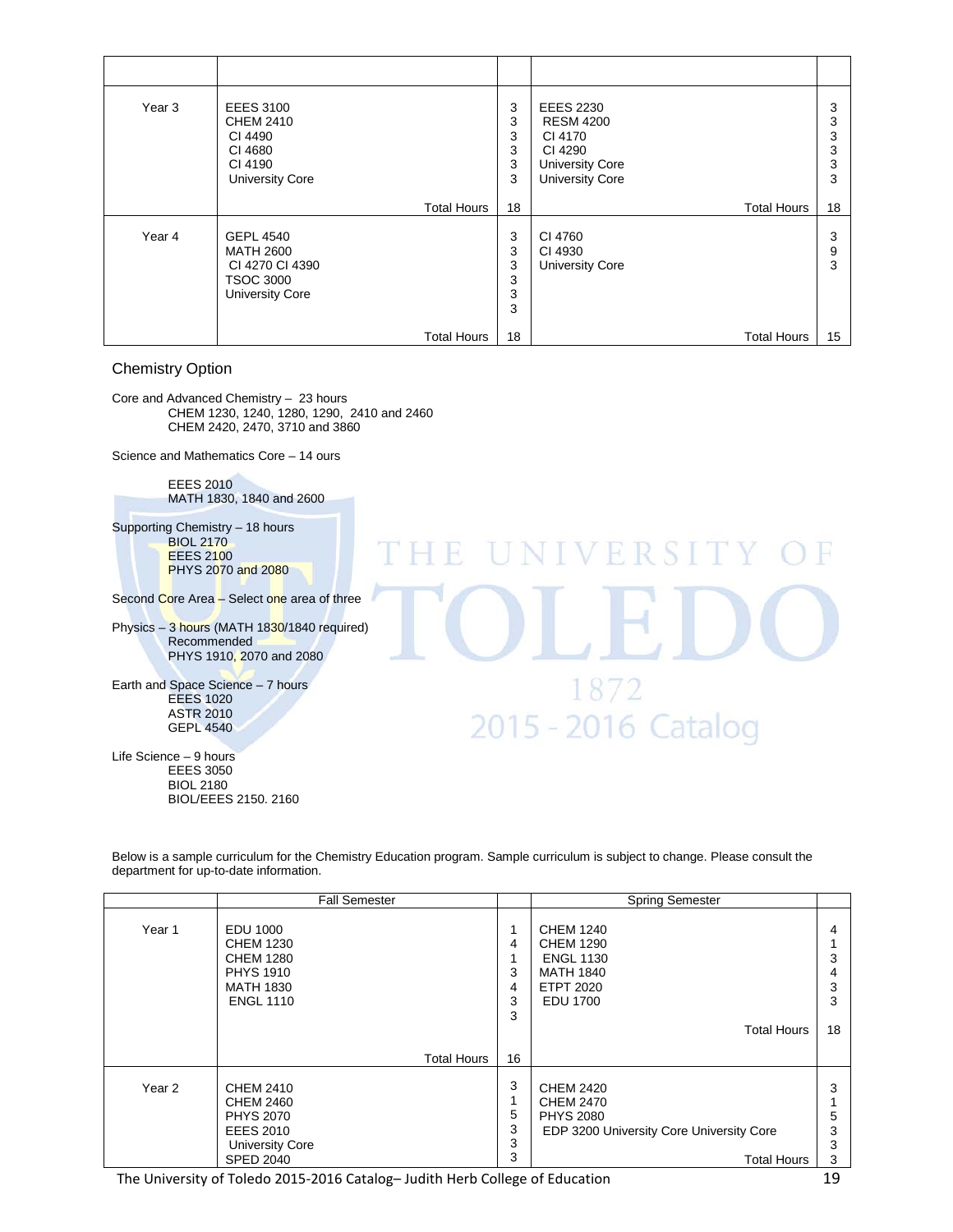|        | <b>Total Hours</b> | 18 |                        | 18     |
|--------|--------------------|----|------------------------|--------|
| Year 3 | <b>CHEM 3710</b>   | 3  | <b>BIOL 2170</b>       | 4      |
|        | <b>CHEM 3860</b>   | 2  | RESM 4200 CI 4170      | 3      |
|        | CI 4490 CI 4680    | 3  | CI 4290University Core | 3      |
|        | CI 4190            | 3  |                        | 3      |
|        | Foreign Language   | 3  |                        | 3      |
|        |                    | 4  | <b>Total Hours</b>     |        |
|        | <b>Total Hours</b> |    |                        |        |
|        |                    | 18 |                        | 16     |
| Year 4 | <b>EEES 2100</b>   | 4  | CI 4760<br>CI 4930     | 3<br>9 |
|        | <b>MATH 2600</b>   | 3  | <b>University Core</b> | 3      |
|        | CI 4270            | 3  |                        |        |
|        | CI 4390            | 3  |                        |        |
|        | <b>TSOC 3000</b>   | 3  |                        |        |
|        |                    |    | <b>Total Hours</b>     | 15     |
|        | <b>Total Hours</b> | 16 |                        |        |

Physics Option

Core and Advanced Physics – 24 hours PHYS 1910, , 2130, 2140 PHYS 3180, 3310, 3320 and 3610

Science and Mathematics Core – 14 hours

EEES 2010 MATH 1830, 1840 and 2600

Supporting Physics – 14 hours ASTR 2010 BIOL 2170 CHEM 1230 GEPL 4540

Second Core Area – Select one of three

Earth and Space Science – 5 hours EEES 2100 and 1020 Chemistry – 9 hours CHEM 1240, 1280, 1290 and 2410

Life Science – 9 hours BIOL/EEES 2150, 2160 BIOL 2180 EEES 3050

UNIVERSIT R 1872 2015 - 2016 Catalog

Below is a sample curriculum for the Physics Education program. Sample curriculum is subject to change. Please consult the department for up-to-date information.

|                   | <b>Fall Semester</b>                                                                                                               |                                  | <b>Spring Semester</b>                                                                                                                                 |                                  |
|-------------------|------------------------------------------------------------------------------------------------------------------------------------|----------------------------------|--------------------------------------------------------------------------------------------------------------------------------------------------------|----------------------------------|
| Year 1            | EDU 1000<br><b>PHYS 1910</b><br><b>PHYS 2130</b><br><b>CHEM 1230</b><br><b>MATH 1830</b><br><b>Total Hours</b>                     | 3<br>5<br>4<br>4<br>17           | <b>PHYS 2140</b><br><b>MATH 1840</b><br>EDU 1700<br><b>University Core</b><br><b>University Core</b><br><b>Total Hours</b>                             | 5<br>4<br>3<br>3<br>3<br>18      |
| Year <sub>2</sub> | <b>PHYS 3310</b><br><b>EEES 2010</b><br><b>BIOL 2170</b><br><b>ETPT 2020</b><br><b>ENGL 1110</b><br>EDP 3200<br><b>Total Hours</b> | 3<br>3<br>4<br>3<br>3<br>3<br>19 | <b>PHYS 3180</b><br><b>PHYS 3320</b><br><b>ENGL 1130</b><br><b>SPED 2040</b><br><b>University Core</b><br><b>University Core</b><br><b>Total Hours</b> | 2<br>3<br>3<br>3<br>3<br>3<br>17 |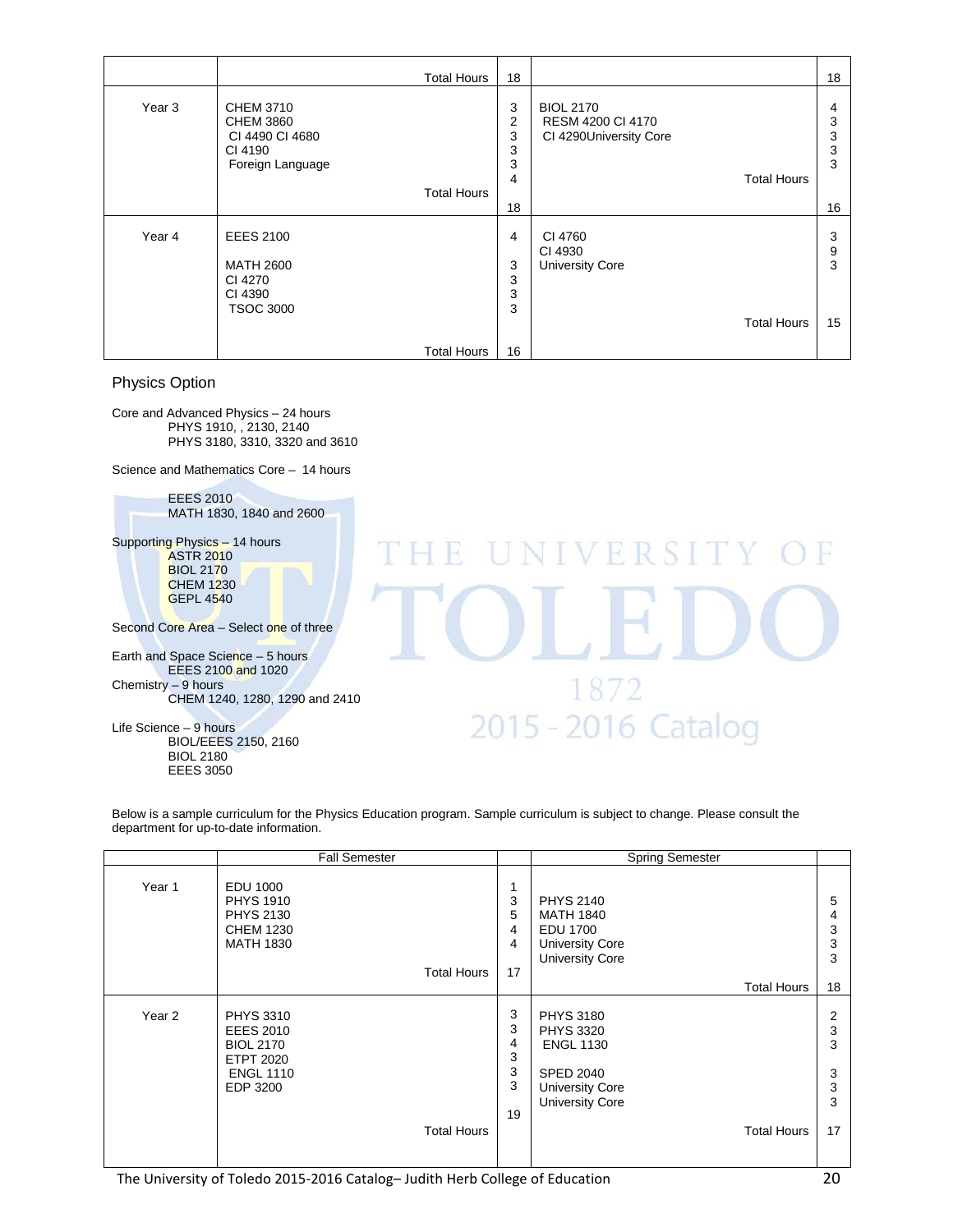| Year 3 | <b>PHYS 3610</b><br>CI 4490 CI 4680<br>CI 4190<br>Foreign Language                    |                    | 3<br>3<br>3<br>3<br>4 | <b>MATH 2600</b><br><b>GEPL 4540</b><br>RESM 4200 CI 4170 CI 4290 | <b>Total Hours</b> | 3<br>3<br>3<br>3<br>3 |
|--------|---------------------------------------------------------------------------------------|--------------------|-----------------------|-------------------------------------------------------------------|--------------------|-----------------------|
|        |                                                                                       | <b>Total Hours</b> | 16                    |                                                                   |                    | 15                    |
| Year 4 | <b>ASTR 2010</b><br><b>EEES 2100</b><br><b>EEES 1020</b><br>CI 4270 CI 4390 TSOC 3000 | <b>Total Hours</b> | 3<br>4<br>3<br>3<br>3 | CI 4760<br>CI 4930<br><b>University Core</b>                      |                    | 3<br>9<br>3           |
|        |                                                                                       |                    | 17                    |                                                                   | <b>Total Hours</b> | 15                    |

#### Integrated Language Arts

Pre-professional Education – 12 hours EDU 1700 ETPT 2020 SPED 2040 EDP 3200

Professional Education – 39 hours

CI 4490, 4320, 4190, 4150, 4290, 4250, 4390, 4930, 4730 RESM 4200 TSOC 3000

Language Arts Content 40-48 hours

ENGL 2010, 3600, 3610, 3150, 3770, 3790, 3810 and 4090 **Choose** one of the <mark>fo</mark>llowing – ENGL 3010, 3050, 3800, 4030, 4070 or 4080 Choose one of th<mark>e follo</mark>wing – COMM 2100, 2150, 2600 or 3610 COMM 3830 and 4110

Choose one of the following-ENGL4650, 4660, 4690

**VERSIT** 

Below is a sample curriculum for the Integrated Language Arts Education program. Sample curriculum is subject to change. Please consult the department for up-to-date information.

|                   | <b>Fall Semester</b>                                                                                                                  |                             | <b>Spring Semester</b>                                                                                        |                            |
|-------------------|---------------------------------------------------------------------------------------------------------------------------------------|-----------------------------|---------------------------------------------------------------------------------------------------------------|----------------------------|
| Year 1            | <b>ENGL 1110</b><br><b>MATH 1180</b><br><b>EDU 1000</b><br><b>University Core</b><br><b>University Core</b><br><b>University Core</b> | 3<br>3<br>1<br>3<br>3<br>3  | <b>ENGL 1130</b><br>EDU 1700<br><b>ETPT 2020</b><br><b>University Core</b><br><b>University Core</b><br>Lab   | 3<br>3<br>3<br>3<br>3      |
|                   | <b>Total Hours</b>                                                                                                                    | 16                          | <b>Total Hours</b>                                                                                            | 16                         |
| Year <sub>2</sub> | <b>ENGL 3790</b><br><b>ENGL 2010</b><br><b>SPED 2040</b><br>Foreign Language<br><b>COMM 2100</b><br><b>Total Hours</b>                | 3<br>3<br>3<br>4<br>3<br>16 | <b>ENGL 3810</b><br><b>ENGL 4090</b><br><b>ENGL 3150</b><br><b>COMM 3830</b><br>EDP 3200                      | 3<br>3<br>3<br>4<br>3      |
|                   |                                                                                                                                       |                             | Total Hours                                                                                                   | 16                         |
| Year <sub>3</sub> | <b>ENGL 3600</b><br><b>ENGL 3010</b><br>4000 level English Elective<br>CI 4320<br>CI 4190<br>CI 4490                                  | 3<br>3<br>3<br>3<br>3<br>3  | <b>ENGL 3610</b><br><b>ENGL 3770</b><br><b>RESM 4200</b><br>CI 4150<br>CI 4290<br>4000 Level English Elective | 3<br>3<br>3<br>3<br>3<br>3 |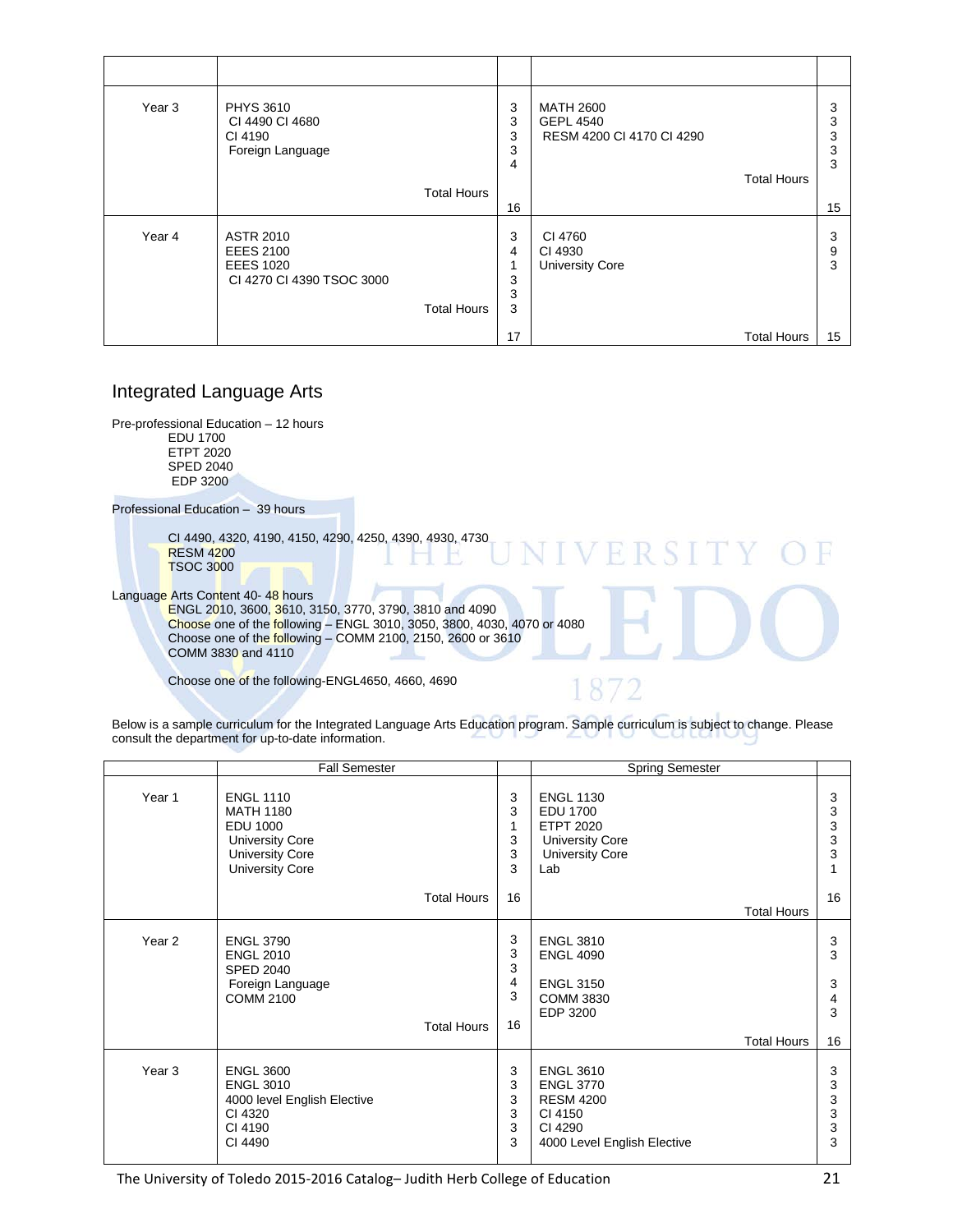|        | <b>Total Hours</b>                                                                   | 18                    |                                              |                       |
|--------|--------------------------------------------------------------------------------------|-----------------------|----------------------------------------------|-----------------------|
|        |                                                                                      |                       | <b>Total Hours</b>                           | 18                    |
| Year 4 | CI 4250<br>CI 4390<br><b>TSOC 3000</b><br><b>University Core</b><br><b>COMM 4110</b> | 3<br>3<br>3<br>3<br>3 | CI 4730<br>CI 4930<br><b>University Core</b> | ົ<br>w<br>9<br>ാ<br>J |
|        | <b>Total Hours</b>                                                                   | 15                    | <b>Total Hours</b>                           | 15                    |

#### Integrated Social Studies

Pre-professional Education – 12 hours EDU 1700 ETPT 2020 SPED 2040 EDP 3200 Professional Education – 39 hours CI 4490, 4720, 4190, 4180, 4290, 4280, 4390, 4930, 4790 RESM 4200 TSOC 3000 Social Studies Content – 61 hours U.S. History HIST 2000, 2010, 2020, 1050, 1060 Select two: HIST 3310, 3250, 3260, 3290, 3330, 3480, 3600 Non U.S. History – Select two: HIST 1070, 2040, 3210, 3540, 3550, 3630, 3640, 4010, 4020, 4470, 4720, 4740, ARTH 3250, 3300 Related Social Studies Content ANTH 2800 **ECON 1150 ECON 1010** GEPL 2010 and 4040 PSC 1200 PSC 2300 and 2700 PSY 1010 SOC 4580 1872 SOC 4800

Below is a sample curriculum for the Integrated Social Studies Education program. Sample curriculum is subject to change. Please consult the department for up-to-date information. ZUID ZUTO Caldiul

|        | <b>Fall Semester</b>                                                                                                            |                             | <b>Spring Semester</b>                                                                                                                    |                                               |
|--------|---------------------------------------------------------------------------------------------------------------------------------|-----------------------------|-------------------------------------------------------------------------------------------------------------------------------------------|-----------------------------------------------|
| Year 1 | <b>EDU 1000</b><br><b>ENGL 1110</b><br>Math 1180<br><b>ETPT 2020</b><br>Foreign Language<br><b>University Core</b>              | 1<br>3<br>3<br>3<br>4<br>3  | <b>EDU 1700</b><br><b>ENGL 1130</b><br><b>HIST 2010</b><br><b>HIST 1050</b><br><b>ANTH 2800</b>                                           | 3<br>3<br>$\ensuremath{\mathsf{3}}$<br>3<br>3 |
|        | <b>Total Hours</b>                                                                                                              | 17                          | <b>Total Hours</b>                                                                                                                        | 15                                            |
| Year 2 | SPED 2040 HIST 2000<br><b>HIST 2020</b><br><b>HIST 1060</b><br><b>ECON 1010</b><br><b>University Core</b><br><b>Total Hours</b> | 3<br>3<br>3<br>3<br>3<br>18 | EDP 3200<br>U.S. HIST elective<br>NON U.S. HIST elective<br><b>ECON 1150</b><br><b>GEPL 2010</b><br><b>PSC 1200</b><br><b>Total Hours</b> | 3<br>3<br>3<br>3<br>3<br>3<br>18              |
| Year 3 | CI 4720<br>CI 4190<br>CI 4490<br>U.S. HIST elective<br>NON U.S. HIST elective<br><b>PSC 2300</b>                                | 3<br>3<br>3<br>3<br>3<br>3  | <b>RESM 4200</b><br>CI 4180<br>CI 4290<br><b>GEPL 4040</b><br><b>PSC 2700</b><br>PSY 1010                                                 | 3<br>3<br>3<br>3<br>3<br>3                    |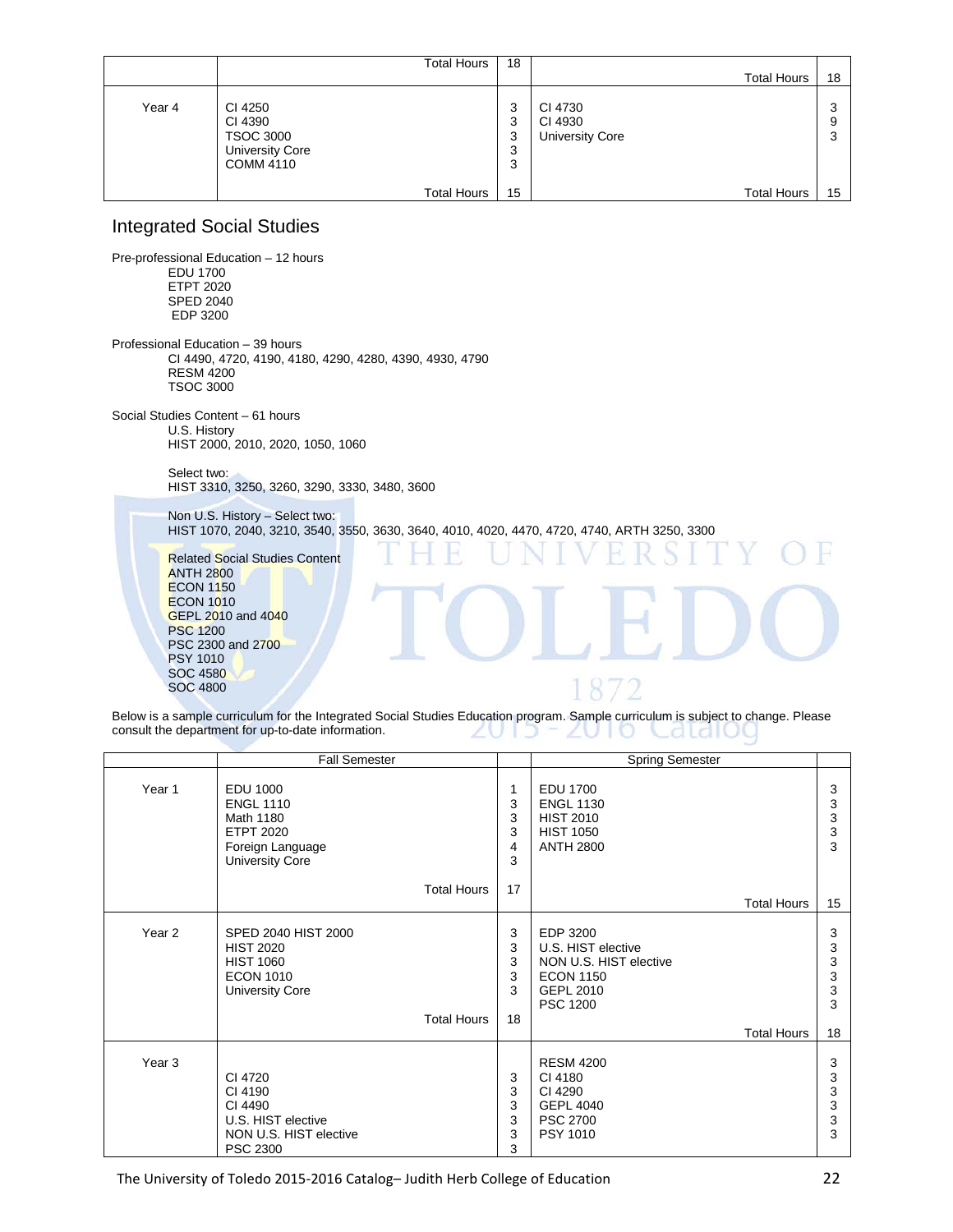|        | <b>Total Hours</b>                                | 18               | <b>Total Hours</b>                           | 18          |
|--------|---------------------------------------------------|------------------|----------------------------------------------|-------------|
| Year 4 | CI 4280<br>CI4390<br><b>TSOC 3000</b><br>SOC 4580 | 3<br>3<br>3<br>3 | CI 4930<br>CI 4790<br><b>University Core</b> | 9<br>3<br>3 |
|        | <b>SOC 4800</b><br>Lab<br><b>Total Hours</b>      | 3<br>16          | <b>Total Hours</b>                           | 15          |

#### Multiage Education Multiage Visual Arts Education

Programs in art education and music education are housed in other College of Visual and Performing Arts. The art program prepares students for teaching art at all levels (ages 3-21/grades PreK-12)

University Core and General Education – 27-33 hours

Pre-Professional Education – 18 hours EDU 1700 SPED 2040 AED 3100 or 4150 ETPT 2020 EDP 3200 EDP 3230 Professional Education – 32 hours AED 3500 and 4450 AED 4200 or 4950 AED 4900 and 4930 CI 4490 UNIVERSI TSOC 3000 AED 4140 Art Foundations Core - 13 hours COCA 1000 ART 1080, 1090, 1050, 1060 Studio Art Core – 18 hours ART 2010, 2110 ART 2300, 2210 1872 ART 2200, 2030 2015 - 2016 Catalog Art History Core – 12 hours ARTH 2001 or 2980:002 or 2050 ARTH 2003 or 2980:003 or 2060 ARTH 2080 or 3400 or 2980 or 4980 (Modern Art) Choose one non-Western course ARTH 2100, 2200, 3250, 3270, 3300 or 3350 Area of Concentrations – choose one of the following concentrations Art History Arts Studio New Media

New Media Concentration – 12 hours ART 2020, 3000 Choose two electives ART 3000, 3010, 4010, 4020

Below is a sample curriculum for the Visual Art Education program. Sample curriculum is subject to change. Please consult the department for up-to-date information.

|        | <b>Fall Semester</b>                                                                                      |                       | <b>Spring Semester</b>                                                    |                       |
|--------|-----------------------------------------------------------------------------------------------------------|-----------------------|---------------------------------------------------------------------------|-----------------------|
| Year 1 | COCA 1000ART 1080<br>Math 1180 Math for Liberal<br><b>ENGL 1110</b><br>ART 1050<br><b>University Core</b> | 3<br>3<br>3<br>3<br>3 | ART 1090<br>ART 1060<br><b>ARTH 2050</b><br>ETPT 2020<br><b>ENGL 1150</b> | 3<br>3<br>3<br>3<br>3 |
|        | <b>Total Hours</b>                                                                                        |                       |                                                                           |                       |
|        |                                                                                                           | 16                    | <b>Total Hours</b>                                                        | 15                    |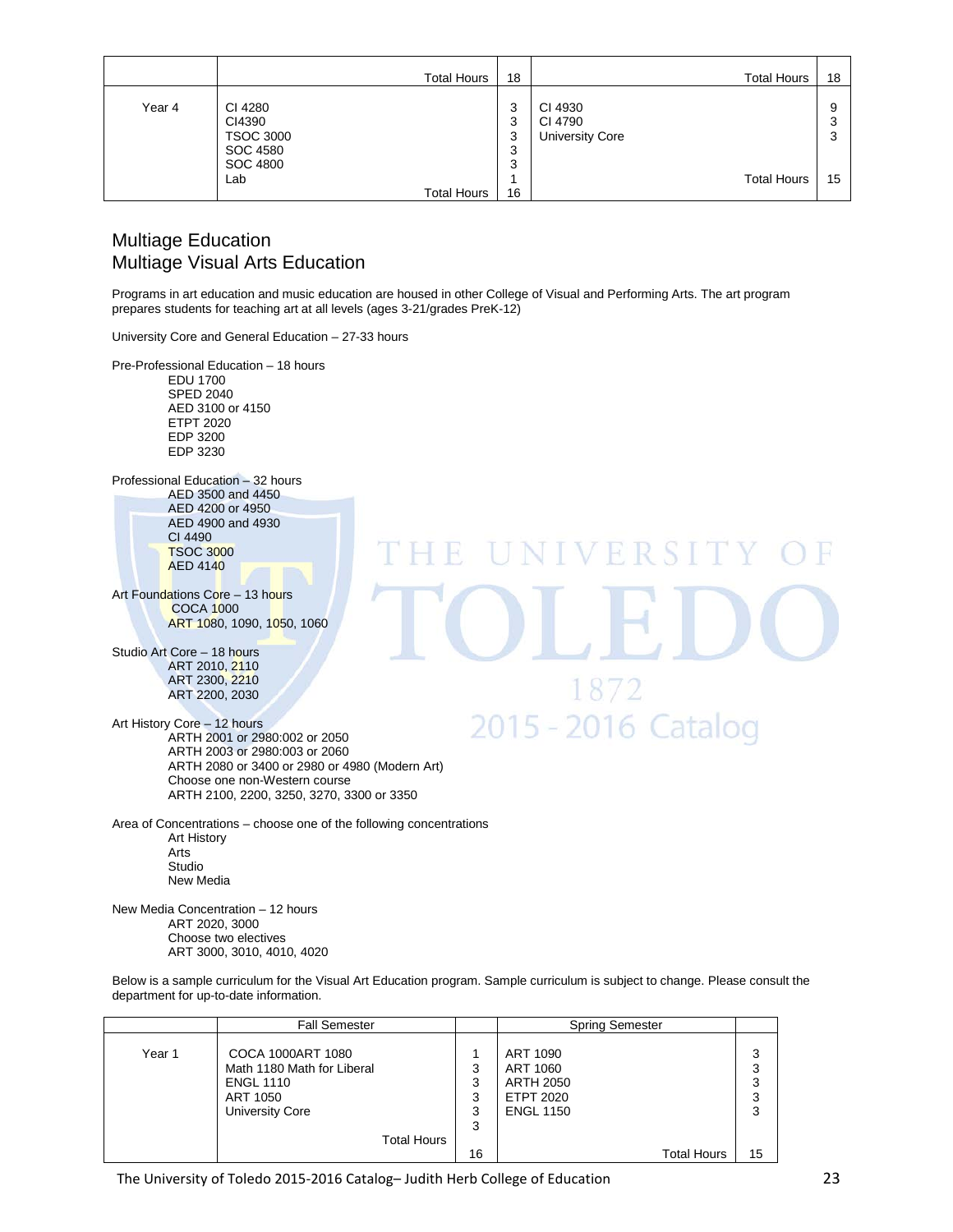| Year 2            | ART 2210<br>ART 2300<br>ART 2010<br>ARTH 2003<br><b>ARTH 2080</b><br><b>EDU 1700</b>                                                          | 3<br>3<br>3<br>3<br>3<br>3 | ART 2200<br>ART 2110<br>ART 2030<br><b>SPED 2040</b><br><b>Art Concentration Elective</b><br><b>University Core</b> | 3<br>3<br>$\mathsf 3$<br>3<br>3<br>3 |
|-------------------|-----------------------------------------------------------------------------------------------------------------------------------------------|----------------------------|---------------------------------------------------------------------------------------------------------------------|--------------------------------------|
|                   | <b>Total Hours</b>                                                                                                                            | 18                         | <b>Total Hours</b>                                                                                                  | 18                                   |
| Year <sub>3</sub> | AED 4450<br>AED 3100<br>EDP 3200<br><b>ARTH Nonwestern Course</b><br><b>ART Concentration Elective</b><br><b>University Core</b>              | 3<br>3<br>3<br>3<br>3<br>3 | AED 3500<br>AED 4200<br>EDP 3230<br>TOSC 3000<br>CI 4490<br><b>University Core</b>                                  | 3<br>3<br>3<br>3<br>3<br>3           |
|                   | <b>Total Hours</b>                                                                                                                            | 18                         | <b>Total Hours</b>                                                                                                  | 18                                   |
| Year 4            | AFD 4140<br><b>ART Concentration Elective</b><br><b>ART Concentration Elective</b><br><b>University Core</b><br><b>University Core</b><br>Lab | 3<br>3<br>3<br>3<br>3<br>1 | CIEC 4930:001 Student Teaching<br>CIEC 4930:002 Student Teaching<br>CIEC 4900 Student Teaching Seminar              | 6<br>6<br>$\overline{2}$             |
|                   | <b>Total Hours</b>                                                                                                                            | 16                         | <b>Total Hours</b>                                                                                                  | 14                                   |

#### Multiage Music Education

The music education degree prepares students for Ohio Teacher Licensure in music in grades PreK-12. Students interested in this program must pass an entrance audition on their major instrument. Please call the department of music office at 419.530.2448 for audition information visit<http://music.utoledo.edu/musicAtUTPR/index.asp?id=71>

University Core and General Education – 30 hours minimum (including MUS 2220 or 2250)

Pre-professional Education – 12 hours

COCA 1000 EDP 3200 MED 3000 SPED 2040 TSOC 3000 Professional Education – 28 hours CI 4490 EDP 3230 MED 3300, 3310 and 3320 MED 4900 and MED 4930

Content Area – 47 hours

MUS 1000, 1010, 1100, 1570, 1580, 1610, 1620, 1800, 2410, 2610, 2620, 2800, 3410, 3420, 3500, 3800, 3810

All Majors must:

- 1. Perform a senior recital (MUS 3810) prior to student teaching
- 2. Attend 16 non-departmental concerts/recitals and 64 departmental concerts/recitals and complete one credit of registration in a chamber ensemble MUS 3050

1872

2015 - 2016 Catalog

3. Perform during MUS 1000, six times (minimum three as soloist) prior to senior recital hearing

Cluster (Choose one cluster from choral or instrumental.)

Instrumental Elective Cluster – 26 hours

MUS 1500, 1510, 1530, 1550, 2570, 3050, 3520, 3530 and 3630

Ensembles – Select from the ensembles below. The minimum requirement is an accumulation of seven hours of ensemble credits, but only four hours count toward the hours required credit hours for the degree. MUS 3140, 3160 or 3180

If the instrument concentration is keyboard, substitute two to three semesters of large instrumental or vocal ensemble and one semester each of MUS 2590 Piano Class for Piano Majors and MUS 3580 Functional Piano Techniques for Piano Class 1-111/1v.

Choral/General Elective Cluster – 22 hours MUS 1530, 2530, 2540, 2570, 2580, 3050, 3510 and 3550

Ensembles – Select from ensembles below. The minimum requirement is an accumulation of seven hours of ensemble credits, but only four hours count toward the hours required for the degree.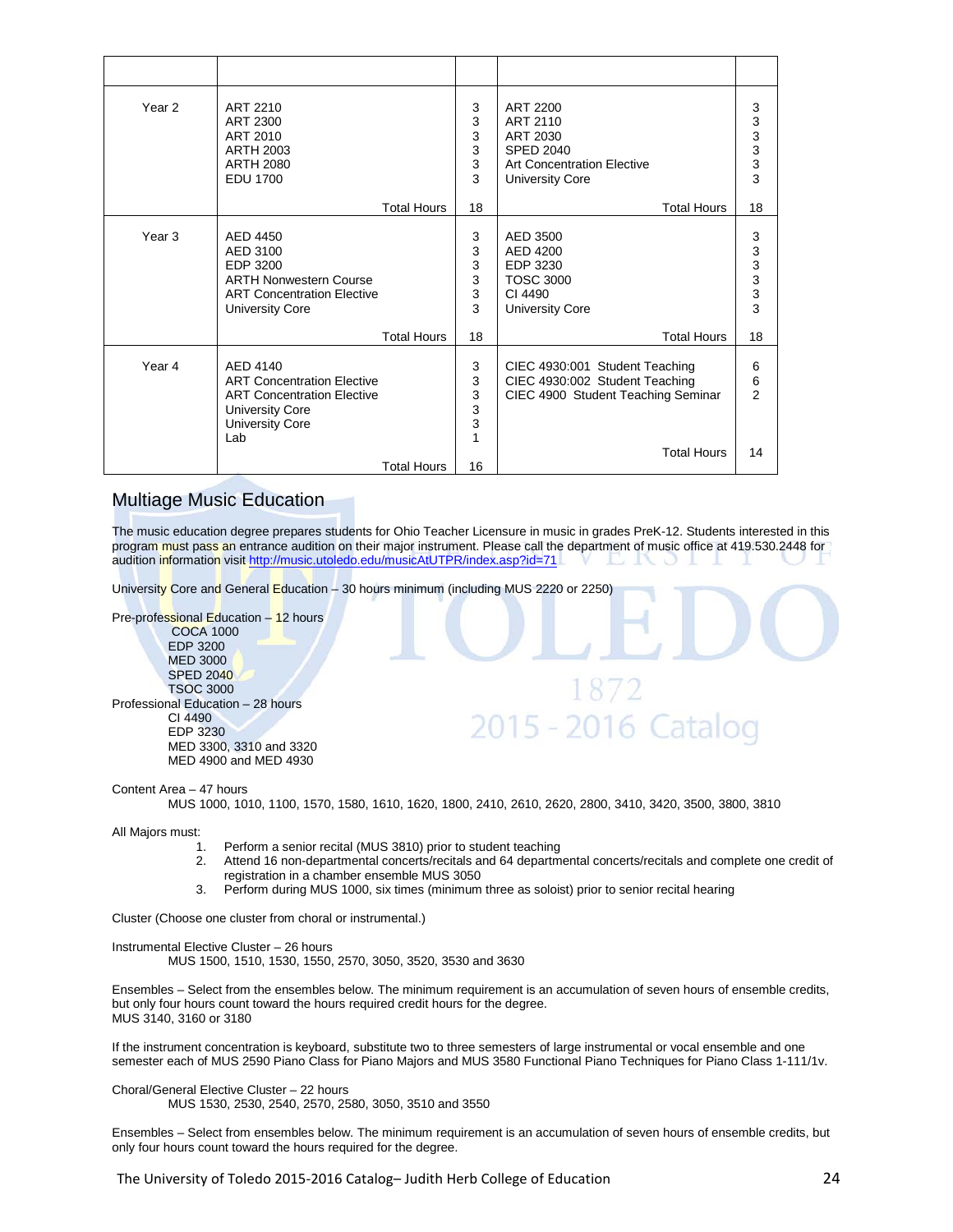If the instrument concentration is keyboard, substitute two to three semesters of large instrumental or vocal ensemble and one semester each of MUS 2590 Piano Class for Piano Majors and MUS 3580 Functional Piano Techniques for Piano Class I-III/IV. Students also must complete four credits of large vocal ensemble 9Choral/general elective cluster) or four credits of large instrumental ensemble (instrumental elective cluster).

Students must enroll in MUS 1000 Lab Ensemble when taking the following courses – MED 3300, 3310, 3320, MUS 1500, 1530, 1550, 1560, 2500, 3500, 3510 and 3520. Lab Ensemble must be taken for a total of five semesters.

Below is a sample curriculum for the Music Education program. Sample curriculum is subject to change. Please consult the department for up-to-date information.

|                   | <b>Fall Semester</b>                                                                                                                                                                                                                                                                 |                                                                                                                                         | <b>Spring Semester</b>                                                                                                                                                                                                                               |                                                                                                                |
|-------------------|--------------------------------------------------------------------------------------------------------------------------------------------------------------------------------------------------------------------------------------------------------------------------------------|-----------------------------------------------------------------------------------------------------------------------------------------|------------------------------------------------------------------------------------------------------------------------------------------------------------------------------------------------------------------------------------------------------|----------------------------------------------------------------------------------------------------------------|
| Year 1            | <b>MUS 1000</b><br><b>MUS 1010</b><br><b>MUS 1570</b><br><b>MUS 1610</b><br><b>MUS 1800</b><br><b>MUS 2530</b><br>MUS (see list)<br>ARS 1000<br>Core Curriculum Class Math 1180 or higher<br>Core Curriculum Class (MUS 2220 or 2250)<br>Core Curriculum Class<br><b>Total Hours</b> | 0<br>0<br>1<br>4<br>$\overline{2}$<br>$\mathbf{1}$<br>1<br>$\mathbf{1}$<br>3<br>3<br>3<br>18/19                                         | <b>MUS 1000</b><br><b>MUS 1010</b><br><b>MUS 1580</b><br><b>MUS 1620</b><br><b>MUS 1800</b><br><b>MUS 2540</b><br><b>MUS 1100</b><br>MUS (see list)<br>Core Curriculum Class<br>Core Curriculum Class<br>Core Curriculum Class<br><b>Total Hours</b> | 0<br>0<br>1<br>4<br>$\overline{c}$<br>$\mathbf{1}$<br>1<br>3<br>3<br>3<br>18                                   |
| Year <sub>2</sub> | <b>MED 1010</b><br><b>MED 3000</b><br><b>MUS 1000</b><br><b>MUS 1010</b><br><b>MUS 1560</b><br>TH<br>R<br><b>MUS 2570</b><br><b>MUS 2610</b><br><b>MUS 2800</b><br>MUS (see list)<br>Core Curriculum Class<br>If not taken freshman year:<br><b>MUS 2530</b><br><b>MUS 1100</b>      | 0<br>$\overline{2}$<br>0<br>0<br>3<br>$\mathbf{1}$<br>$\overline{\mathbf{4}}$<br>2<br>$\mathbf{1}$<br>3<br>$\mathbf{1}$<br>$\mathbf{1}$ | EDP 3200<br><b>MED 1010</b><br><b>MUS 1000</b><br><b>MUS 1010</b><br><b>MUS 2410</b><br>TT Y<br><b>MUS 2580</b><br><b>MUS 2620</b><br><b>MUS 2800</b><br>MUS (see list)<br><b>Core Curriculum Class</b><br><b>MUS 2540</b>                           | 3<br>0<br>$\mathbf 0$<br>$\pmb{0}$<br>3<br>$\overline{1}$<br>$\frac{4}{2}$<br>$\overline{1}$<br>$\overline{3}$ |
|                   |                                                                                                                                                                                                                                                                                      |                                                                                                                                         |                                                                                                                                                                                                                                                      |                                                                                                                |
|                   | <b>Total Hours</b>                                                                                                                                                                                                                                                                   | 17/18                                                                                                                                   | <b>Total Hours</b>                                                                                                                                                                                                                                   | 17/18                                                                                                          |
| Year <sub>3</sub> | CI 4980<br>*EDP 3230<br><b>MED 1010</b><br><b>MUS 1000</b><br><b>MUS 1010</b><br><b>MUS 3410</b><br><b>MUS 3500</b><br><b>MUS 3800</b><br>MUS (see list)<br>Core Curriculum Class                                                                                                    | 3<br>3<br>$\overline{0}$<br>0<br>0<br>3<br>$\overline{2}$<br>$\overline{2}$<br>$\mathbf{1}$<br>3                                        | <b>MED 1010</b><br>6 Catalog<br>*MED 3300<br>*MED 3310<br><b>MUS 1000</b><br><b>MUS 1010</b><br><b>MUS 3420</b><br><b>MUS 3510</b><br><b>MUS 3550</b><br><b>MUS 3800</b><br>MUS (see list)                                                           | $\pmb{0}$<br>3<br>3<br>$\pmb{0}$<br>$\pmb{0}$<br>3<br>$\mathbf 2$<br>3<br>$\mathbf 2$<br>$\mathbf{1}$          |
|                   | <b>Total Hours</b>                                                                                                                                                                                                                                                                   | 17                                                                                                                                      | <b>Total Hours</b>                                                                                                                                                                                                                                   | 17                                                                                                             |
| Year 4            | <b>MED 1010</b><br>*MED 3320<br><b>MUS 1000</b><br><b>MUS 1010</b><br><b>MUS 3810</b><br><b>MUS 4800</b><br>MUS (see list)<br><i><b>*TSOC 3000</b></i><br>*SPED 2040<br>Core Curriculum Class<br>Lab                                                                                 | 0<br>3<br>0<br>0<br>1<br>2<br>1<br>3<br>$\boldsymbol{2}$<br>3<br>1                                                                      | *MED 4930<br>*MED 4930<br>*MED 4900<br><b>Total Hours</b>                                                                                                                                                                                            | 6<br>6<br>1<br>13                                                                                              |

Choral/General Elective Cluster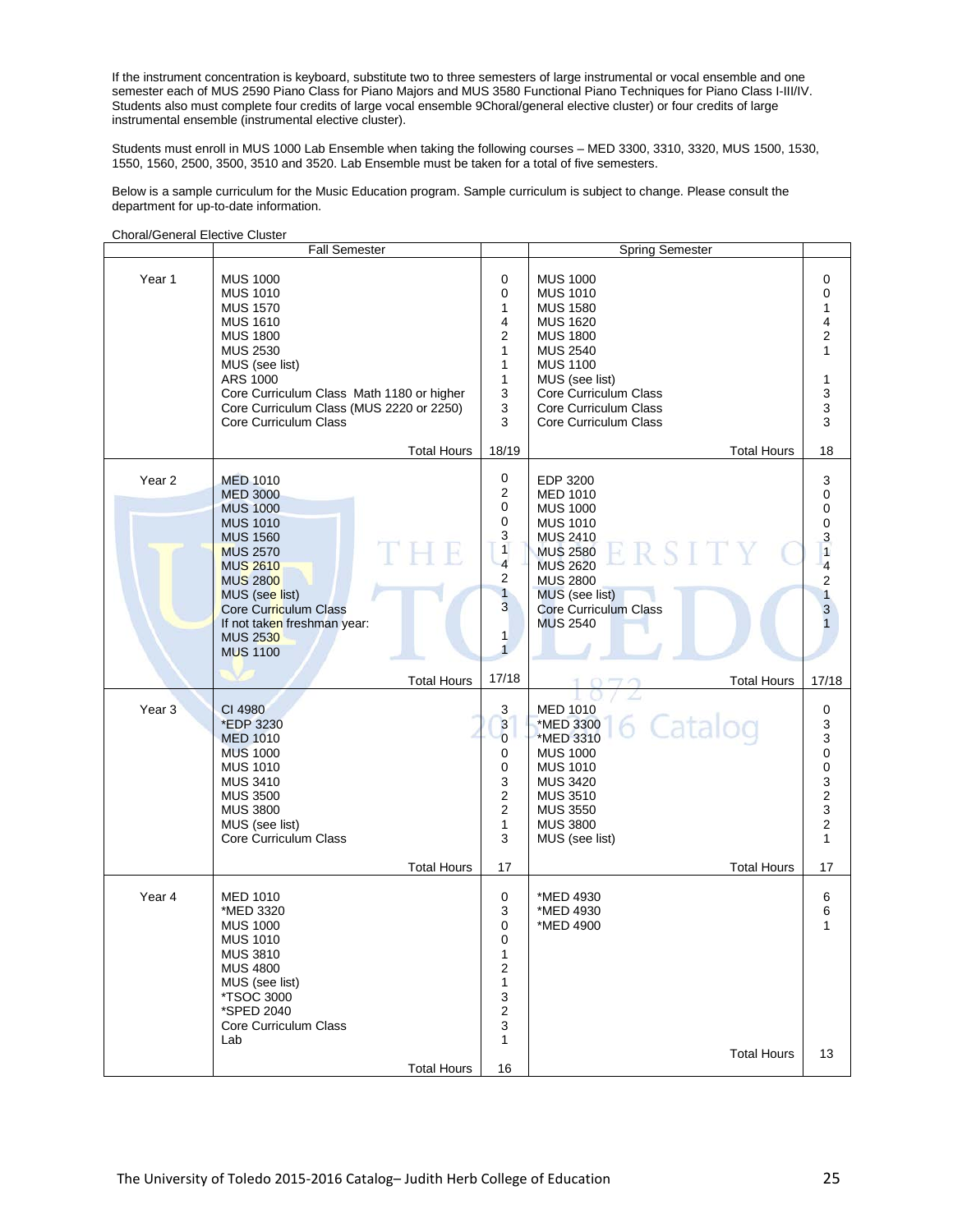|                   | Instrumental General Elective Cluster<br><b>Fall Semester</b>                                                                                                                                                                                                                     |                                                                                                | <b>Spring Semester</b>                                                                                                                                                                                                              |                                                                                                      |
|-------------------|-----------------------------------------------------------------------------------------------------------------------------------------------------------------------------------------------------------------------------------------------------------------------------------|------------------------------------------------------------------------------------------------|-------------------------------------------------------------------------------------------------------------------------------------------------------------------------------------------------------------------------------------|------------------------------------------------------------------------------------------------------|
| Year 1            | <b>MUS 1000</b><br><b>MUS 1010</b><br><b>MUS 1570</b><br><b>MUS 1610</b><br><b>MUS 1800</b><br>MUS (see list)<br>ARS 1000<br>Core Curriculum Class Math 1180 or higher<br>Core Curr Class (MUS 2220 or MUS 2250)<br>Core Curriculum Class                                         | 0<br>0<br>1<br>4<br>2<br>1<br>$\mathbf{1}$<br>3<br>3<br>3                                      | <b>MUS 1000</b><br><b>MUS 1010</b><br><b>MUS 1580</b><br><b>MUS 1620</b><br><b>MUS 1800</b><br>MUS (see list)<br><b>MUS 2410</b><br><b>MUS 1100</b><br>Core Curriculum Class<br>Core Curriculum Class                               | 0<br>0<br>1<br>4<br>2<br>1<br>3<br>1<br>3<br>3                                                       |
| Year <sub>2</sub> | <b>Total Hours</b><br><b>MED 1010</b><br><b>MED 3000</b><br><b>MUS 1000</b><br><b>MUS 1010</b><br>MUS 1500/1530/1550/2500 (select one)<br><b>MUS 2570</b><br><b>MUS 2610</b><br><b>MUS 2800</b><br>MUS (see list)<br><b>MUS 3410</b><br>Core Curriculum Class                     | 18<br>0<br>2<br>0<br>0<br>2<br>1<br>4<br>2<br>1<br>3<br>3                                      | <b>Total Hours</b><br>EDP 3200<br><b>MED 1010</b><br><b>MUS 1000</b><br><b>MUS 1010</b><br>MUS 1500/1530/1550/2500 (select one)<br><b>MUS 2620</b><br><b>MUS 2800</b><br>MUS (see list)<br><b>MUS 3420</b><br>Core Curriculum Class | 18<br>3<br>0<br>0<br>0<br>2<br>4<br>2<br>1<br>3<br>3                                                 |
| Year <sub>3</sub> | <b>Total Hours</b><br><b>MED 1010</b><br><b>MUS 1000</b><br><b>MUS 1010</b><br>MUS 1500/1530/1550/2500 (select one)<br><b>MUS 3500</b><br><b>MUS 3800</b><br>MUS (see list)<br><b>SPED 2040</b><br>Core Curriculum Class<br>Core Curriculum Class<br><b>Core Curriculum Class</b> | 18<br>0<br>0<br>0<br>$\overline{2}$<br>2<br>2<br>$\mathbf{1}$<br>$\overline{2}$<br>3<br>3<br>3 | <b>Total Hours</b><br><b>MED 1010</b><br>*MED 3300<br>*MED 3310<br><b>MUS 1000</b><br><b>MUS 1010</b><br>MUS 1500/1530/1550/2500 (select one)<br><b>MUS 3510</b><br><b>MUS 3630</b><br><b>MUS 3800</b><br>MUS (see list)            | 18<br>0<br>3<br>3<br>$\mathbf{0}$<br>0<br>2<br>$\overline{c}$<br>3<br>$\overline{2}$<br>$\mathbf{1}$ |
| Year 4            | <b>Total Hours</b><br>*CI 4980<br>*EDP 3230<br><b>MED 1010</b><br>*MED 3320<br><b>MUS 1000</b><br><b>MUS 1010</b><br><b>MUS 3580</b><br><b>MUS 3810</b><br><b>MUS 4800</b><br>MUS (see list)<br><i><b>*TSOC 3000</b></i><br><b>Total Hours</b>                                    | 18<br>3<br>3<br>$\overline{0}$<br>3<br>$\Omega$<br>0<br>2<br>1<br>2<br>1<br>3<br>17            | <b>Total Hours</b><br>*MED 4930<br>6 Catalog<br>*MED 4930<br>*MED 4900<br><b>Total Hours</b>                                                                                                                                        | 16<br>6<br>6<br>1<br>13                                                                              |

## Instrumental General Elective Cluster

#### Multiage Foreign Languages Education

Multiage programs prepare students for teaching French, German or Spanish at all levels, ages 3-21/grades Pre-K-12.

University Core and General Education – 33 hours

#### French Education

Pre-professional Education – 18 hours EDU 1700 ETPT 2020 EDP 3200 and 3230 SPED 2040 TSOC 3000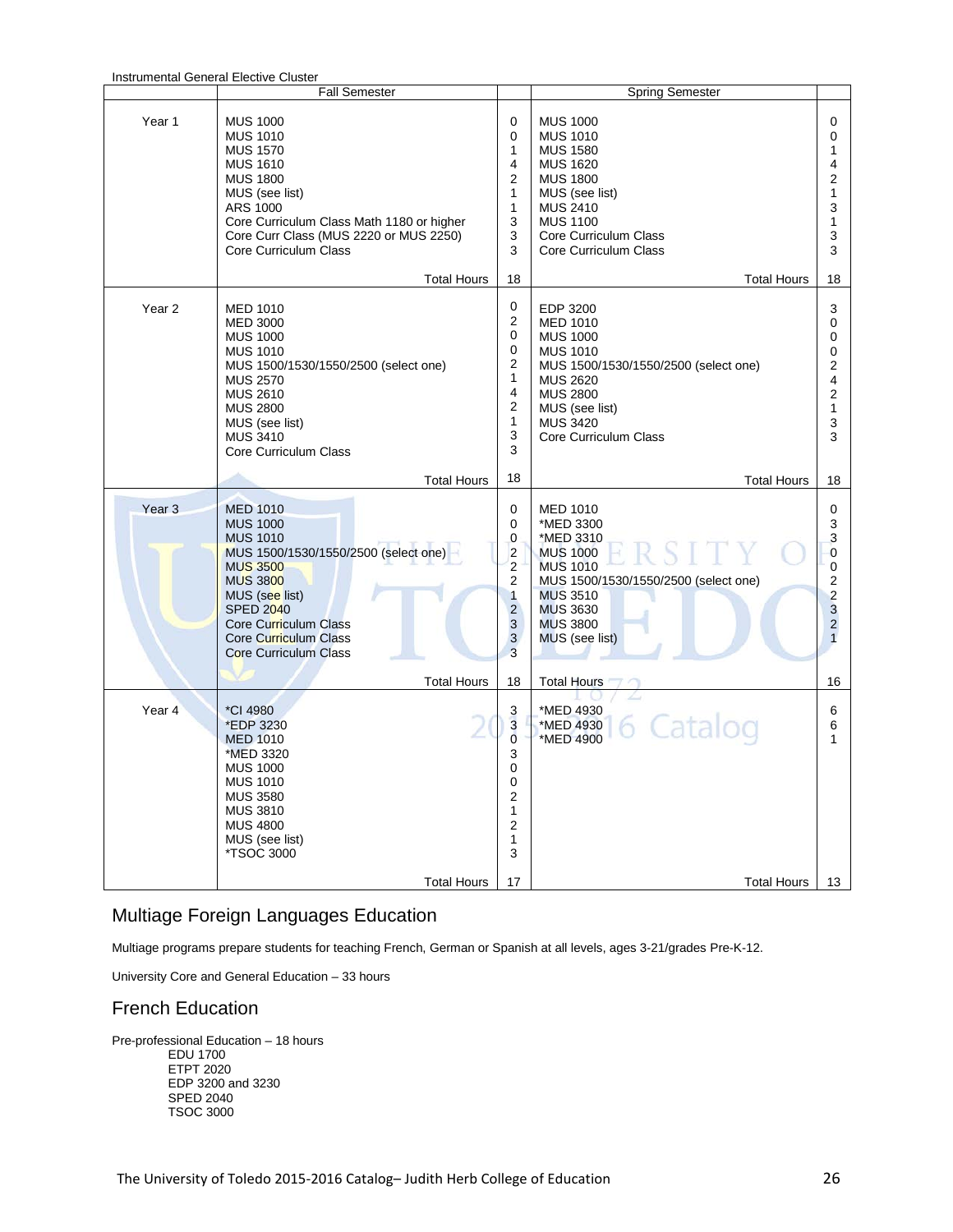Professional Education – 33 hours

RESM 4200

CI 4140 and 4190 (courses are taken concurrently) FREN 4160

CI 4490

CI 4430, 4910 and 4930 (courses are taken concurrently)

Content Area – 25 hours

FREN 3010\*, 3020, 3210, 3220, 3410, 3420, 4010 and 4020

First course taken in this sequence is dependent on placement test scores, AP credit or CLEP.

Electives – 9 hours

FREN 3170, 3400, 3710, 4040, 4050, 4070, 4190, 4200, 4230, 4410, 4510, 4610, 4710, 4720, 4810, 4820, 4850 FREN 4860 4910, 4950, 4980 (Others at discretion of the French faculty of the department of foreign languages.)

#### Additional Electives – 10-12 hours

Elective hours to meet 128-hour graduation requirement

Additional Requirements for Dual Degree Option – B.A. in French – 20 hours

Natural science course(s)

Social science course(s) Language and literature electives

In consultation with your College of Language and Literature faculty adviser and your degree audit from the college. You must obtain the signature of the faculty adviser for these courses.

WAC – 6 hours

Select two courses. Courses vary from year to year and are listed on the registrar's office web site. Courses also can be selected in consultation with the language and literature adviser. Two courses must be from your content area.

Below is a sample curriculum for the French Education program. Sample curriculum is subject to change. Please consult the department for up-to-date information.

|                   |                                                                                                                                 | <b>Fall Semester</b> |                                                        | <b>Spring Semester</b>                                                                                                                    |                                             |
|-------------------|---------------------------------------------------------------------------------------------------------------------------------|----------------------|--------------------------------------------------------|-------------------------------------------------------------------------------------------------------------------------------------------|---------------------------------------------|
| Year <sub>1</sub> | <b>EDU 1000</b><br><b>ENGL 1110</b><br><b>MATH 1180</b><br><b>FREN 2140</b><br><b>University Core</b><br><b>University Core</b> | <b>Total Hours</b>   | $\mathbf{1}$<br>3<br>3<br>3<br>$\mathbf{3}$<br>3<br>16 | <b>ENGL 1130</b><br><b>FREN 2150</b><br><b>ETPT 2020</b><br><b>University Core</b><br><b>University Core</b><br>Lab<br><b>Total Hours</b> | 3<br>3<br>3<br>3<br>3<br>$\mathbf{1}$<br>16 |
| Year <sub>2</sub> | <b>FREN 3010</b><br><b>FREN 3210</b><br><b>EDU 1700</b><br><b>EDP 3200</b><br><b>TSOC 3000</b><br><b>GERM</b> elective          |                      | 3<br>3<br>3<br>3<br>3<br>3                             | <b>FREN 3020</b><br><b>FREN3220</b><br>EDP 3230<br>Catalog<br><b>University Core</b><br><b>FREN</b> elective                              | 3<br>3<br>3<br>3<br>3                       |
|                   |                                                                                                                                 | <b>Total Hours</b>   | 18                                                     | <b>Total Hours</b>                                                                                                                        | 15                                          |
| Year <sub>3</sub> | <b>FREN3410</b><br><b>FREN 4010</b><br><b>SPED 2040</b><br><b>FREN 4160</b><br>General elective                                 |                      | 3<br>3<br>3<br>3<br>3                                  | <b>FREN 3420</b><br><b>FREN 4020</b><br><b>University Core</b><br><b>University Core</b><br><b>FREN</b> elective                          | 4<br>3<br>3<br>3<br>3                       |
|                   |                                                                                                                                 | <b>Total Hours</b>   | 15                                                     | <b>Total Hours</b>                                                                                                                        | 16                                          |
| Year 4            | CI 4140<br>CI 4190<br><b>RESM 4200</b><br>CI 4490<br><b>FREN</b> elective                                                       |                      | 3<br>3<br>3<br>3<br>3                                  | CI 4430<br>CI 4910<br>CI 4930                                                                                                             | 3<br>3<br>12                                |
|                   |                                                                                                                                 | <b>Total Hours</b>   | 15                                                     | <b>Total Hours</b>                                                                                                                        | 18                                          |

#### German Education

Pre-professional Education – 18 hours EDU 1700 ETPT 2020 EDP 3200 and 3230 SPED 2040 TSOC 3000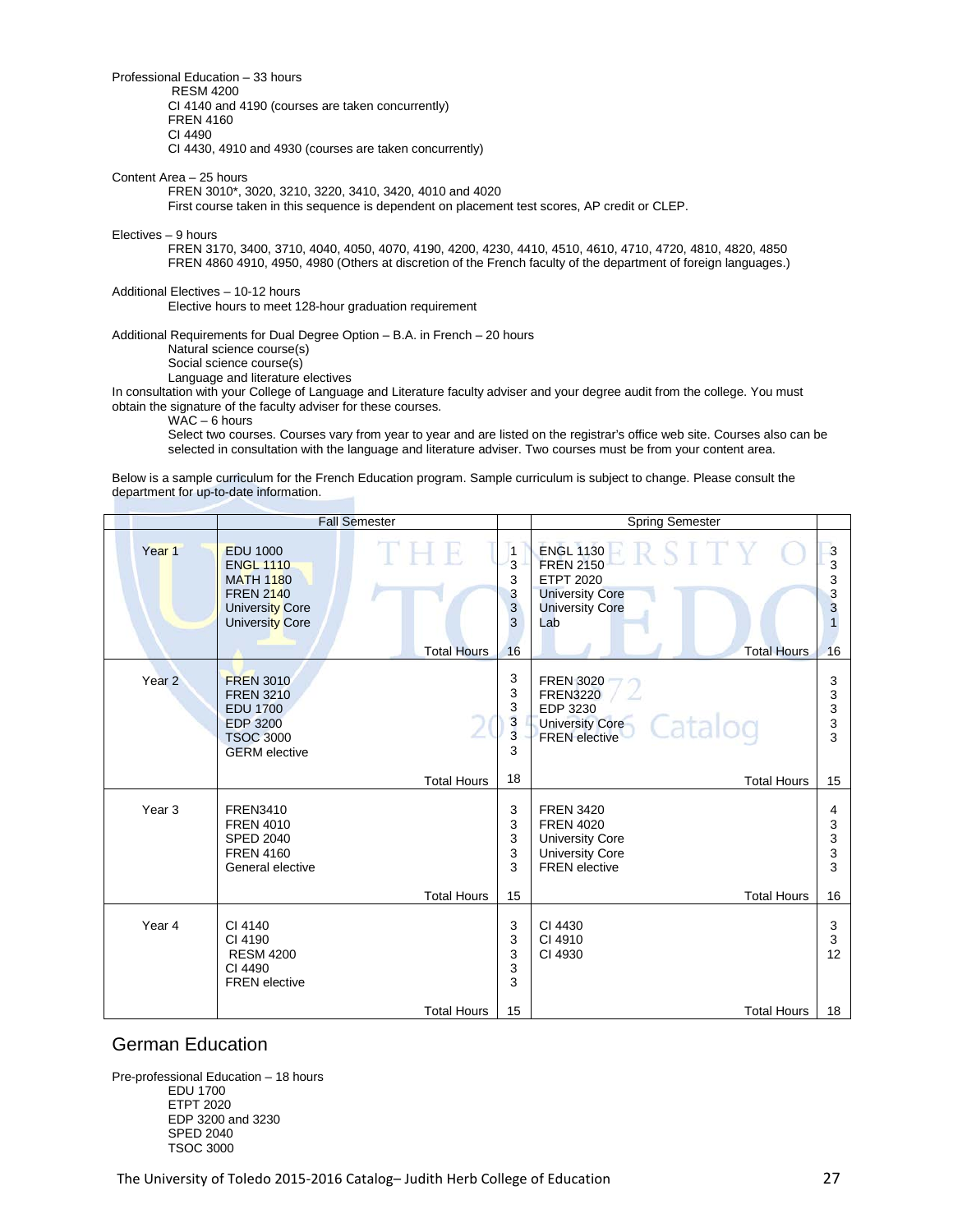Professional Education – 33 hours RESM 4200 CI 4140 and 4190 (courses are taken concurrently) GERM 4160 CI 4490 CI 4430, 4910 and 4930 (courses are taken concurrently)

Professional Education – 33 hours CI 4130 CI 4140 and 4190 (courses are taken concurrently) GERM 4160 CI 4490 CI 4430, 4910 and 4930 (courses are taken concurrently)

Content Area – 22 hours GERM 3010\*, 3020, 3200, 3410, 3420, 4010 and 4020 First course taken in this sequence is dependent on placement test scores, AP credit or CLEP.

Electives – 12 hours

GERM 3170, 3180, 4190, 4200, 4500, 4510, 4610, 4620, 4710, 4720, 4810, 4850 GERM 4870, 4900, 4910, 4980, or 4990 Others at the discretion of the German faculty of the department of foreign languages.

Additional Electives – 10-12 hours

Elective hours to meet 128-hour graduation requirement

Additional Requirements for Dual Degree Option – B.A. in German – 20 hours Natural science course(s) Social science course(s)

Language and literature electives

In consultation with your College of Language and Literature faculty adviser and your degree audit from the college. You must obtain the signature of the faculty adviser for these courses.

#### WAC – 6 hours

Select two courses. Courses vary from year to year and are listed on the registrar's office web site. Courses also can be selected in consultation with the language and literature adviser. Two courses must be from your content area.

Below is a sample curriculum for the German Education program. Sample curriculum is subject to change. Please consult the department for up-to-date information.

|                   | <b>Fall Semester</b>                                                                                                            |                    |                                         | <b>Spring Semester</b>                                                                                                         |                                   |
|-------------------|---------------------------------------------------------------------------------------------------------------------------------|--------------------|-----------------------------------------|--------------------------------------------------------------------------------------------------------------------------------|-----------------------------------|
| Year <sub>1</sub> | <b>EDU 1000</b><br><b>ENGL 1110</b><br><b>MATH 1180</b><br><b>GERM 2140</b><br><b>University Core</b><br><b>University Core</b> |                    | 1<br>3<br>3<br>3<br>$\overline{3}$<br>3 | <b>ENGL 1130</b><br><b>GERM 2150</b><br><b>ETPT 2020</b><br>Catalog<br><b>University Core</b><br><b>University Core</b><br>Lab | 3<br>3<br>3<br>$\frac{3}{3}$<br>1 |
|                   |                                                                                                                                 | <b>Total Hours</b> | 16                                      | <b>Total Hours</b>                                                                                                             | 16                                |
| Year <sub>2</sub> | <b>GERM 3010</b><br><b>GERM 3410</b><br><b>EDU 1700</b><br>EDP 3200<br><b>TSOC 3000</b><br><b>GERM</b> elective                 |                    | 3<br>3<br>3<br>3<br>3<br>3              | <b>GERM 3020</b><br><b>GERM 3420</b><br>EDP 3230<br><b>University Core</b><br><b>GERM</b> elective                             | 3<br>3<br>3<br>3<br>3             |
|                   |                                                                                                                                 | <b>Total Hours</b> | 18                                      | <b>Total Hours</b>                                                                                                             | 15                                |
| Year <sub>3</sub> | <b>GERM 4010</b><br><b>GERM 4160</b><br><b>SPED2040</b><br><b>GERM</b> elective<br>General elective                             |                    | 3<br>3<br>3<br>3<br>3                   | <b>GERM 4020</b><br><b>GERM 3200</b><br><b>University Core</b><br><b>University Core</b><br><b>GERM</b> elective               | 4<br>3<br>3<br>3<br>3             |
|                   |                                                                                                                                 | <b>Total Hours</b> | 15                                      | <b>Total Hours</b>                                                                                                             | 16                                |
| Year 4            | CI 4140<br>CI 4190<br><b>RESM 4200</b><br>CI 4490<br><b>GERM</b> elective                                                       |                    | 3<br>3<br>3<br>3<br>3                   | CI 4430<br>CI 4910<br>CI 4930                                                                                                  | 3<br>$\mathbf{3}$<br>12           |
|                   |                                                                                                                                 | <b>Total Hours</b> | 15                                      | <b>Total Hours</b>                                                                                                             | 18                                |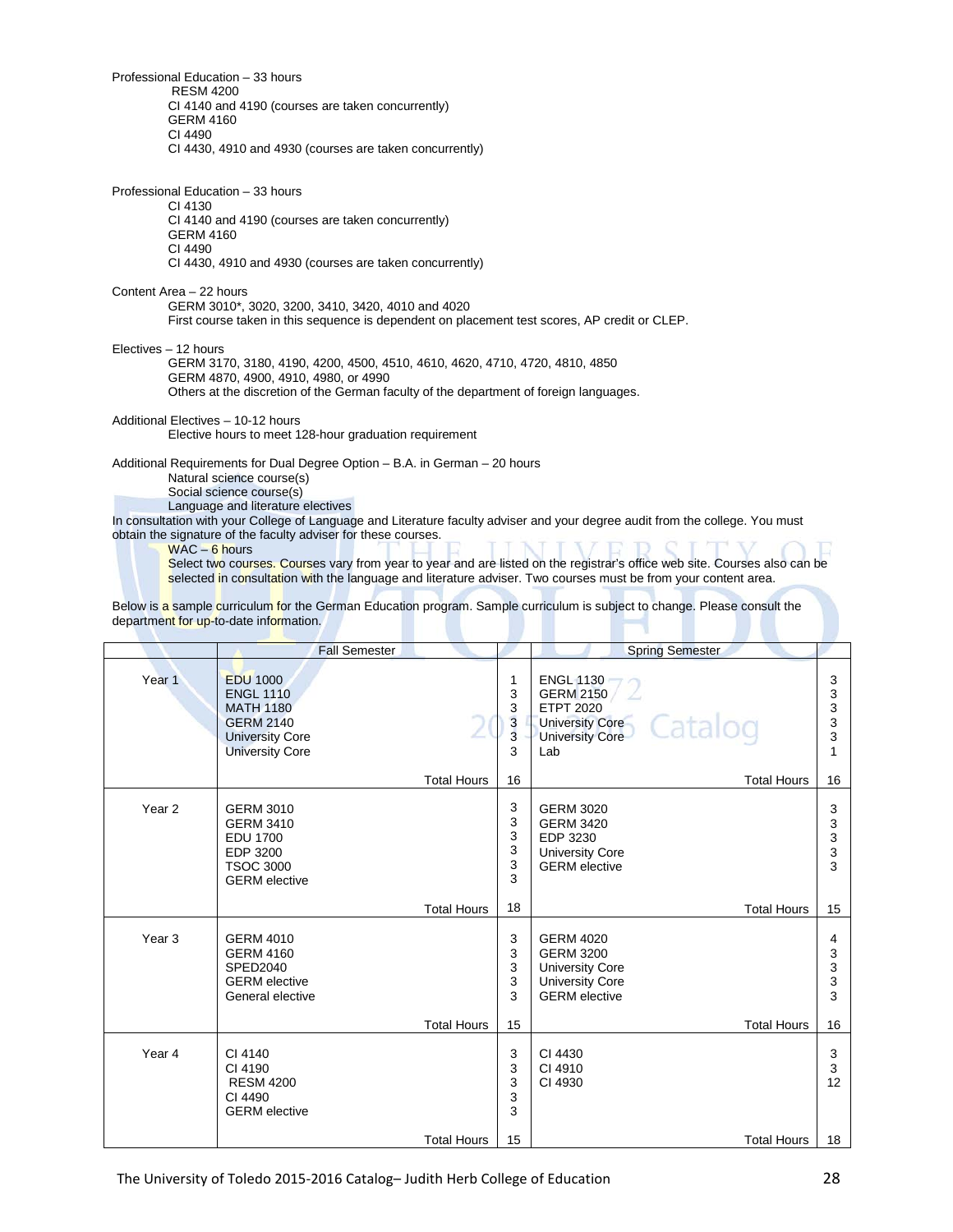#### Spanish Education

Pre-professional Education – 18 hours EDU 1700 ETPT 2020 EDP 3200 and 3230 SPED 2040 TSOC 3000 Professional Education – 33 hours RESM 4200 CI 4140 and 4190 (courses are taken concurrently) GERM 4160 CI 4490 CI 4430, 4910 and 4930 (courses are taken concurrently) Content Area – 22 hours SPAN 3000, 3010\* and 3020 SPAN 4010 \*First course taken in this sequence is dependent on placement test scores, AP credit or CLEP. Literature I – choose one from group SPAN 3210 or 3270 Literature II – choose one from group SPAN 3220 or 3280 Civilization – choose one from group SPAN 3410 or 3420 Electives – 12 hours Select 12 hours from the list below SPAN 3170, 4000, 4060, 4070, 4110, 4150, 4160, 4170, 4190, 4240, 4250, 4260, 4270, 4310, 4370 SPAN 4410, 4430, 4710, 4720, 4810, 4820, 4830, 4980 or 4910 Additional Electives Elective hours to meet 128-hour graduation requirement Additional Requirements for Dual Degree Option – B.A. in Spanish – 20 hours Natural science course(s) Social science course(s) Language and literature electives In consultation with your College of Language and Literature faculty adviser and your degree audit from the college. You must obtain the signature of the faculty adviser for these courses. WAC – 6 hours

Select two courses. Courses vary from year to year and are listed on the registrar's office web site. Courses also can be selected in consultation with the language and literature adviser. Two courses must be from your content area.

Below is a sample curriculum for the Spanish Education program. Sample curriculum is subject to change. Please consult the department for up-to-date information. L at divi **IKO** 

|                   | <b>Fall Semester</b>                                                                                                            |                            | <b>Spring Semester</b>                                                                                              |                            |
|-------------------|---------------------------------------------------------------------------------------------------------------------------------|----------------------------|---------------------------------------------------------------------------------------------------------------------|----------------------------|
| Year 1            | <b>EDU 1000</b><br><b>ENGL 1110</b><br><b>MATH 1180</b><br><b>SPAN 2140</b><br><b>University Core</b><br><b>University Core</b> | 1<br>3<br>3<br>3<br>3<br>3 | <b>ENGL 1130</b><br><b>SPAN 2150</b><br><b>ETPT 2020</b><br><b>University Core</b><br><b>University Core</b><br>Lab | 3<br>3<br>3<br>3<br>3<br>1 |
|                   | <b>Total Hours</b>                                                                                                              | 16                         | <b>Total Hours</b>                                                                                                  | 16                         |
| Year <sub>2</sub> | <b>SPAN 3000</b><br><b>EDU 1700</b><br>EDP 3200<br><b>TSOC 3000</b><br><b>SPAN</b> elective                                     | 3<br>3<br>3<br>3<br>3      | <b>SPAN 3210</b><br><b>SPAN 3010</b><br>EDP 3230<br><b>University Core</b><br><b>SPAN</b> elective                  | 3<br>3<br>3<br>3<br>3      |
|                   | <b>Total Hours</b>                                                                                                              | 15                         | <b>Total Hours</b>                                                                                                  | 15                         |
| Year <sub>3</sub> | <b>SPAN 3320</b><br><b>SPAN 3020</b><br><b>SPAN 4120</b><br><b>SPED 2140</b><br><b>SPAN</b> elective<br>General elective        | 3<br>3<br>3<br>3<br>3<br>3 | <b>SPAN 4010</b><br><b>SPAN 3410</b><br><b>University Core</b><br><b>University Core</b><br><b>SPAN</b> elective    | 4<br>3<br>3<br>3<br>3      |
|                   | <b>Total Hours</b>                                                                                                              | 18                         | <b>Total Hours</b>                                                                                                  | 16                         |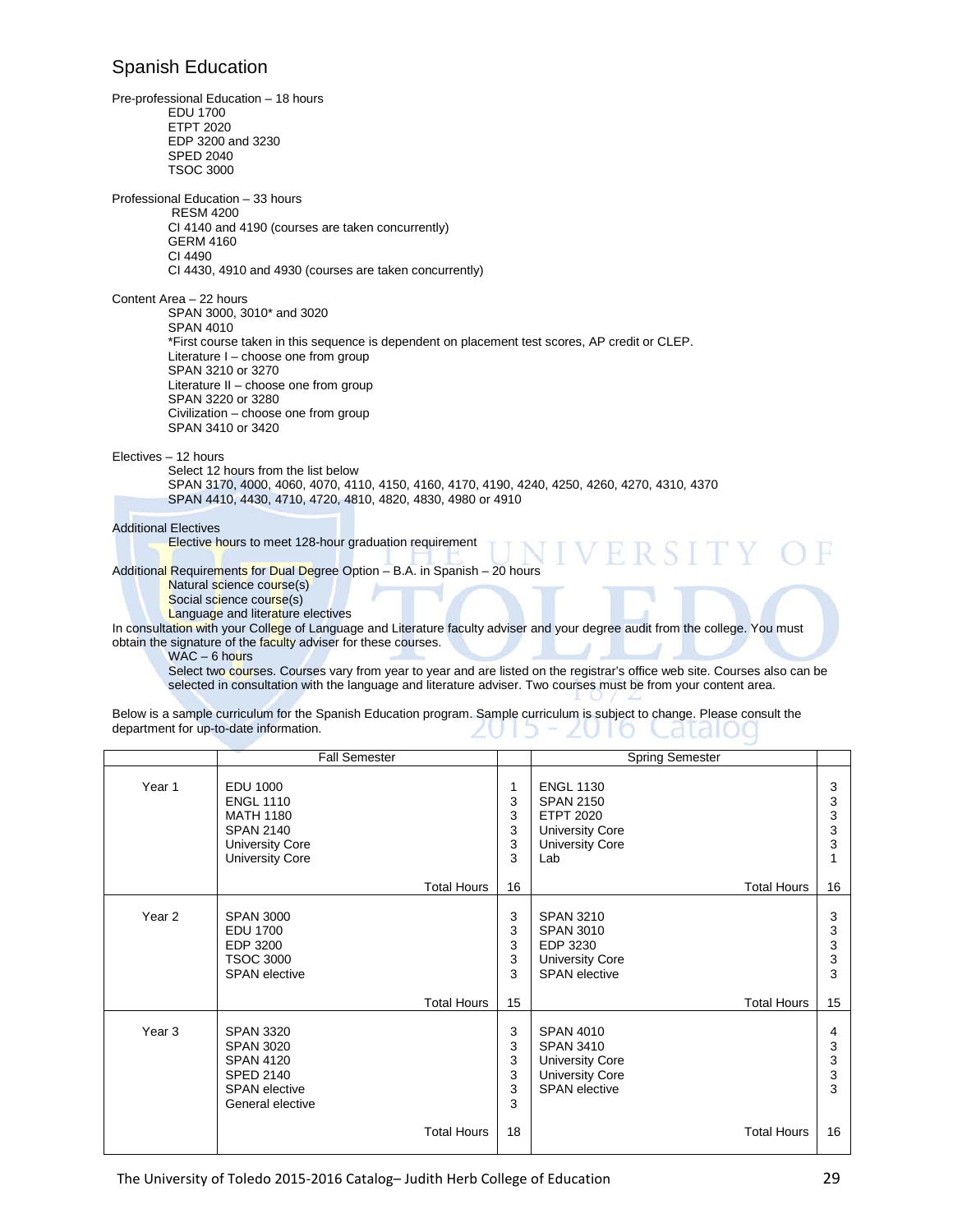| Year 4 | CI 4140<br>CI 4190<br><b>RESM 4200</b><br>CI 4490<br><b>SPAN</b> elective | っ<br>J<br>◠<br>رب<br>っ<br>رب<br>◠<br>J<br>ົ<br>J | CI 4430<br>CI 4910<br>CI 4930 | w<br>12 |
|--------|---------------------------------------------------------------------------|--------------------------------------------------|-------------------------------|---------|
|        | <b>Total Hours</b>                                                        | 15                                               | <b>Total Hours</b>            | 18      |

## Career and Technical Education Non-Degree (Licensure Only)

Courses in career and technical education may be arranged to complete Ohio's licensure requirements for teaching in a vocational school or for teaching in a technical college, business and industry. Each prospective vocational teacher will combine occupational experience with academic course work to complete the degree requirements. Recent work experience has been the foundation of vocational education that assures recipients state-of-the-art technical instruction.

Any person who has five years of recent work experience in any occupation (or a combination of work experience and college credit) may be eligible for the initial two-year teaching licensure in that occupation. Teaching eligibility will be determined by submitting the completed Qualification Evaluation Form for Vocational Teacher (VE 36) to the employing school and completing examinations prescribed by the Judith Herb College of Education and vocational program to verify basic skills and technical competence in the teaching field.

Individuals recruited from business and industry with less than a bachelor's degree in vocational education may receive a Five-Year Vocational License after having completed the following requirements.

1. Performance – evidence of satisfactory performance as an instructor and the recommendation of the Judith Herb College of Education, Health Science and Human Service

E UNIVERSI

1872

2015 - 2016 Catalog

- 2. Experience two years of supervised teaching experience on provisional vocational licensure
- 3. Professional preparation completion of a minimum of 24 semester hours of teaching improvement work.
- 4. Completion of an entry-year program

## Non-licensure Education Programs

#### **Early Childhood Education** (degree without licensure)

The early childhood education non-licensure program prepare students to work with children who are typically developing, at-risk, gifted and mild-moderate special needs infants, toddlers, preschoolers, in a variety of settings (ages 0-5).

Required Course Work:

University Core and General Education – 36 hours minimum

Early Childhood Education – 49 hours

ETPT 2020 CIEC 3200 CIEC 4340 EDP 3210 SPED 2040 AED 3100 PED 2450 HEAL 3100 CI 4510 CI 3430 or CI 3460 CIEC 3350 CIEC 4070 CIEC 4480 TSOC 3000 GIFT 4100 CIEC 4460 CIEC 4750

Area of Specialty (Students must select one of the areas of specialty identified below.)

Early Childhood (12 hours of the following)

CIEC 4150 CIEC 4530 CIEC 4550 CI 4360 AED 4140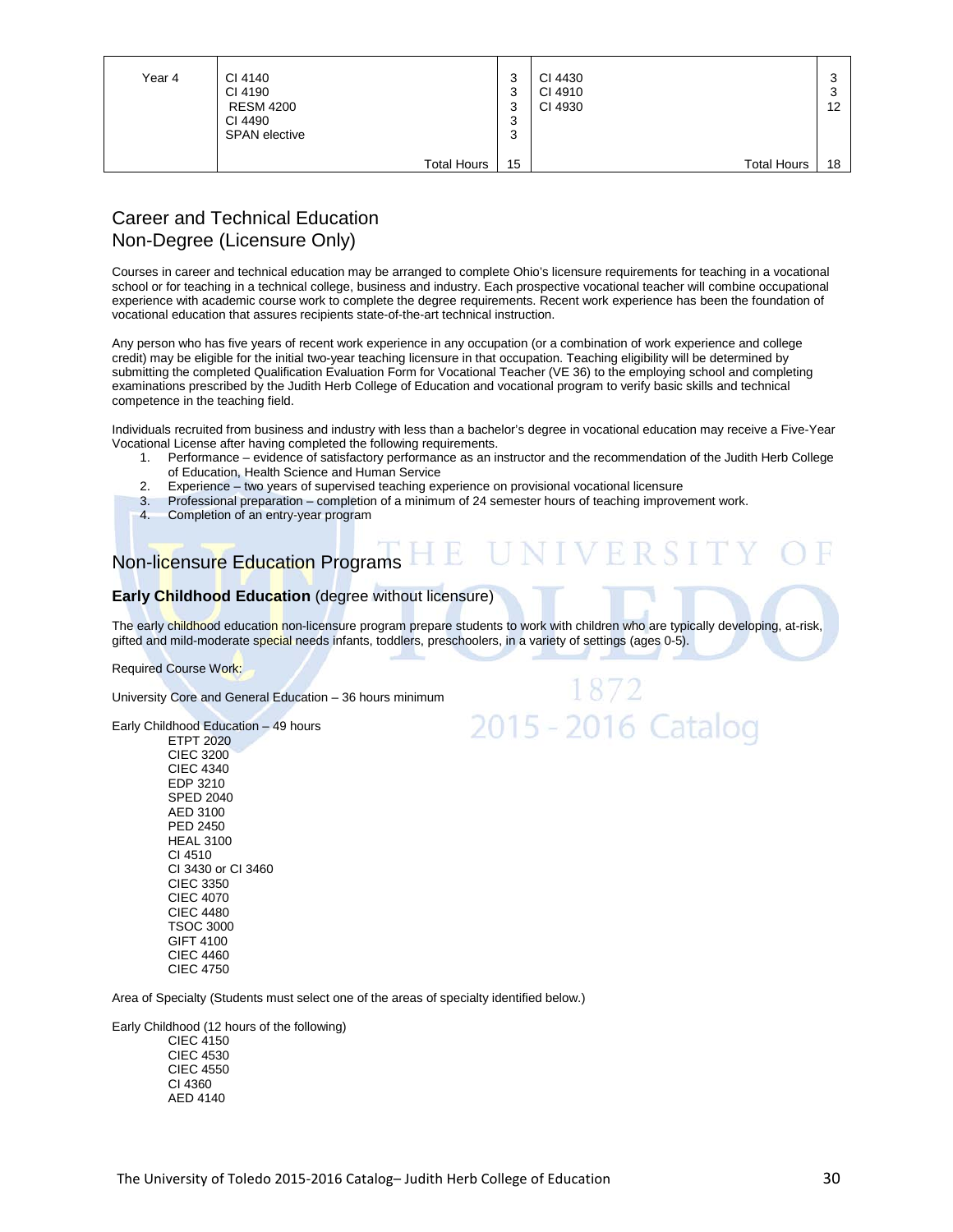Social Services (12 hours of the following) SOCW 1030 SPED 3670 TSOC 2000 SPED 4260 COUN 2220 COUN 4080

Leadership (choose 12 hours) EFSB 3500 EFSB 3480 EFSB 3590 ESFB 4010 TSOC 2000 TSOC 3540 SPED 4060 COUN 4080

Electives – minimum 31 hours

Reminders – A background check must be completed before and course which has field experiences (CIEC 4340, 4480).

#### **Early Childhood Education Fast Track** (degree completion without licensure)

The early childhood education fast track program prepare students to work with children who are typically developing, at-risk, gifted and mild-moderate special needs infants, toddlers, preschoolers, in a variety of settings (ages 0-5). This program is for student who have already complete an associate's degree in early childhood education. The fast track program is 100% on-line.

Eligibility for the fast track:

Have an associate's degree in early childhood education Have a GPA of 2.7 of higher Be employed at an early care and education program for infants, toddlers or preschoolers

Sample Course of Study: 16 credits for 4 semesters

| <b>Semester One</b>                                                             | <b>Semester Three</b>                                                              |
|---------------------------------------------------------------------------------|------------------------------------------------------------------------------------|
| CIEC 3600 Creating an Effective Learning<br>Environment (9 credit hours)        | CIEC 4600 Supporting Math and Science (9 credit<br>hours)                          |
| CIEC 3610 FIELD: Creating an Effective Learning<br>Environment (7 credit hours) | CIEC 4610 FIELD: Supporting Math and Science (7)<br>credit hours)                  |
| <b>Semester Two</b>                                                             | Semester Four                                                                      |
| CIEC 3700 Supporting Reading and Social Studies<br>(9 credit hours)             | SPED4700 Meet the Needs Young Children with<br>Disabilities (9 credit hours)       |
| CIEC 3710 FIELD: Supporting Reading and Social<br>Studies (7 credit hours)      | SPED4710 FIELD: Meet the Need Young Children<br>with Disabilities (7 credit hours) |

*\*you may need to take courses over the summer if your Associate's degree does not follow the Ohio Transfer Module.*

VERSITY OF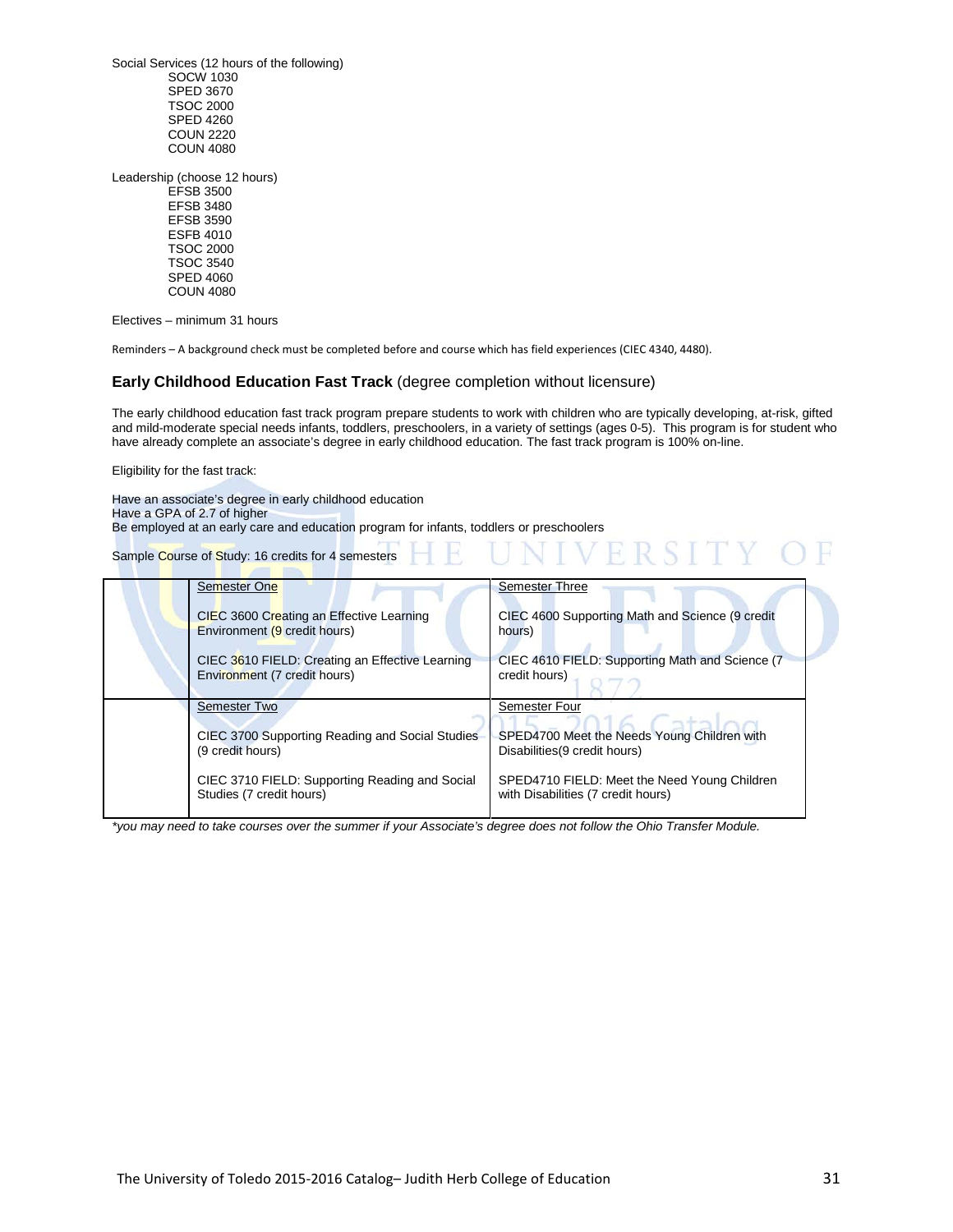# **Judith Herb College of Education**

**Svetlana Beltyukova**, 2005, associate professor Ph.D. Kiev Linguistic University; M.E., Ph.D., The University of Toledo

**Edward Cancio, 2007,** associate professor B.S., M.S.E., University of Wisconsin, Ph.D. Utah State University

**Leigh Chiarelott**, 2007, professor, interim chair B.A., M.S., Northern Illinois University; Ph.D., The Ohio State University

**Victoria Dagostino-Kalniz**, 2010, lecturer BIS, Lourdes College; M.A., Ph.D., The University of Toledo

**Katherine Delaney**, 2015, assistant professor A.B. Columbia University, M.S. University of Wisconsin-Milwaukee, Ph.D. University of Wisconsin-Madison

**Jenny Denyer,** , 2003, associate professor B.A., Xavier University; M.A., Ph.D., Michigan State University

**Patricia Devlin,** 2002, associate professor B.S.Ed., California State University; M.A., Ed.D., Eastern Michigan University

**Laurie A. Dinnebeil**, 2014 Distinguished University Professor B.A., Dominican College of Blauvelt; M.A.T., Augustana College; Ph.D., Utah State University

**Mary Ellen Edwards,** 1994, professor B.S., University of Wisconsin; M.A., Ph.D., New School for Social Research

**Florian Feucht**, 2008, associate professor Diplom, Ph.D., Carl von Ossietzky University; Ph.D. University of Nevada, Las Vegas

**Christine M. Fox**, 1994, professor B.A., Miami University; M.A., Cleveland State University; Ph.D., Kent State University

**Lynne Hamer,** 2002, professor B.A., Hamline University; M.A., Ph.D., Indiana University

**Susanna Hapgood**, 2006 associate professor B.A., University of New Hampshire; M.A., Ph.D. University of Michigan

**Noela Haughton**, 2007, associate professor B.S., The University of the West Indies; M.S., Ph.D., The Pennsylvania State University

**Patricia Hollopeter**, 2010, lecturer B.A., Ohio Northern; M.Ed., Ed.S., University of Toledo

# 2015 - 2016 Catalog

**Edward Janak**, 2015, associate professor B.A. State University of New York College at Fredonia, M.Ed. University of South Carolina-Columbia, Ph.D. University of South Carolina-Columbia

**Debra Johanning**, 2004, associate professor A.S., Kishwaukee Community College; B.S., M.S., Northern Illinois University; Ph.D., Michigan State University

**Joan Kaderavek**, 2009 Distinguished University Professor B.A., Miami University; M.A., The Ohio State University; Ph.D., Bowling Green State University

**Marcella Kehus**, 2005 associate professor

B.A., MACT, Michigan State University; Ph.D., Oakland University **Virginia L. Keil**, 2001, associate professor & interim dean B.S. Ed., Bowling Green State University; M.Ed., Ph.D., The University of Toledo

**Lisa A. Kovach,** 2002, associate professor B.A., M.A., Ph.D., The University of Toledo

**Revathy Kumar**, 2001, professor B.Sc., University of Bombay; B.Ed., M.Ed., Bangalore University; M.A., Annamalia University; Ph.D., University of Michigan

**Eric Landversicht**, 2015, lecturer B.S. The University of Toledo, M.A. The Methodist Theological School in Ohio

**Judy Lambert**, 2004, associate professor B.S., Fayetteville State University; M.A., Ph.D., North Carolina State University

**Sakui W. Malakpa**, 1986, professor B.S., Florida State University; Ed.M., Ed.D., Harvard University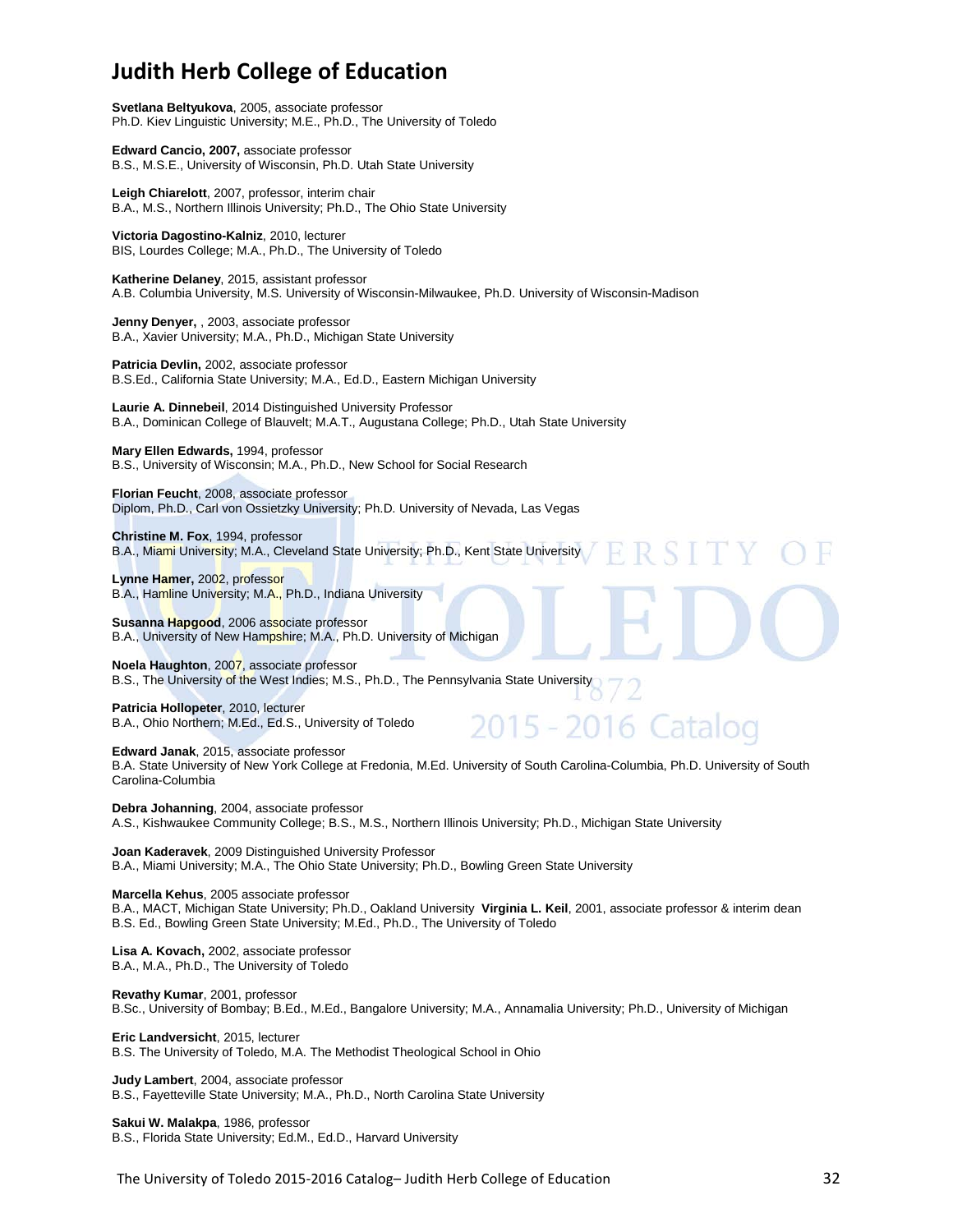**Renée J. Martin**, 1986, professor B.S., M.S., University of Wisconsin - LaCrosse; Ph.D., Iowa State University

**Colleen O'Neil**, 2010, lecturer B.A., M.Ed., University of Toledo

**Susan Parks**, 2010, lecturer B.A., Suny College Cortland; M.A., Elmira College

**Sekhar Pindiprolu**, 2005, professor B.S., Nagarjuna University; B.M.R., Osmania University; M.Ed. Kurukshetra University; M. Phil., Jarnia Millia University; Ph.D., Utah State University

**Celia Regimbal**, 1986, associate professor B.S.P.E., M.S.P.E., University of Florida; Ed.D., University of North Carolina

**Cynthia Richard**, 2010, lecturer B.E., M.Ed., University of Toledo

**Charles Rop**, 1996, associate professor A.B., Calvin College; Ph.D., Michigan State University

**Katie Rosales,** , 2010, lecturer B.A., Bethel College

**Tony R. Sanchez,** 2003, professor B.S., M.S., Ph.D., Indiana University

**Dawn Sandt**, 2008, associate professor B.S., Baylor University; M.Ed., PhD, Texas A&M University

**Rebecca Schneider**, 2001, professor B.E., M.Ed., The University of Toledo; M.S., Ph.D., University of Michigan

**Robert Schultz**, 2001, professor B.A., B.S., M.A., The University of Akron; M.A., Ph.D., Kent State University

**Tod Shockey**, 2009. associate professor B.A., Ohio State University; M.A., Montana State University Billings; Ph.D., University of Virginia

**Ruslan Slutsky,** 2001, professor B.S., M.S., Ph.D., The Ohio State University

**Dale T. Snauwaert,** 2003, professor B.A., University of Illinois at Chicago, Ed.M., Ph.D., University of Illinois at Urbana - Champaign

**Nancy Staub,** 2009, associate professor B.S., Central Michigan University; M.A., Eastern Michigan University; E.D., University of Michigan

**Victoria C. Stewart**, 2010, assistant professor B.A., Adrian College, M.A.T., Wayne State University, Ph.D., The University of Toledo

**Gregory E. Stone,** 2002, professor B.A., Shimer College; M.A., Loyola University of Chicago; Ph.D., The University of Chicago

**Berhane Teclehaimanot**, 2001, professor B.A., St. Louis University; M.Ed., Ph.D., The University of Toledo

**Mark Templin**, 2001, professor B.E., M.A., The University of Toledo; Ph.D., University of Michigan

**Randall S. Vesely**, 2011, assistant professor B.A., University of Wisconsin Green Bay; M.S., Ph.D., University of Wisconsin Milwaukee;

**Richard Welsch,** 2001, associate professor and chair B.S., Youngstown State University; M.A., Ph.D., The Ohio State University